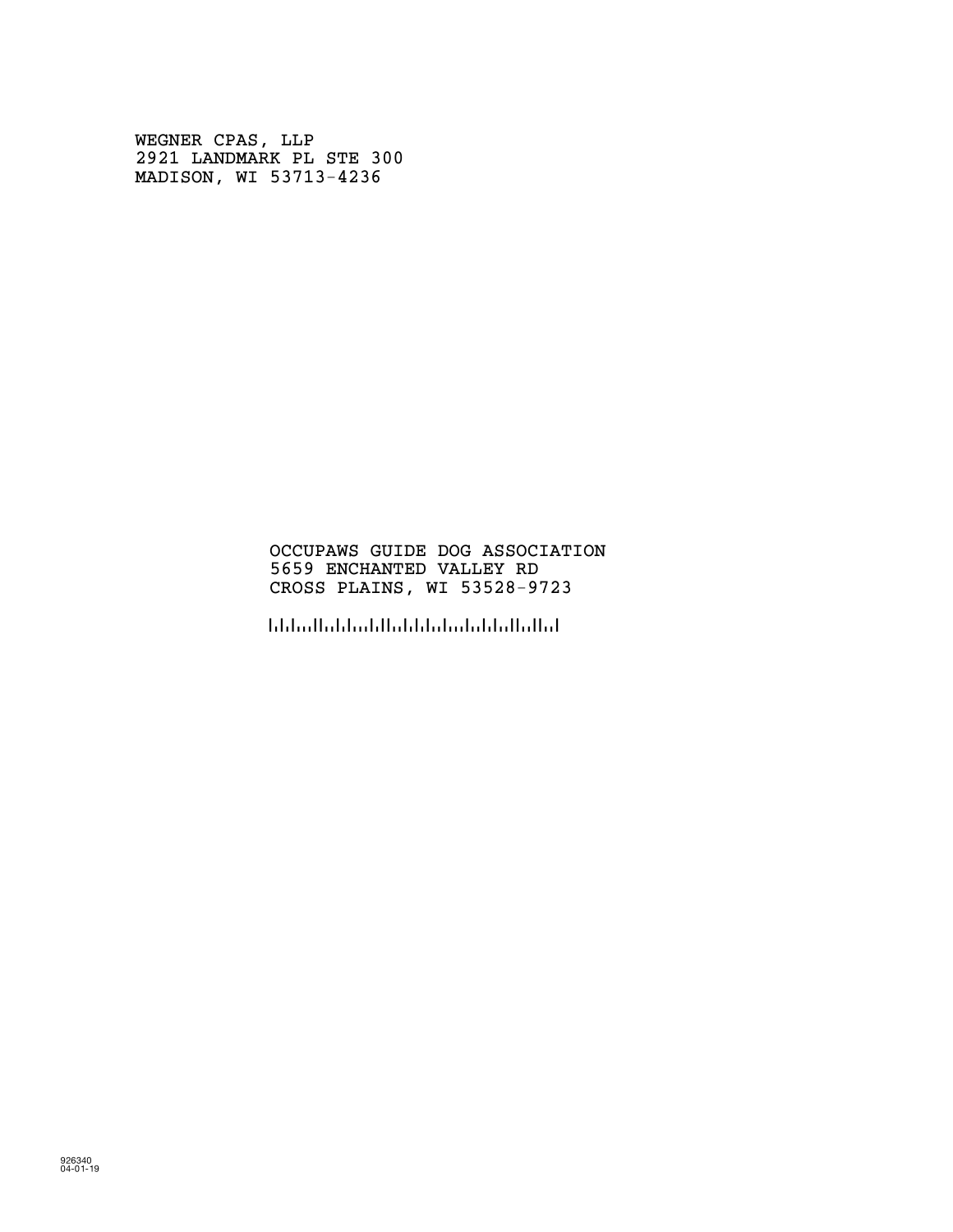## PUBLIC DISCLOSURE COPY - STATE REGISTRATION NO. 11884-800

Department of the Treasury Internal Revenue Service Form (Rev. January 2020)

# **your Section 501(c), 527, or 4947(a)(1) of the Internal Revenue Code (except private foundations) 2019**

**b** Do not enter social security numbers on this form as it may be made public.<br> **Go to www.irs.gov/Form990 for instructions and the latest information. This impection | Go to www.irs.gov/Form990 for instructions and the latest information. Inspection**



|                         |                         | A For the 2019 calendar year, or tax year beginning                                                                                                       | and ending     |                                                     |                                                             |
|-------------------------|-------------------------|-----------------------------------------------------------------------------------------------------------------------------------------------------------|----------------|-----------------------------------------------------|-------------------------------------------------------------|
| В                       | Check if<br>applicable: | <b>C</b> Name of organization                                                                                                                             |                | D Employer identification number                    |                                                             |
|                         | Address<br>change       | OCCUPAWS GUIDE DOG ASSOCIATION                                                                                                                            |                |                                                     |                                                             |
|                         | Name<br>change          | Doing business as                                                                                                                                         |                | 20-5172386                                          |                                                             |
|                         | Initial<br>return       | Number and street (or P.O. box if mail is not delivered to street address)                                                                                | Room/suite     | E Telephone number                                  |                                                             |
|                         | Final<br>return/        | 5659 ENCHANTED VALLEY RD                                                                                                                                  |                | $608 - 772 - 3787$                                  |                                                             |
|                         | termin-<br>ated         | City or town, state or province, country, and ZIP or foreign postal code                                                                                  |                | G Gross receipts \$                                 | 264, 388.                                                   |
|                         | Amended<br>return       | 53528-9723<br>CROSS PLAINS, WI                                                                                                                            |                | $H(a)$ is this a group return                       |                                                             |
|                         | Applica-<br>pending     | F Name and address of principal officer: MARK SCHULTZE                                                                                                    |                | for subordinates?                                   | $\overline{\ }$ Yes $\overline{\phantom{a}X}$ No            |
|                         |                         | SAME AS C ABOVE                                                                                                                                           |                | H(b) Are all subordinates included? Ves             | ∫No                                                         |
|                         |                         | <b>I</b> Tax-exempt status: $X \overline{301(c)(3)}$<br>$501(c)$ (<br>$\sqrt{\frac{1}{1}}$ (insert no.)<br>$4947(a)(1)$ or<br>J Website: WWW.OCCUPAWS.ORG | 527            |                                                     | If "No," attach a list. (see instructions)                  |
|                         |                         | Other $\blacktriangleright$<br>Corporation<br>$\vert$ <b>X</b> $\vert$ Association<br>K Form of organization: $\vert$<br>Trust                            |                | $H(c)$ Group exemption number $\blacktriangleright$ |                                                             |
|                         | Part I                  | Summary                                                                                                                                                   |                |                                                     | L Year of formation: $2011$ M State of legal domicile: $WT$ |
|                         | 1                       | Briefly describe the organization's mission or most significant activities: OCCUPAWS GUIDE DOG ASSOCIATION                                                |                |                                                     |                                                             |
|                         |                         | HAS 32 PUPPIES IN TRAINING, 5 BREEDING FEMALES, AND HAS PLACED 56                                                                                         |                |                                                     |                                                             |
| Activities & Governance | 2                       | Check this box $\blacktriangleright$ $\Box$ if the organization discontinued its operations or disposed of more than 25% of its net assets.               |                |                                                     |                                                             |
|                         | 3                       | Number of voting members of the governing body (Part VI, line 1a)                                                                                         |                | 3                                                   | 11                                                          |
|                         | 4                       |                                                                                                                                                           | $\overline{4}$ | $\overline{11}$                                     |                                                             |
|                         | 5                       |                                                                                                                                                           |                | $\overline{5}$                                      | 0                                                           |
|                         | 6                       |                                                                                                                                                           |                | 6                                                   | 135                                                         |
|                         |                         |                                                                                                                                                           |                | 7a                                                  | $\overline{0}$ .                                            |
|                         |                         |                                                                                                                                                           |                | 7b                                                  | $\overline{0}$ .                                            |
|                         |                         |                                                                                                                                                           |                | <b>Prior Year</b>                                   | <b>Current Year</b>                                         |
|                         | 8                       |                                                                                                                                                           |                | 632,623.                                            | 182, 156.                                                   |
| Revenue                 | 9                       | Program service revenue (Part VIII, line 2g)                                                                                                              |                | 19,800.                                             | 28,440.                                                     |
|                         | 10                      |                                                                                                                                                           |                | 5,275.                                              | 21,815.                                                     |
|                         | 11                      | Other revenue (Part VIII, column (A), lines 5, 6d, 8c, 9c, 10c, and 11e)                                                                                  |                | 23, 254.                                            | 14,002.                                                     |
|                         | 12                      | Total revenue - add lines 8 through 11 (must equal Part VIII, column (A), line 12)                                                                        |                | 680,952.<br>$\overline{0}$ .                        | 246, 413.<br>0.                                             |
|                         | 13                      | Grants and similar amounts paid (Part IX, column (A), lines 1-3)                                                                                          |                | $\overline{0}$ .                                    | $\overline{0}$ .                                            |
|                         | 14<br>15                | Benefits paid to or for members (Part IX, column (A), line 4)<br>Salaries, other compensation, employee benefits (Part IX, column (A), lines 5-10)        |                | $\overline{0}$ .                                    | $\overline{0}$ .                                            |
| Expenses                |                         |                                                                                                                                                           |                | Ο.                                                  | $\overline{0}$ .                                            |
|                         |                         | 7,788.<br><b>b</b> Total fundraising expenses (Part IX, column (D), line 25)<br>$\blacktriangleright$ $\_\_$                                              |                |                                                     |                                                             |
|                         |                         |                                                                                                                                                           |                | 234,551.                                            | 286,761.                                                    |
|                         |                         | 18 Total expenses. Add lines 13-17 (must equal Part IX, column (A), line 25)                                                                              |                | 234,551.                                            | 286,761.                                                    |
|                         | 19                      |                                                                                                                                                           |                | 446,401.                                            | $-40,348.$                                                  |
|                         |                         |                                                                                                                                                           |                | <b>Beginning of Current Year</b>                    | <b>End of Year</b>                                          |
| t Assets or             |                         | <b>20</b> Total assets (Part X, line 16)                                                                                                                  |                | 619,335.                                            | 633,969.                                                    |
|                         |                         | 21 Total liabilities (Part X, line 26)                                                                                                                    |                | 254.                                                | 0.                                                          |
| Jer                     | 22                      |                                                                                                                                                           |                | 619,081.                                            | 633,969.                                                    |
|                         |                         | <b>Part II   Signature Block</b>                                                                                                                          |                |                                                     |                                                             |

Under penalties of perjury, I declare that I have examined this return, including accompanying schedules and statements, and to the best of my knowledge and belief, it is true, correct, and complete. Declaration of preparer (other than officer) is based on all information of which preparer has any knowledge.

| Sign<br>Here     | Signature of officer<br>MARK SCHULTZE,<br>TREASURER<br>Type or print name and title                                                                                                                                 | Date                                                                                        |
|------------------|---------------------------------------------------------------------------------------------------------------------------------------------------------------------------------------------------------------------|---------------------------------------------------------------------------------------------|
| Paid<br>Preparer | Date<br>Print/Type preparer's name<br>Prepara signature<br>10/7/20<br>MIKE HABLEWITZ, CPA<br>WEGNER CPAS, LLP<br>Firm's name<br>$\blacksquare$                                                                      | PIIN<br>Check<br>P01259157<br>self-employed<br>$\frac{1}{2}$ Firm's EIN $\geq 39 - 0974031$ |
| Use Only         | 2921 LANDMARK PL STE 300<br>Firm's address<br>MADISON, WI 53713-4236                                                                                                                                                | Phone no. $608 - 274 - 4020$                                                                |
| 932001 01-20-20  | May the IRS discuss this return with the preparer shown above? (see instructions)<br>LHA For Paperwork Reduction Act Notice, see the separate instructions.<br>SCHEDULE O FOR ORGANIZATION MISSION STATEMENT<br>SEE | X  <br>No<br>Yes<br>Form 990 (2019)<br>CONTINUATION                                         |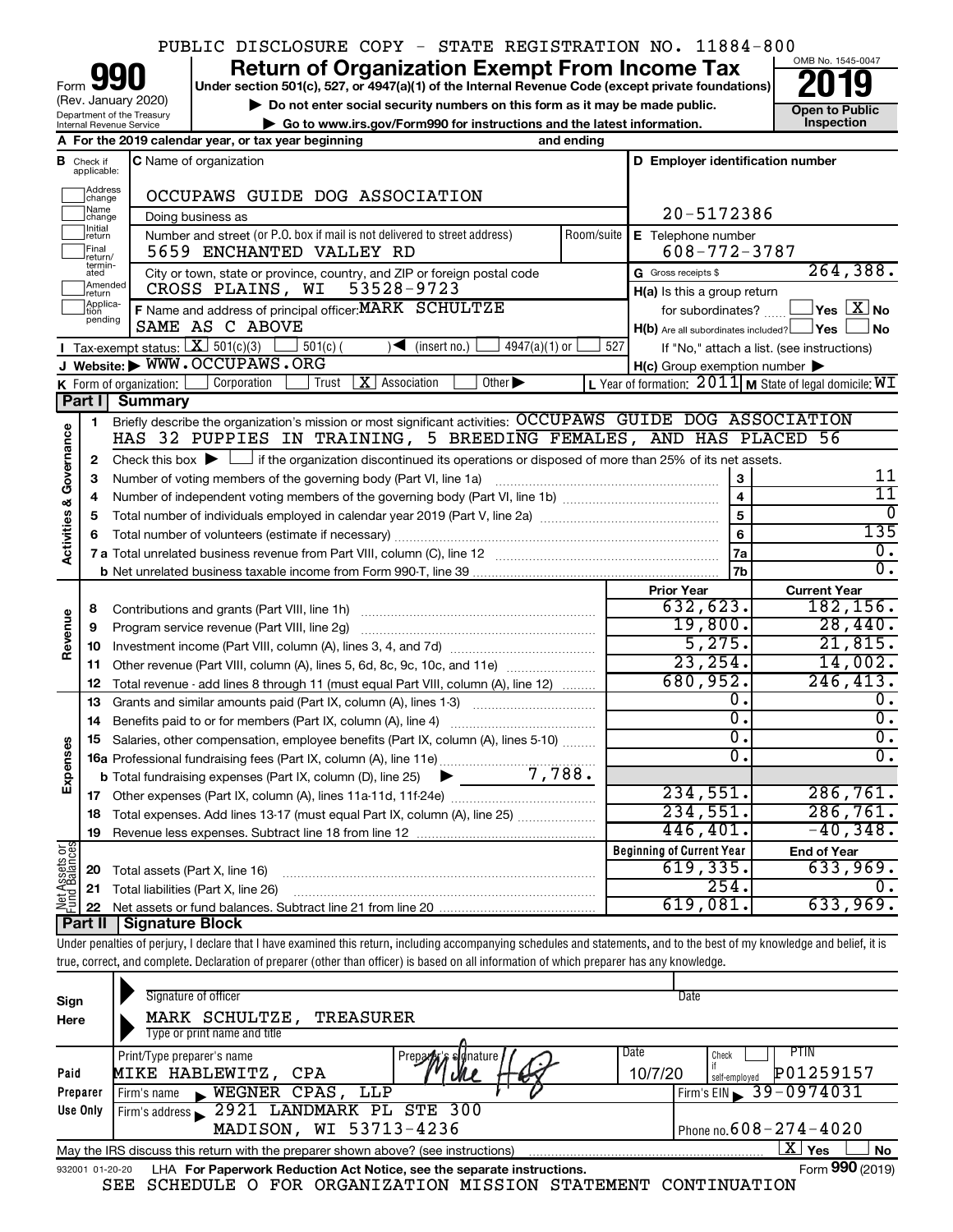|              | Form 990 (2019)                                                                   | OCCUPAWS GUIDE DOG ASSOCIATION                                                                                                                                                                                                                                                       | 20-5172386<br>Page 2                                               |
|--------------|-----------------------------------------------------------------------------------|--------------------------------------------------------------------------------------------------------------------------------------------------------------------------------------------------------------------------------------------------------------------------------------|--------------------------------------------------------------------|
|              | Part III   Statement of Program Service Accomplishments                           |                                                                                                                                                                                                                                                                                      | $\boxed{\text{X}}$                                                 |
| 1            | Briefly describe the organization's mission:                                      |                                                                                                                                                                                                                                                                                      |                                                                    |
|              |                                                                                   | OUR MISSION IS TO PLACE FULLY TRAINED GUIDE DOGS OF EXCELLENT HEALTH<br>AND TEMPERAMENT WITH WISCONSIN AND CONTIGUOUS STATE ADULT RESIDENTS                                                                                                                                          |                                                                    |
|              |                                                                                   | WHO HAVE VISUAL IMPAIRMENTS AT NO CHARGE.                                                                                                                                                                                                                                            |                                                                    |
| $\mathbf{2}$ |                                                                                   | Did the organization undertake any significant program services during the year which were not listed on the                                                                                                                                                                         |                                                                    |
|              | prior Form 990 or 990-EZ?<br>If "Yes," describe these new services on Schedule O. |                                                                                                                                                                                                                                                                                      | $\sqrt{\mathsf{Yes}\ \mathbf{X}}$ No                               |
| 3            | If "Yes," describe these changes on Schedule O.                                   | Did the organization cease conducting, or make significant changes in how it conducts, any program services?                                                                                                                                                                         | $\sqrt{\mathsf{Yes}\mathord{\;\mathbb{X}}\mathord{\;\mathsf{No}}}$ |
| 4            |                                                                                   | Describe the organization's program service accomplishments for each of its three largest program services, as measured by expenses.<br>Section 501(c)(3) and 501(c)(4) organizations are required to report the amount of grants and allocations to others, the total expenses, and |                                                                    |
| 4a l         | revenue, if any, for each program service reported<br>) (Expenses \$<br>(Code:    | 266, 293. including grants of \$                                                                                                                                                                                                                                                     | $\overline{28,440}$ .<br>) (Revenue \$                             |
|              |                                                                                   | OCCUPAWS GUIDE DOG ASSOCIATION ACQUIRES, RAISES, TRAINS, AND PLACES<br>GUIDE DOGS WITH VISUALLY IMPAIRED ADULTS IN WISCONSIN AND CONTIGUOUS                                                                                                                                          |                                                                    |
|              | STATES.                                                                           | IN 2019, WE PLACED SEVEN ADULT GUIDE DOGS AND PROVIDED REVIEW                                                                                                                                                                                                                        |                                                                    |
|              |                                                                                   | TRAINING TO 31 TEAMS THAT RECEIVED DOGS IN PREVIOUS YEARS.<br>SPOKE TO HUNDREDS OF PEOPLE AT SERVICE GROUPS, SCOUT MEETINGS,                                                                                                                                                         | WE ALSO                                                            |
|              |                                                                                   | BUSINESSES, 4-H GROUPS, HUMANE SOCIETIES, THE WISCONSIN COUNCIL FOR THE                                                                                                                                                                                                              |                                                                    |
|              |                                                                                   | BLIND, AND OTHER ORGANIZATIONS ABOUT VISUAL IMPAIRMENTS AND GUIDE DOGS.                                                                                                                                                                                                              |                                                                    |
|              |                                                                                   | WE HAVE AN ONGOING PROGRAM AT THE OXFORD FEDERAL CORRECTIONAL                                                                                                                                                                                                                        |                                                                    |
|              |                                                                                   | INSTITUTION (A LOW SECURITY MEN'S PRISON) WHERE WE HAVE INMATES RAISE                                                                                                                                                                                                                |                                                                    |
|              |                                                                                   | AND TRAIN PUPPIES, MUCH LIKE REGULAR PUPPY RAISERS.                                                                                                                                                                                                                                  | WE CONDUCT WEEKLY                                                  |
|              |                                                                                   | CLASSES FOR THE 10 INMATES CURRENTLY RAISING PUPPIES FOR US.                                                                                                                                                                                                                         | IN                                                                 |
|              |                                                                                   | ADDITION, IN 2019 A SECOND PRISON TRAINING PROGRAM WAS ESTABLISHED AT                                                                                                                                                                                                                |                                                                    |
|              |                                                                                   |                                                                                                                                                                                                                                                                                      |                                                                    |
|              |                                                                                   |                                                                                                                                                                                                                                                                                      |                                                                    |
|              |                                                                                   |                                                                                                                                                                                                                                                                                      |                                                                    |
|              |                                                                                   |                                                                                                                                                                                                                                                                                      |                                                                    |
|              |                                                                                   |                                                                                                                                                                                                                                                                                      |                                                                    |
|              | ) (Expenses \$<br>(Code:                                                          | including grants of \$                                                                                                                                                                                                                                                               | ) (Revenue \$                                                      |
|              |                                                                                   |                                                                                                                                                                                                                                                                                      |                                                                    |
|              |                                                                                   |                                                                                                                                                                                                                                                                                      |                                                                    |
|              |                                                                                   |                                                                                                                                                                                                                                                                                      |                                                                    |
|              |                                                                                   |                                                                                                                                                                                                                                                                                      |                                                                    |
|              | Other program services (Describe on Schedule O.)                                  |                                                                                                                                                                                                                                                                                      |                                                                    |
| 4c<br>4d     | (Expenses \$                                                                      | including grants of \$<br>(Revenue \$                                                                                                                                                                                                                                                |                                                                    |
| 4е           | Total program service expenses<br>932002 01-20-20                                 | 266, 293.<br>SEE SCHEDULE O FOR CONTINUATION(S)                                                                                                                                                                                                                                      | Form 990 (2019)                                                    |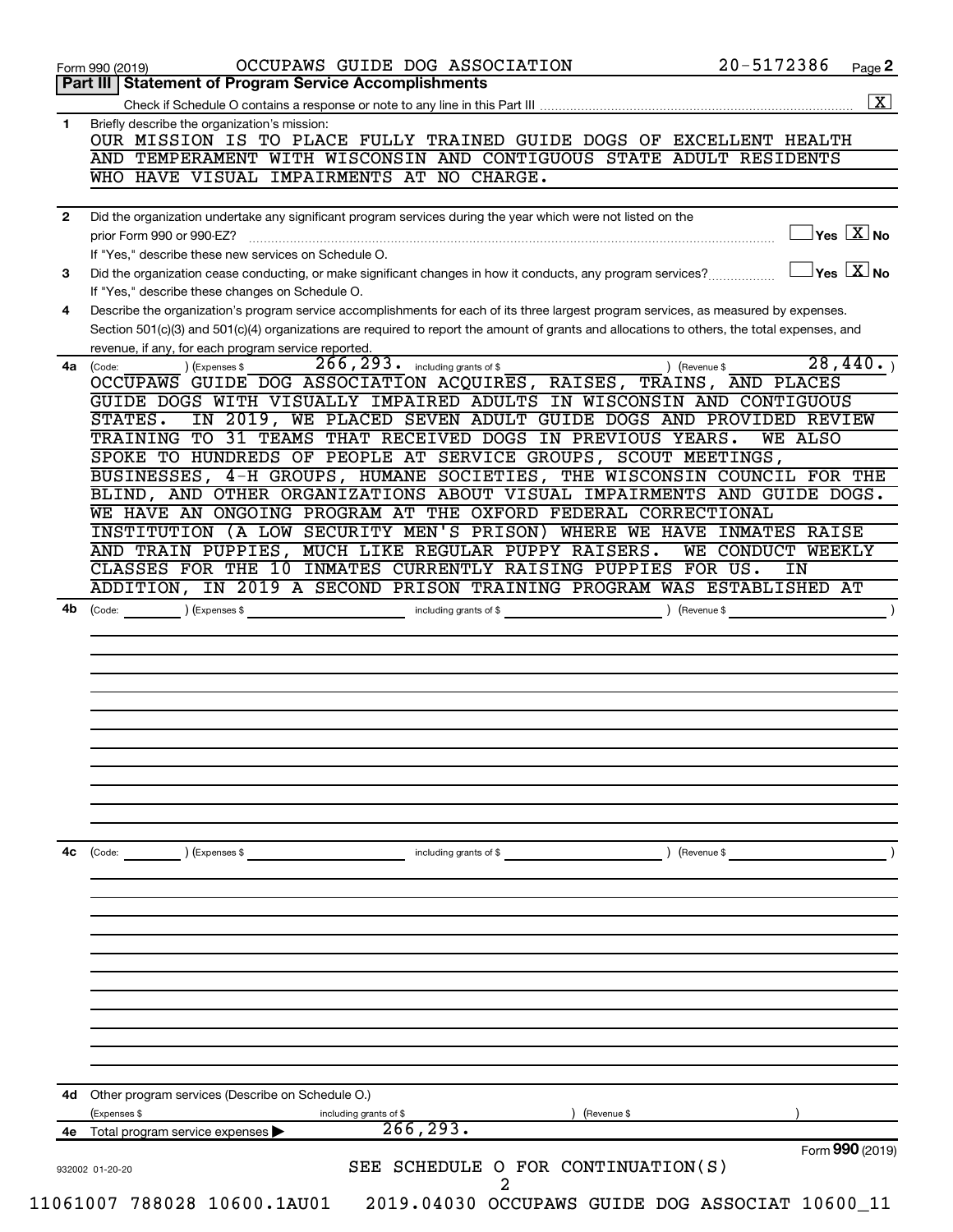|  | Form 990 (2019) |  |
|--|-----------------|--|
|  |                 |  |

**Part IV Checklist of Required Schedules**

Form 990 (2019)  $OCCUPANS$   $GUIDE$   $DOG$   $ASSOCIATION$   $20-5172386$   $Page$ 

|     |                                                                                                                                                                                                                                     |                 | Yes                     | No                           |
|-----|-------------------------------------------------------------------------------------------------------------------------------------------------------------------------------------------------------------------------------------|-----------------|-------------------------|------------------------------|
| 1   | Is the organization described in section $501(c)(3)$ or $4947(a)(1)$ (other than a private foundation)?<br>If "Yes," complete Schedule A                                                                                            | 1               | x                       |                              |
| 2   |                                                                                                                                                                                                                                     | $\overline{2}$  | $\overline{\textbf{x}}$ |                              |
| 3   | Did the organization engage in direct or indirect political campaign activities on behalf of or in opposition to candidates for                                                                                                     |                 |                         |                              |
|     | public office? If "Yes," complete Schedule C, Part I                                                                                                                                                                                | З               |                         | x.                           |
| 4   | Section 501(c)(3) organizations. Did the organization engage in lobbying activities, or have a section 501(h) election in effect                                                                                                    |                 |                         |                              |
|     |                                                                                                                                                                                                                                     | 4               |                         | х                            |
| 5   | Is the organization a section 501(c)(4), 501(c)(5), or 501(c)(6) organization that receives membership dues, assessments, or                                                                                                        |                 |                         |                              |
|     |                                                                                                                                                                                                                                     | 5               |                         | x                            |
| 6   | Did the organization maintain any donor advised funds or any similar funds or accounts for which donors have the right to                                                                                                           |                 |                         |                              |
|     | provide advice on the distribution or investment of amounts in such funds or accounts? If "Yes," complete Schedule D, Part I                                                                                                        | 6               |                         | х                            |
| 7   | Did the organization receive or hold a conservation easement, including easements to preserve open space,                                                                                                                           |                 |                         |                              |
|     | the environment, historic land areas, or historic structures? If "Yes," complete Schedule D, Part II                                                                                                                                | $\overline{7}$  |                         | x.                           |
| 8   | Did the organization maintain collections of works of art, historical treasures, or other similar assets? If "Yes," complete                                                                                                        |                 |                         |                              |
|     |                                                                                                                                                                                                                                     | 8               |                         | x                            |
| 9   | Did the organization report an amount in Part X, line 21, for escrow or custodial account liability, serve as a custodian for                                                                                                       |                 |                         |                              |
|     | amounts not listed in Part X; or provide credit counseling, debt management, credit repair, or debt negotiation services?                                                                                                           |                 |                         |                              |
|     |                                                                                                                                                                                                                                     | 9               |                         | х                            |
| 10  | Did the organization, directly or through a related organization, hold assets in donor-restricted endowments                                                                                                                        |                 |                         |                              |
|     |                                                                                                                                                                                                                                     | 10              |                         | x.                           |
| 11  | If the organization's answer to any of the following questions is "Yes," then complete Schedule D, Parts VI, VII, VIII, IX, or X                                                                                                    |                 |                         |                              |
|     | as applicable.                                                                                                                                                                                                                      |                 |                         |                              |
|     | a Did the organization report an amount for land, buildings, and equipment in Part X, line 10? If "Yes," complete Schedule D,                                                                                                       |                 | х                       |                              |
|     | Part VI<br><b>b</b> Did the organization report an amount for investments - other securities in Part X, line 12, that is 5% or more of its total                                                                                    | 11a             |                         |                              |
|     |                                                                                                                                                                                                                                     | 11b             |                         | x                            |
|     | c Did the organization report an amount for investments - program related in Part X, line 13, that is 5% or more of its total                                                                                                       |                 |                         |                              |
|     |                                                                                                                                                                                                                                     | 11c             |                         | x.                           |
|     | d Did the organization report an amount for other assets in Part X, line 15, that is 5% or more of its total assets reported in                                                                                                     |                 |                         |                              |
|     |                                                                                                                                                                                                                                     | 11d             |                         | X                            |
|     |                                                                                                                                                                                                                                     | 11e             |                         | X                            |
| f.  | Did the organization's separate or consolidated financial statements for the tax year include a footnote that addresses                                                                                                             |                 |                         |                              |
|     | the organization's liability for uncertain tax positions under FIN 48 (ASC 740)? If "Yes," complete Schedule D, Part X                                                                                                              | 11f             |                         | x.                           |
|     | 12a Did the organization obtain separate, independent audited financial statements for the tax year? If "Yes," complete                                                                                                             |                 |                         |                              |
|     | Schedule D, Parts XI and XII                                                                                                                                                                                                        | 12a             | x                       |                              |
|     | <b>b</b> Was the organization included in consolidated, independent audited financial statements for the tax year?                                                                                                                  |                 |                         |                              |
|     | If "Yes," and if the organization answered "No" to line 12a, then completing Schedule D, Parts XI and XII is optional                                                                                                               | 12 <sub>b</sub> |                         | х<br>$\overline{\texttt{x}}$ |
| 13  | Is the organization a school described in section $170(b)(1)(A)(ii)$ ? If "Yes," complete Schedule E                                                                                                                                | 13              |                         | x                            |
|     | 14a Did the organization maintain an office, employees, or agents outside of the United States?<br><b>b</b> Did the organization have aggregate revenues or expenses of more than \$10,000 from grantmaking, fundraising, business, | 14a             |                         |                              |
|     | investment, and program service activities outside the United States, or aggregate foreign investments valued at \$100,000                                                                                                          |                 |                         |                              |
|     |                                                                                                                                                                                                                                     | 14b             |                         | х                            |
| 15  | Did the organization report on Part IX, column (A), line 3, more than \$5,000 of grants or other assistance to or for any                                                                                                           |                 |                         |                              |
|     |                                                                                                                                                                                                                                     | 15              |                         | х                            |
| 16  | Did the organization report on Part IX, column (A), line 3, more than \$5,000 of aggregate grants or other assistance to                                                                                                            |                 |                         |                              |
|     |                                                                                                                                                                                                                                     | 16              |                         | х                            |
| 17  | Did the organization report a total of more than \$15,000 of expenses for professional fundraising services on Part IX,                                                                                                             |                 |                         |                              |
|     |                                                                                                                                                                                                                                     | 17              |                         | x                            |
| 18  | Did the organization report more than \$15,000 total of fundraising event gross income and contributions on Part VIII, lines                                                                                                        |                 |                         |                              |
|     |                                                                                                                                                                                                                                     | 18              | x                       |                              |
| 19  | Did the organization report more than \$15,000 of gross income from gaming activities on Part VIII, line 9a? If "Yes,"                                                                                                              |                 |                         |                              |
|     |                                                                                                                                                                                                                                     | 19              |                         | X.                           |
| 20a |                                                                                                                                                                                                                                     | 20a             |                         | х                            |
|     |                                                                                                                                                                                                                                     | 20 <sub>b</sub> |                         |                              |
| 21  | Did the organization report more than \$5,000 of grants or other assistance to any domestic organization or                                                                                                                         |                 |                         |                              |
|     |                                                                                                                                                                                                                                     | 21              |                         | x                            |

3

932003 01-20-20

Form (2019) **990**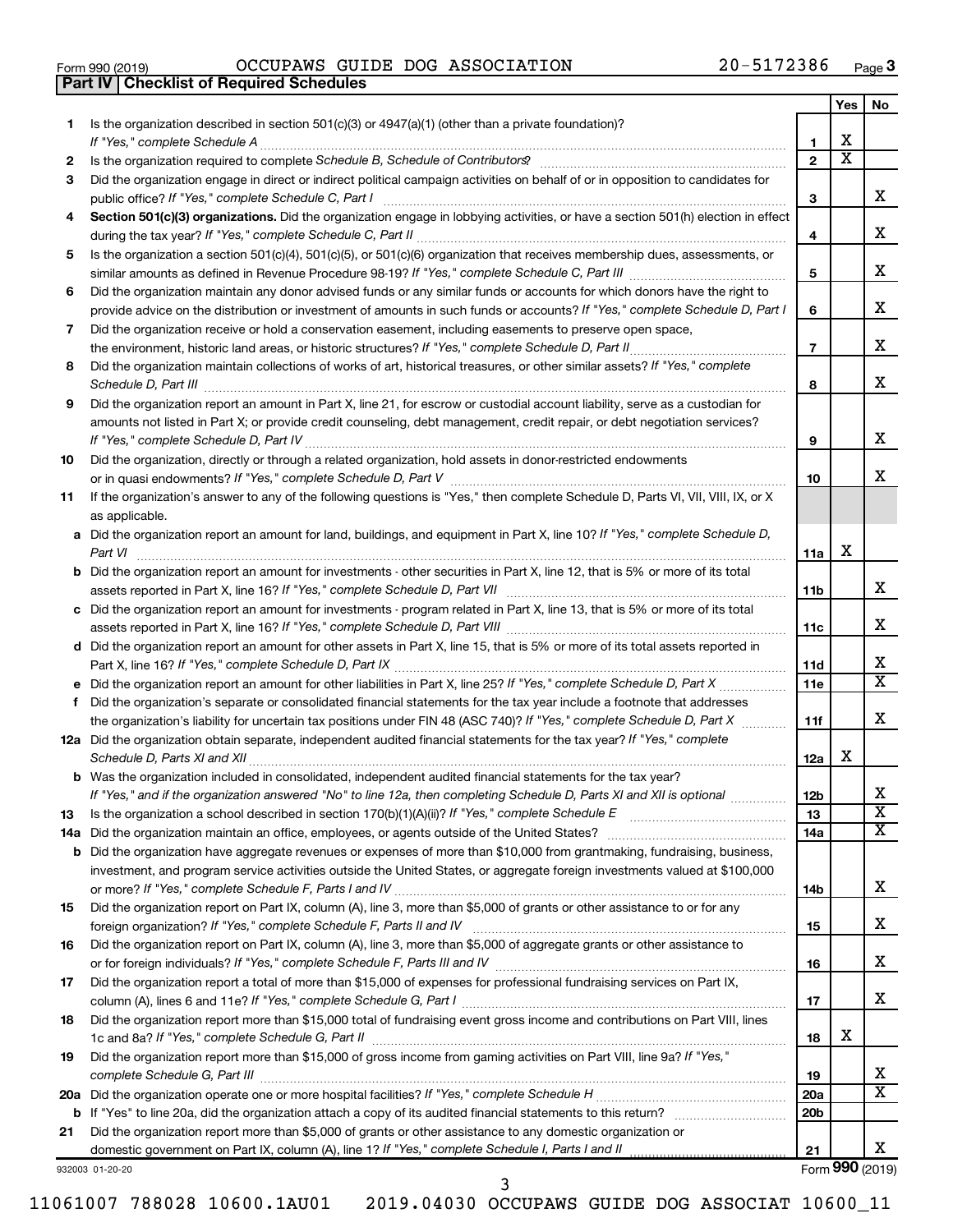| Form 990 (2019) |  |  |
|-----------------|--|--|
|                 |  |  |

*(continued)* **Part IV Checklist of Required Schedules**

Form 990 (2019)  $OCCUPANS$   $GUIDE$   $DOG$   $ASSOCIATION$   $20-5172386$   $Page$ 

|        |                                                                                                                                     |                 | Yes | No                           |
|--------|-------------------------------------------------------------------------------------------------------------------------------------|-----------------|-----|------------------------------|
| 22     | Did the organization report more than \$5,000 of grants or other assistance to or for domestic individuals on                       |                 |     |                              |
|        |                                                                                                                                     | 22              |     | х                            |
| 23     | Did the organization answer "Yes" to Part VII, Section A, line 3, 4, or 5 about compensation of the organization's current          |                 |     |                              |
|        | and former officers, directors, trustees, key employees, and highest compensated employees? If "Yes," complete                      |                 |     |                              |
|        | Schedule J <b>Execute Schedule Schedule Schedule Schedule</b> J <b>Execute Schedule J Execute Schedule J</b>                        | 23              |     | х                            |
|        | 24a Did the organization have a tax-exempt bond issue with an outstanding principal amount of more than \$100,000 as of the         |                 |     |                              |
|        | last day of the year, that was issued after December 31, 2002? If "Yes," answer lines 24b through 24d and complete                  |                 |     |                              |
|        |                                                                                                                                     | 24a             |     | х                            |
|        |                                                                                                                                     | 24 <sub>b</sub> |     |                              |
|        | c Did the organization maintain an escrow account other than a refunding escrow at any time during the year to defease              |                 |     |                              |
|        |                                                                                                                                     | 24c             |     |                              |
|        |                                                                                                                                     | 24d             |     |                              |
|        | 25a Section 501(c)(3), 501(c)(4), and 501(c)(29) organizations. Did the organization engage in an excess benefit                    |                 |     |                              |
|        |                                                                                                                                     | 25a             |     | х                            |
|        | <b>b</b> Is the organization aware that it engaged in an excess benefit transaction with a disqualified person in a prior year, and |                 |     |                              |
|        | that the transaction has not been reported on any of the organization's prior Forms 990 or 990-EZ? If "Yes," complete               |                 |     |                              |
|        | Schedule L, Part I                                                                                                                  | 25b             |     | x                            |
| 26     | Did the organization report any amount on Part X, line 5 or 22, for receivables from or payables to any current                     |                 |     |                              |
|        | or former officer, director, trustee, key employee, creator or founder, substantial contributor, or 35%                             |                 |     |                              |
|        |                                                                                                                                     | 26              |     | х                            |
| 27     | Did the organization provide a grant or other assistance to any current or former officer, director, trustee, key employee,         |                 |     |                              |
|        | creator or founder, substantial contributor or employee thereof, a grant selection committee member, or to a 35% controlled         |                 |     |                              |
|        |                                                                                                                                     | 27              |     | x                            |
|        | entity (including an employee thereof) or family member of any of these persons? If "Yes," complete Schedule L, Part III            |                 |     |                              |
| 28     | Was the organization a party to a business transaction with one of the following parties (see Schedule L, Part IV                   |                 |     |                              |
|        | instructions, for applicable filing thresholds, conditions, and exceptions):                                                        |                 |     |                              |
|        | a A current or former officer, director, trustee, key employee, creator or founder, or substantial contributor? If                  |                 |     | х                            |
|        |                                                                                                                                     | 28a             |     | $\overline{\text{X}}$        |
|        |                                                                                                                                     | 28 <sub>b</sub> |     |                              |
|        | c A 35% controlled entity of one or more individuals and/or organizations described in lines 28a or 28b?If                          |                 |     | х                            |
|        |                                                                                                                                     | 28c             |     | $\overline{\text{x}}$        |
| 29     |                                                                                                                                     | 29              |     |                              |
| 30     | Did the organization receive contributions of art, historical treasures, or other similar assets, or qualified conservation         |                 |     |                              |
|        |                                                                                                                                     | 30              |     | х<br>$\overline{\texttt{x}}$ |
| 31     | Did the organization liquidate, terminate, or dissolve and cease operations? If "Yes," complete Schedule N, Part I                  | 31              |     |                              |
| 32     | Did the organization sell, exchange, dispose of, or transfer more than 25% of its net assets? If "Yes," complete                    |                 |     |                              |
|        |                                                                                                                                     | 32              |     | х                            |
| 33     | Did the organization own 100% of an entity disregarded as separate from the organization under Regulations                          |                 |     |                              |
|        |                                                                                                                                     | 33              |     | x                            |
| 34     | Was the organization related to any tax-exempt or taxable entity? If "Yes," complete Schedule R, Part II, III, or IV, and           |                 |     |                              |
|        | Part V, line 1                                                                                                                      | 34              |     | х                            |
|        |                                                                                                                                     | 35a             |     | $\overline{\textbf{X}}$      |
|        | b If "Yes" to line 35a, did the organization receive any payment from or engage in any transaction with a controlled entity         |                 |     |                              |
|        |                                                                                                                                     | 35 <sub>b</sub> |     |                              |
| 36     | Section 501(c)(3) organizations. Did the organization make any transfers to an exempt non-charitable related organization?          |                 |     |                              |
|        |                                                                                                                                     | 36              |     | х                            |
| 37     | Did the organization conduct more than 5% of its activities through an entity that is not a related organization                    |                 |     |                              |
|        |                                                                                                                                     | 37              |     | x                            |
| 38     | Did the organization complete Schedule O and provide explanations in Schedule O for Part VI, lines 11b and 19?                      |                 |     |                              |
|        |                                                                                                                                     | 38              | х   |                              |
| Part V |                                                                                                                                     |                 |     |                              |
|        |                                                                                                                                     |                 |     |                              |
|        |                                                                                                                                     |                 | Yes | No                           |
|        | 11<br>1a                                                                                                                            |                 |     |                              |
|        | 1b                                                                                                                                  |                 |     |                              |
|        | c Did the organization comply with backup withholding rules for reportable payments to vendors and reportable gaming                |                 |     |                              |
|        |                                                                                                                                     | 1c              |     |                              |
|        | 932004 01-20-20                                                                                                                     |                 |     | Form 990 (2019)              |
|        | 4                                                                                                                                   |                 |     |                              |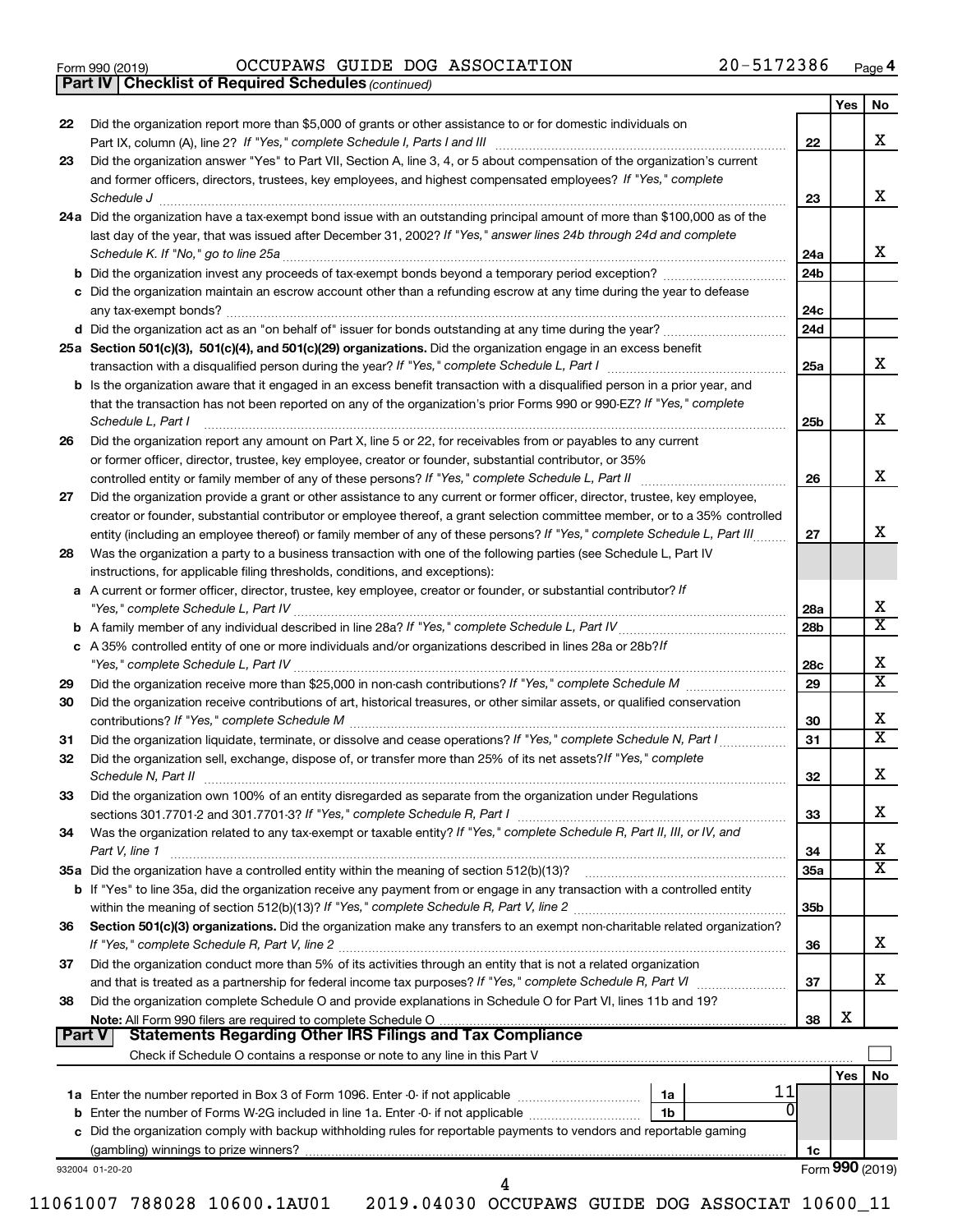|  | Form 990 (2019) |
|--|-----------------|
|  |                 |

**Part V** Statements Regarding Other IRS Filings and Tax Compliance (continued)

|        |                                                                                                                                                                                                                                            |     | Yes | No                      |
|--------|--------------------------------------------------------------------------------------------------------------------------------------------------------------------------------------------------------------------------------------------|-----|-----|-------------------------|
|        | 2a Enter the number of employees reported on Form W-3, Transmittal of Wage and Tax Statements,                                                                                                                                             |     |     |                         |
|        | $\overline{0}$<br>filed for the calendar year ending with or within the year covered by this return <i>manumumumum</i><br>2a                                                                                                               |     |     |                         |
|        |                                                                                                                                                                                                                                            | 2b  |     |                         |
|        |                                                                                                                                                                                                                                            |     |     |                         |
|        | 3a Did the organization have unrelated business gross income of \$1,000 or more during the year?                                                                                                                                           | 3a  |     | x                       |
|        |                                                                                                                                                                                                                                            | 3b  |     |                         |
|        | 4a At any time during the calendar year, did the organization have an interest in, or a signature or other authority over, a                                                                                                               |     |     |                         |
|        | financial account in a foreign country (such as a bank account, securities account, or other financial account)?                                                                                                                           | 4a  |     | х                       |
|        | <b>b</b> If "Yes," enter the name of the foreign country $\blacktriangleright$                                                                                                                                                             |     |     |                         |
|        | See instructions for filing requirements for FinCEN Form 114, Report of Foreign Bank and Financial Accounts (FBAR).                                                                                                                        |     |     |                         |
| 5а     |                                                                                                                                                                                                                                            | 5a  |     | x                       |
| b      |                                                                                                                                                                                                                                            | 5b  |     | $\overline{\mathbf{X}}$ |
|        |                                                                                                                                                                                                                                            | 5с  |     |                         |
|        | 6a Does the organization have annual gross receipts that are normally greater than \$100,000, and did the organization solicit                                                                                                             |     |     |                         |
|        |                                                                                                                                                                                                                                            | 6a  |     | х                       |
|        | <b>b</b> If "Yes," did the organization include with every solicitation an express statement that such contributions or gifts                                                                                                              |     |     |                         |
|        |                                                                                                                                                                                                                                            | 6b  |     |                         |
| 7      | Organizations that may receive deductible contributions under section 170(c).                                                                                                                                                              |     |     |                         |
| a      | Did the organization receive a payment in excess of \$75 made partly as a contribution and partly for goods and services provided to the payor?                                                                                            | 7a  |     | x                       |
|        |                                                                                                                                                                                                                                            | 7b  |     |                         |
|        | c Did the organization sell, exchange, or otherwise dispose of tangible personal property for which it was required                                                                                                                        |     |     |                         |
|        |                                                                                                                                                                                                                                            | 7c  |     | х                       |
|        | 7d<br>d If "Yes," indicate the number of Forms 8282 filed during the year [11, 11, 11, 11, 11, 11]                                                                                                                                         |     |     |                         |
| е      | Did the organization receive any funds, directly or indirectly, to pay premiums on a personal benefit contract?                                                                                                                            | 7e  |     |                         |
| f      | Did the organization, during the year, pay premiums, directly or indirectly, on a personal benefit contract?                                                                                                                               | 7f  |     |                         |
| g      | If the organization received a contribution of qualified intellectual property, did the organization file Form 8899 as required?                                                                                                           | 7g  |     |                         |
| h<br>8 | If the organization received a contribution of cars, boats, airplanes, or other vehicles, did the organization file a Form 1098-C?<br>Sponsoring organizations maintaining donor advised funds. Did a donor advised fund maintained by the | 7h  |     |                         |
|        |                                                                                                                                                                                                                                            | 8   |     |                         |
| 9      | Sponsoring organizations maintaining donor advised funds.                                                                                                                                                                                  |     |     |                         |
| a      | Did the sponsoring organization make any taxable distributions under section 4966?                                                                                                                                                         | 9а  |     |                         |
| b      |                                                                                                                                                                                                                                            | 9b  |     |                         |
| 10     | Section 501(c)(7) organizations. Enter:                                                                                                                                                                                                    |     |     |                         |
| a      | 10a                                                                                                                                                                                                                                        |     |     |                         |
|        | <b>b</b> Gross receipts, included on Form 990, Part VIII, line 12, for public use of club facilities<br>10 <sub>b</sub>                                                                                                                    |     |     |                         |
|        | 11 Section 501(c)(12) organizations. Enter:                                                                                                                                                                                                |     |     |                         |
|        | 11a                                                                                                                                                                                                                                        |     |     |                         |
|        | <b>b</b> Gross income from other sources (Do not net amounts due or paid to other sources against                                                                                                                                          |     |     |                         |
|        | 11b                                                                                                                                                                                                                                        |     |     |                         |
|        | 12a Section 4947(a)(1) non-exempt charitable trusts. Is the organization filing Form 990 in lieu of Form 1041?                                                                                                                             | 12a |     |                         |
|        | b If "Yes," enter the amount of tax-exempt interest received or accrued during the year<br>12 <sub>b</sub>                                                                                                                                 |     |     |                         |
| 13     | Section 501(c)(29) qualified nonprofit health insurance issuers.                                                                                                                                                                           |     |     |                         |
|        | a Is the organization licensed to issue qualified health plans in more than one state?                                                                                                                                                     | 13a |     |                         |
|        | Note: See the instructions for additional information the organization must report on Schedule O.                                                                                                                                          |     |     |                         |
|        | <b>b</b> Enter the amount of reserves the organization is required to maintain by the states in which the                                                                                                                                  |     |     |                         |
|        | 13 <sub>b</sub>                                                                                                                                                                                                                            |     |     |                         |
|        | 13c                                                                                                                                                                                                                                        |     |     |                         |
|        | 14a Did the organization receive any payments for indoor tanning services during the tax year?                                                                                                                                             | 14a |     | x                       |
|        | <b>b</b> If "Yes," has it filed a Form 720 to report these payments? If "No," provide an explanation on Schedule O                                                                                                                         | 14b |     |                         |
| 15     | Is the organization subject to the section 4960 tax on payment(s) of more than \$1,000,000 in remuneration or                                                                                                                              |     |     |                         |
|        |                                                                                                                                                                                                                                            | 15  |     | x                       |
|        | If "Yes," see instructions and file Form 4720, Schedule N.                                                                                                                                                                                 |     |     | x                       |
| 16     | Is the organization an educational institution subject to the section 4968 excise tax on net investment income?                                                                                                                            | 16  |     |                         |
|        | If "Yes," complete Form 4720, Schedule O.                                                                                                                                                                                                  |     |     |                         |

Form (2019) **990**

932005 01-20-20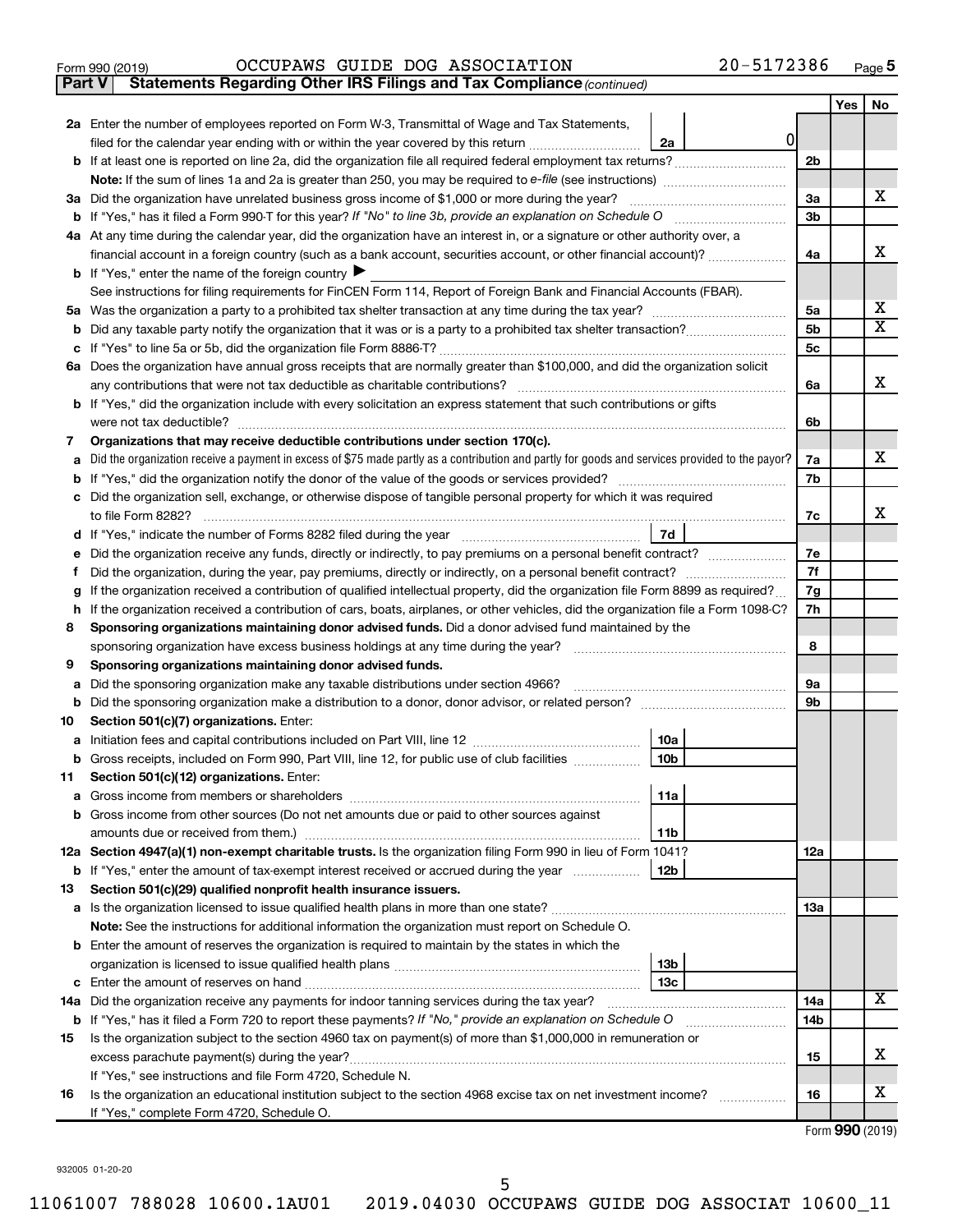| Form 990 (2019) |  |
|-----------------|--|
|-----------------|--|

#### Form 990 (2019)  $OCCUPANS$   $GUIDE$   $DOG$   $ASSOCIATION$   $20-5172386$   $Page$

**Part VI** Governance, Management, and Disclosure For each "Yes" response to lines 2 through 7b below, and for a "No" response *to line 8a, 8b, or 10b below, describe the circumstances, processes, or changes on Schedule O. See instructions.*

|     | <b>Section A. Governing Body and Management</b>                                                                                                  |                               |                 |                         |  |
|-----|--------------------------------------------------------------------------------------------------------------------------------------------------|-------------------------------|-----------------|-------------------------|--|
|     |                                                                                                                                                  |                               |                 | <b>Yes</b>              |  |
|     | 1a Enter the number of voting members of the governing body at the end of the tax year                                                           | 1a                            | 11              |                         |  |
|     | If there are material differences in voting rights among members of the governing body, or if the governing                                      |                               |                 |                         |  |
|     | body delegated broad authority to an executive committee or similar committee, explain on Schedule O.                                            |                               |                 |                         |  |
|     | <b>b</b> Enter the number of voting members included on line 1a, above, who are independent                                                      | 1b                            | 11              |                         |  |
| 2   | Did any officer, director, trustee, or key employee have a family relationship or a business relationship with any other                         |                               |                 |                         |  |
|     | officer, director, trustee, or key employee?                                                                                                     |                               | $\mathbf{2}$    | х                       |  |
| 3   | Did the organization delegate control over management duties customarily performed by or under the direct supervision                            |                               |                 |                         |  |
|     |                                                                                                                                                  |                               | 3               |                         |  |
| 4   | Did the organization make any significant changes to its governing documents since the prior Form 990 was filed?                                 |                               | $\overline{4}$  |                         |  |
| 5   |                                                                                                                                                  |                               | 5               |                         |  |
| 6   |                                                                                                                                                  |                               | 6               |                         |  |
| 7a  | Did the organization have members, stockholders, or other persons who had the power to elect or appoint one or                                   |                               |                 |                         |  |
|     |                                                                                                                                                  |                               | 7a              |                         |  |
|     | <b>b</b> Are any governance decisions of the organization reserved to (or subject to approval by) members, stockholders, or                      |                               |                 |                         |  |
|     | persons other than the governing body?                                                                                                           |                               | 7b              |                         |  |
| 8   | Did the organization contemporaneously document the meetings held or written actions undertaken during the year by the following:                |                               |                 |                         |  |
|     |                                                                                                                                                  |                               | 8a              | х                       |  |
|     |                                                                                                                                                  |                               | 8b              |                         |  |
| 9   | Is there any officer, director, trustee, or key employee listed in Part VII, Section A, who cannot be reached at the                             |                               |                 |                         |  |
|     | organization's mailing address? If "Yes," provide the names and addresses on Schedule O manual content content                                   |                               | 9               |                         |  |
|     | Section B. Policies (This Section B requests information about policies not required by the Internal Revenue Code.)                              |                               |                 |                         |  |
|     |                                                                                                                                                  |                               |                 | Yes                     |  |
|     |                                                                                                                                                  |                               | 10a             |                         |  |
|     | <b>b</b> If "Yes," did the organization have written policies and procedures governing the activities of such chapters, affiliates,              |                               |                 |                         |  |
|     |                                                                                                                                                  |                               | 10b             |                         |  |
|     | 11a Has the organization provided a complete copy of this Form 990 to all members of its governing body before filing the form?                  |                               | 11a             |                         |  |
|     | <b>b</b> Describe in Schedule O the process, if any, used by the organization to review this Form 990.                                           |                               |                 |                         |  |
| 12a |                                                                                                                                                  |                               | 12a             | x                       |  |
| b   |                                                                                                                                                  |                               | 12 <sub>b</sub> | $\overline{\textbf{x}}$ |  |
|     | c Did the organization regularly and consistently monitor and enforce compliance with the policy? If "Yes," describe                             |                               |                 |                         |  |
|     | in Schedule O how this was done manufactured and continuum and contact the was done manufactured and contact t                                   |                               | 12c             | х                       |  |
| 13  |                                                                                                                                                  |                               | 13              | $\overline{\textbf{x}}$ |  |
| 14  | Did the organization have a written document retention and destruction policy? [11] manufaction manufaction in                                   |                               | 14              | $\overline{\textbf{x}}$ |  |
| 15  | Did the process for determining compensation of the following persons include a review and approval by independent                               |                               |                 |                         |  |
|     | persons, comparability data, and contemporaneous substantiation of the deliberation and decision?                                                |                               |                 |                         |  |
|     |                                                                                                                                                  |                               | 15a             |                         |  |
|     |                                                                                                                                                  |                               | 15b             |                         |  |
|     | If "Yes" to line 15a or 15b, describe the process in Schedule O (see instructions).                                                              |                               |                 |                         |  |
|     | 16a Did the organization invest in, contribute assets to, or participate in a joint venture or similar arrangement with a                        |                               |                 |                         |  |
|     | taxable entity during the year?                                                                                                                  |                               | 16a             |                         |  |
|     | b If "Yes," did the organization follow a written policy or procedure requiring the organization to evaluate its participation                   |                               |                 |                         |  |
|     | in joint venture arrangements under applicable federal tax law, and take steps to safeguard the organization's                                   |                               |                 |                         |  |
|     | exempt status with respect to such arrangements?                                                                                                 |                               | 16b             |                         |  |
|     | <b>Section C. Disclosure</b>                                                                                                                     |                               |                 |                         |  |
| 17  | List the states with which a copy of this Form 990 is required to be filed $\blacktriangleright\texttt{WI}$                                      |                               |                 |                         |  |
| 18  | Section 6104 requires an organization to make its Forms 1023 (1024 or 1024-A, if applicable), 990, and 990-T (Section 501(c)(3)s only) available |                               |                 |                         |  |
|     | for public inspection. Indicate how you made these available. Check all that apply.                                                              |                               |                 |                         |  |
|     | $X$ Upon request<br>Own website<br>Another's website                                                                                             | Other (explain on Schedule O) |                 |                         |  |
| 19  | Describe on Schedule O whether (and if so, how) the organization made its governing documents, conflict of interest policy, and financial        |                               |                 |                         |  |
|     | statements available to the public during the tax year.                                                                                          |                               |                 |                         |  |
|     | State the name, address, and telephone number of the person who possesses the organization's books and records                                   |                               |                 |                         |  |
| 20  | MARK SCHULTZE - 608-772-3787                                                                                                                     |                               |                 |                         |  |
|     | 53528-9723<br>5659 ENCHANTED VALLEY RD, CROSS PLAINS, WI                                                                                         |                               |                 |                         |  |
|     |                                                                                                                                                  |                               |                 | Form 990 (2019)         |  |
|     |                                                                                                                                                  |                               |                 |                         |  |
|     | 932006 01-20-20<br>6                                                                                                                             |                               |                 |                         |  |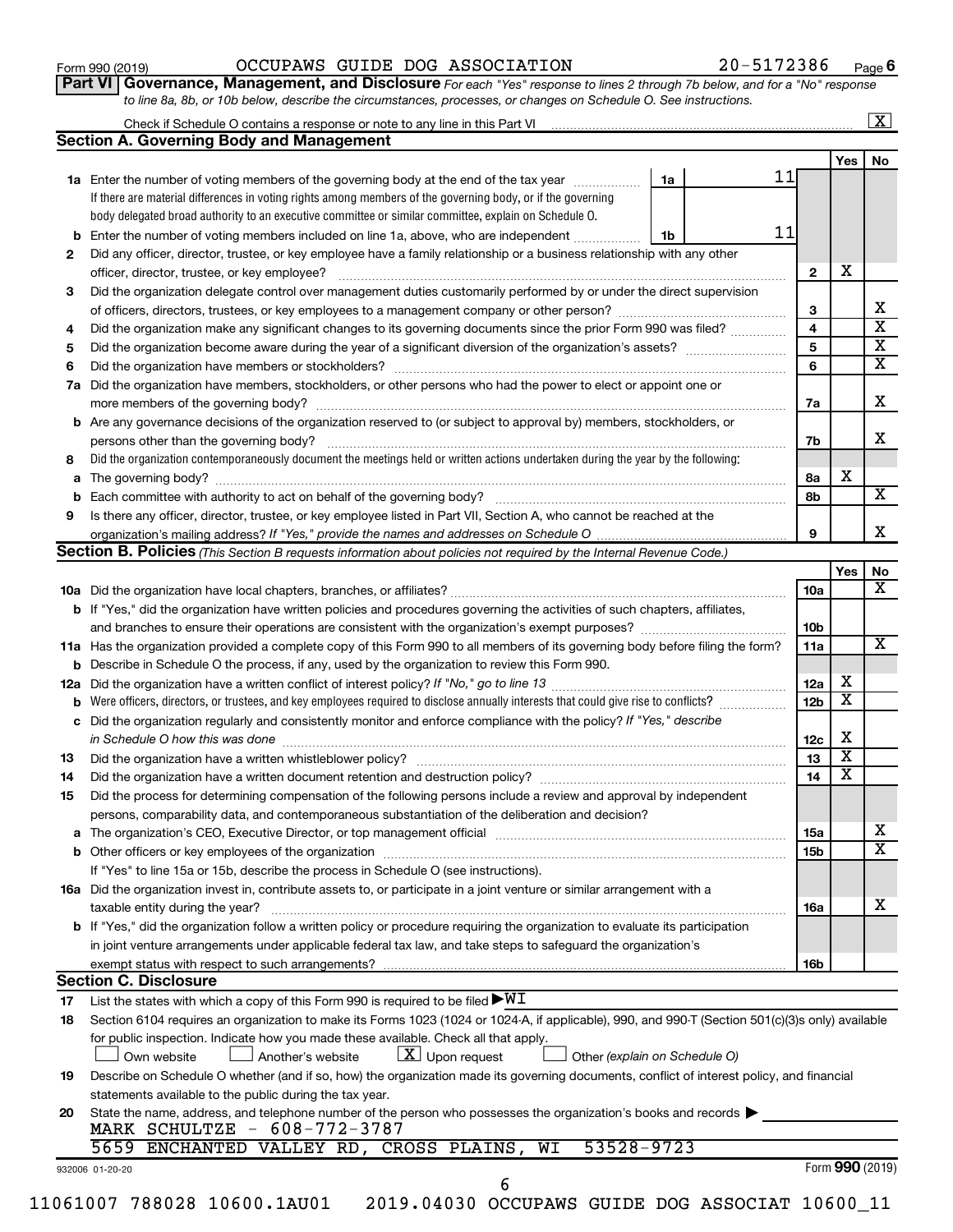$\Box$ 

| Part VII Compensation of Officers, Directors, Trustees, Key Employees, Highest Compensated |  |  |  |  |
|--------------------------------------------------------------------------------------------|--|--|--|--|
| <b>Employees, and Independent Contractors</b>                                              |  |  |  |  |

Check if Schedule O contains a response or note to any line in this Part VII

**Section A. Officers, Directors, Trustees, Key Employees, and Highest Compensated Employees**

**1a**  Complete this table for all persons required to be listed. Report compensation for the calendar year ending with or within the organization's tax year.  $\bullet$  List all of the organization's current officers, directors, trustees (whether individuals or organizations), regardless of amount of compensation.

Enter -0- in columns (D), (E), and (F) if no compensation was paid.

**•** List all of the organization's current key employees, if any. See instructions for definition of "key employee."

• List the organization's five *current* highest compensated employees (other than an officer, director, trustee, or key employee) who received reportable compensation (Box 5 of Form W-2 and/or Box 7 of Form 1099-MISC) of more than \$100,000 from the organization and any related organizations.

 $\bullet$  List all of the organization's former officers, key employees, and highest compensated employees who received more than \$100,000 of reportable compensation from the organization and any related organizations.

**•** List all of the organization's former directors or trustees that received, in the capacity as a former director or trustee of the organization, more than \$10,000 of reportable compensation from the organization and any related organizations.

See instructions for the order in which to list the persons above.

 $\boxed{\textbf{X}}$  Check this box if neither the organization nor any related organization compensated any current officer, director, or trustee.

| Position<br>Reportable<br>Name and title<br>Reportable<br>Average<br>Estimated<br>(do not check more than one<br>hours per<br>compensation<br>compensation<br>amount of<br>box, unless person is both an<br>officer and a director/trustee)<br>from related<br>week<br>from<br>other<br>Individual trustee or director<br>the<br>organizations<br>compensation<br>(list any<br>organization<br>(W-2/1099-MISC)<br>from the<br>hours for<br>Highest compensated<br>employee<br>Institutional trustee<br>(W-2/1099-MISC)<br>related<br>organization<br>Key employee<br>organizations<br>and related<br>below<br>organizations<br>Former<br>Officer<br>line)<br>40.00<br><b>BARBARA SCHULTZE</b><br>(1)<br>$\mathbf x$<br>$\mathbf X$<br>$\mathbf 0$ .<br>0.<br>$\mathbf 0$ .<br>PRESIDENT<br>25.00<br>(2)<br>KRISTEN SCHOVILLE<br>$\rm X$<br>$\mathbf X$<br>0.<br>$\mathbf 0$<br>$\mathbf 0$ .<br>VICE PRESIDENT<br>15.00<br>KATHY DUCAT<br>(3)<br>$\mathbf X$<br>0.<br>$\mathbf 0$ .<br>X<br>$\mathbf 0$ .<br><b>SECRETARY</b><br>45.00<br>MARK SCHULTZE<br>(4)<br>$\mathbf X$<br>$\mathbf X$<br>$\mathbf 0$ .<br>0.<br>$0$ .<br><b>TREASURER</b><br>5.00<br>(5)<br>DIANE HERMAN-BROWN<br>$\mathbf X$<br>$\mathbf 0$ .<br>$\mathbf 0$ .<br>$\mathbf 0$ .<br><b>DIRECTOR</b><br>15.00<br><b>JOHN FETTERS</b><br>(6)<br>$\mathbf X$<br>$\mathbf 0$ .<br>$\mathbf 0$ .<br>$\mathbf 0$ .<br><b>DIRECTOR</b><br>5.00<br>MARLETTE LARSEN<br>(7)<br>X<br>$\mathbf 0$<br>$\mathbf 0$<br>$\mathbf 0$ .<br><b>DIRECTOR</b><br>5.00<br>JIM SCHOVILLE<br>(8)<br>$\mathbf X$<br>$\mathbf 0$ .<br>$\mathbf 0$ .<br>$\mathbf 0$ .<br><b>DIRECTOR</b><br>5.00<br>COURTNEY SWEET<br>(9)<br>$\mathbf X$<br>$\mathbf 0$<br>$\mathbf 0$ .<br>$\mathbf 0$ .<br><b>DIRECTOR</b><br>5.00<br>(10) PAUL TURINSKE<br>$\mathbf X$<br>$\mathbf 0$ .<br>0.<br>$\mathbf 0$ .<br><b>DIRECTOR</b><br>5.00<br>(11) MAUREEN MULROY<br>$\mathbf X$<br>$\mathbf 0$ .<br>$\mathbf 0$ .<br>$0$ .<br><b>DIRECTOR</b> | (A) | (C)<br>(B) |  |  |  |  |  | (D) | (E) | (F) |
|------------------------------------------------------------------------------------------------------------------------------------------------------------------------------------------------------------------------------------------------------------------------------------------------------------------------------------------------------------------------------------------------------------------------------------------------------------------------------------------------------------------------------------------------------------------------------------------------------------------------------------------------------------------------------------------------------------------------------------------------------------------------------------------------------------------------------------------------------------------------------------------------------------------------------------------------------------------------------------------------------------------------------------------------------------------------------------------------------------------------------------------------------------------------------------------------------------------------------------------------------------------------------------------------------------------------------------------------------------------------------------------------------------------------------------------------------------------------------------------------------------------------------------------------------------------------------------------------------------------------------------------------------------------------------------------------------------------------------------------------------------------------------------------------------------------------------------------------------------------------------------------------------------------------------------------------------------------------------|-----|------------|--|--|--|--|--|-----|-----|-----|
|                                                                                                                                                                                                                                                                                                                                                                                                                                                                                                                                                                                                                                                                                                                                                                                                                                                                                                                                                                                                                                                                                                                                                                                                                                                                                                                                                                                                                                                                                                                                                                                                                                                                                                                                                                                                                                                                                                                                                                              |     |            |  |  |  |  |  |     |     |     |
|                                                                                                                                                                                                                                                                                                                                                                                                                                                                                                                                                                                                                                                                                                                                                                                                                                                                                                                                                                                                                                                                                                                                                                                                                                                                                                                                                                                                                                                                                                                                                                                                                                                                                                                                                                                                                                                                                                                                                                              |     |            |  |  |  |  |  |     |     |     |
|                                                                                                                                                                                                                                                                                                                                                                                                                                                                                                                                                                                                                                                                                                                                                                                                                                                                                                                                                                                                                                                                                                                                                                                                                                                                                                                                                                                                                                                                                                                                                                                                                                                                                                                                                                                                                                                                                                                                                                              |     |            |  |  |  |  |  |     |     |     |
|                                                                                                                                                                                                                                                                                                                                                                                                                                                                                                                                                                                                                                                                                                                                                                                                                                                                                                                                                                                                                                                                                                                                                                                                                                                                                                                                                                                                                                                                                                                                                                                                                                                                                                                                                                                                                                                                                                                                                                              |     |            |  |  |  |  |  |     |     |     |
|                                                                                                                                                                                                                                                                                                                                                                                                                                                                                                                                                                                                                                                                                                                                                                                                                                                                                                                                                                                                                                                                                                                                                                                                                                                                                                                                                                                                                                                                                                                                                                                                                                                                                                                                                                                                                                                                                                                                                                              |     |            |  |  |  |  |  |     |     |     |
|                                                                                                                                                                                                                                                                                                                                                                                                                                                                                                                                                                                                                                                                                                                                                                                                                                                                                                                                                                                                                                                                                                                                                                                                                                                                                                                                                                                                                                                                                                                                                                                                                                                                                                                                                                                                                                                                                                                                                                              |     |            |  |  |  |  |  |     |     |     |
|                                                                                                                                                                                                                                                                                                                                                                                                                                                                                                                                                                                                                                                                                                                                                                                                                                                                                                                                                                                                                                                                                                                                                                                                                                                                                                                                                                                                                                                                                                                                                                                                                                                                                                                                                                                                                                                                                                                                                                              |     |            |  |  |  |  |  |     |     |     |
|                                                                                                                                                                                                                                                                                                                                                                                                                                                                                                                                                                                                                                                                                                                                                                                                                                                                                                                                                                                                                                                                                                                                                                                                                                                                                                                                                                                                                                                                                                                                                                                                                                                                                                                                                                                                                                                                                                                                                                              |     |            |  |  |  |  |  |     |     |     |
|                                                                                                                                                                                                                                                                                                                                                                                                                                                                                                                                                                                                                                                                                                                                                                                                                                                                                                                                                                                                                                                                                                                                                                                                                                                                                                                                                                                                                                                                                                                                                                                                                                                                                                                                                                                                                                                                                                                                                                              |     |            |  |  |  |  |  |     |     |     |
|                                                                                                                                                                                                                                                                                                                                                                                                                                                                                                                                                                                                                                                                                                                                                                                                                                                                                                                                                                                                                                                                                                                                                                                                                                                                                                                                                                                                                                                                                                                                                                                                                                                                                                                                                                                                                                                                                                                                                                              |     |            |  |  |  |  |  |     |     |     |
|                                                                                                                                                                                                                                                                                                                                                                                                                                                                                                                                                                                                                                                                                                                                                                                                                                                                                                                                                                                                                                                                                                                                                                                                                                                                                                                                                                                                                                                                                                                                                                                                                                                                                                                                                                                                                                                                                                                                                                              |     |            |  |  |  |  |  |     |     |     |
|                                                                                                                                                                                                                                                                                                                                                                                                                                                                                                                                                                                                                                                                                                                                                                                                                                                                                                                                                                                                                                                                                                                                                                                                                                                                                                                                                                                                                                                                                                                                                                                                                                                                                                                                                                                                                                                                                                                                                                              |     |            |  |  |  |  |  |     |     |     |
|                                                                                                                                                                                                                                                                                                                                                                                                                                                                                                                                                                                                                                                                                                                                                                                                                                                                                                                                                                                                                                                                                                                                                                                                                                                                                                                                                                                                                                                                                                                                                                                                                                                                                                                                                                                                                                                                                                                                                                              |     |            |  |  |  |  |  |     |     |     |
|                                                                                                                                                                                                                                                                                                                                                                                                                                                                                                                                                                                                                                                                                                                                                                                                                                                                                                                                                                                                                                                                                                                                                                                                                                                                                                                                                                                                                                                                                                                                                                                                                                                                                                                                                                                                                                                                                                                                                                              |     |            |  |  |  |  |  |     |     |     |
|                                                                                                                                                                                                                                                                                                                                                                                                                                                                                                                                                                                                                                                                                                                                                                                                                                                                                                                                                                                                                                                                                                                                                                                                                                                                                                                                                                                                                                                                                                                                                                                                                                                                                                                                                                                                                                                                                                                                                                              |     |            |  |  |  |  |  |     |     |     |
|                                                                                                                                                                                                                                                                                                                                                                                                                                                                                                                                                                                                                                                                                                                                                                                                                                                                                                                                                                                                                                                                                                                                                                                                                                                                                                                                                                                                                                                                                                                                                                                                                                                                                                                                                                                                                                                                                                                                                                              |     |            |  |  |  |  |  |     |     |     |
|                                                                                                                                                                                                                                                                                                                                                                                                                                                                                                                                                                                                                                                                                                                                                                                                                                                                                                                                                                                                                                                                                                                                                                                                                                                                                                                                                                                                                                                                                                                                                                                                                                                                                                                                                                                                                                                                                                                                                                              |     |            |  |  |  |  |  |     |     |     |
|                                                                                                                                                                                                                                                                                                                                                                                                                                                                                                                                                                                                                                                                                                                                                                                                                                                                                                                                                                                                                                                                                                                                                                                                                                                                                                                                                                                                                                                                                                                                                                                                                                                                                                                                                                                                                                                                                                                                                                              |     |            |  |  |  |  |  |     |     |     |
|                                                                                                                                                                                                                                                                                                                                                                                                                                                                                                                                                                                                                                                                                                                                                                                                                                                                                                                                                                                                                                                                                                                                                                                                                                                                                                                                                                                                                                                                                                                                                                                                                                                                                                                                                                                                                                                                                                                                                                              |     |            |  |  |  |  |  |     |     |     |
|                                                                                                                                                                                                                                                                                                                                                                                                                                                                                                                                                                                                                                                                                                                                                                                                                                                                                                                                                                                                                                                                                                                                                                                                                                                                                                                                                                                                                                                                                                                                                                                                                                                                                                                                                                                                                                                                                                                                                                              |     |            |  |  |  |  |  |     |     |     |
|                                                                                                                                                                                                                                                                                                                                                                                                                                                                                                                                                                                                                                                                                                                                                                                                                                                                                                                                                                                                                                                                                                                                                                                                                                                                                                                                                                                                                                                                                                                                                                                                                                                                                                                                                                                                                                                                                                                                                                              |     |            |  |  |  |  |  |     |     |     |
|                                                                                                                                                                                                                                                                                                                                                                                                                                                                                                                                                                                                                                                                                                                                                                                                                                                                                                                                                                                                                                                                                                                                                                                                                                                                                                                                                                                                                                                                                                                                                                                                                                                                                                                                                                                                                                                                                                                                                                              |     |            |  |  |  |  |  |     |     |     |
|                                                                                                                                                                                                                                                                                                                                                                                                                                                                                                                                                                                                                                                                                                                                                                                                                                                                                                                                                                                                                                                                                                                                                                                                                                                                                                                                                                                                                                                                                                                                                                                                                                                                                                                                                                                                                                                                                                                                                                              |     |            |  |  |  |  |  |     |     |     |
|                                                                                                                                                                                                                                                                                                                                                                                                                                                                                                                                                                                                                                                                                                                                                                                                                                                                                                                                                                                                                                                                                                                                                                                                                                                                                                                                                                                                                                                                                                                                                                                                                                                                                                                                                                                                                                                                                                                                                                              |     |            |  |  |  |  |  |     |     |     |
|                                                                                                                                                                                                                                                                                                                                                                                                                                                                                                                                                                                                                                                                                                                                                                                                                                                                                                                                                                                                                                                                                                                                                                                                                                                                                                                                                                                                                                                                                                                                                                                                                                                                                                                                                                                                                                                                                                                                                                              |     |            |  |  |  |  |  |     |     |     |
|                                                                                                                                                                                                                                                                                                                                                                                                                                                                                                                                                                                                                                                                                                                                                                                                                                                                                                                                                                                                                                                                                                                                                                                                                                                                                                                                                                                                                                                                                                                                                                                                                                                                                                                                                                                                                                                                                                                                                                              |     |            |  |  |  |  |  |     |     |     |
|                                                                                                                                                                                                                                                                                                                                                                                                                                                                                                                                                                                                                                                                                                                                                                                                                                                                                                                                                                                                                                                                                                                                                                                                                                                                                                                                                                                                                                                                                                                                                                                                                                                                                                                                                                                                                                                                                                                                                                              |     |            |  |  |  |  |  |     |     |     |
|                                                                                                                                                                                                                                                                                                                                                                                                                                                                                                                                                                                                                                                                                                                                                                                                                                                                                                                                                                                                                                                                                                                                                                                                                                                                                                                                                                                                                                                                                                                                                                                                                                                                                                                                                                                                                                                                                                                                                                              |     |            |  |  |  |  |  |     |     |     |
|                                                                                                                                                                                                                                                                                                                                                                                                                                                                                                                                                                                                                                                                                                                                                                                                                                                                                                                                                                                                                                                                                                                                                                                                                                                                                                                                                                                                                                                                                                                                                                                                                                                                                                                                                                                                                                                                                                                                                                              |     |            |  |  |  |  |  |     |     |     |
|                                                                                                                                                                                                                                                                                                                                                                                                                                                                                                                                                                                                                                                                                                                                                                                                                                                                                                                                                                                                                                                                                                                                                                                                                                                                                                                                                                                                                                                                                                                                                                                                                                                                                                                                                                                                                                                                                                                                                                              |     |            |  |  |  |  |  |     |     |     |
|                                                                                                                                                                                                                                                                                                                                                                                                                                                                                                                                                                                                                                                                                                                                                                                                                                                                                                                                                                                                                                                                                                                                                                                                                                                                                                                                                                                                                                                                                                                                                                                                                                                                                                                                                                                                                                                                                                                                                                              |     |            |  |  |  |  |  |     |     |     |
|                                                                                                                                                                                                                                                                                                                                                                                                                                                                                                                                                                                                                                                                                                                                                                                                                                                                                                                                                                                                                                                                                                                                                                                                                                                                                                                                                                                                                                                                                                                                                                                                                                                                                                                                                                                                                                                                                                                                                                              |     |            |  |  |  |  |  |     |     |     |
|                                                                                                                                                                                                                                                                                                                                                                                                                                                                                                                                                                                                                                                                                                                                                                                                                                                                                                                                                                                                                                                                                                                                                                                                                                                                                                                                                                                                                                                                                                                                                                                                                                                                                                                                                                                                                                                                                                                                                                              |     |            |  |  |  |  |  |     |     |     |
|                                                                                                                                                                                                                                                                                                                                                                                                                                                                                                                                                                                                                                                                                                                                                                                                                                                                                                                                                                                                                                                                                                                                                                                                                                                                                                                                                                                                                                                                                                                                                                                                                                                                                                                                                                                                                                                                                                                                                                              |     |            |  |  |  |  |  |     |     |     |
|                                                                                                                                                                                                                                                                                                                                                                                                                                                                                                                                                                                                                                                                                                                                                                                                                                                                                                                                                                                                                                                                                                                                                                                                                                                                                                                                                                                                                                                                                                                                                                                                                                                                                                                                                                                                                                                                                                                                                                              |     |            |  |  |  |  |  |     |     |     |
|                                                                                                                                                                                                                                                                                                                                                                                                                                                                                                                                                                                                                                                                                                                                                                                                                                                                                                                                                                                                                                                                                                                                                                                                                                                                                                                                                                                                                                                                                                                                                                                                                                                                                                                                                                                                                                                                                                                                                                              |     |            |  |  |  |  |  |     |     |     |
|                                                                                                                                                                                                                                                                                                                                                                                                                                                                                                                                                                                                                                                                                                                                                                                                                                                                                                                                                                                                                                                                                                                                                                                                                                                                                                                                                                                                                                                                                                                                                                                                                                                                                                                                                                                                                                                                                                                                                                              |     |            |  |  |  |  |  |     |     |     |
|                                                                                                                                                                                                                                                                                                                                                                                                                                                                                                                                                                                                                                                                                                                                                                                                                                                                                                                                                                                                                                                                                                                                                                                                                                                                                                                                                                                                                                                                                                                                                                                                                                                                                                                                                                                                                                                                                                                                                                              |     |            |  |  |  |  |  |     |     |     |
|                                                                                                                                                                                                                                                                                                                                                                                                                                                                                                                                                                                                                                                                                                                                                                                                                                                                                                                                                                                                                                                                                                                                                                                                                                                                                                                                                                                                                                                                                                                                                                                                                                                                                                                                                                                                                                                                                                                                                                              |     |            |  |  |  |  |  |     |     |     |
|                                                                                                                                                                                                                                                                                                                                                                                                                                                                                                                                                                                                                                                                                                                                                                                                                                                                                                                                                                                                                                                                                                                                                                                                                                                                                                                                                                                                                                                                                                                                                                                                                                                                                                                                                                                                                                                                                                                                                                              |     |            |  |  |  |  |  |     |     |     |
|                                                                                                                                                                                                                                                                                                                                                                                                                                                                                                                                                                                                                                                                                                                                                                                                                                                                                                                                                                                                                                                                                                                                                                                                                                                                                                                                                                                                                                                                                                                                                                                                                                                                                                                                                                                                                                                                                                                                                                              |     |            |  |  |  |  |  |     |     |     |
|                                                                                                                                                                                                                                                                                                                                                                                                                                                                                                                                                                                                                                                                                                                                                                                                                                                                                                                                                                                                                                                                                                                                                                                                                                                                                                                                                                                                                                                                                                                                                                                                                                                                                                                                                                                                                                                                                                                                                                              |     |            |  |  |  |  |  |     |     |     |

932007 01-20-20

11061007 788028 10600.1AU01 2019.04030 OCCUPAWS GUIDE DOG ASSOCIAT 10600\_11

Form (2019) **990**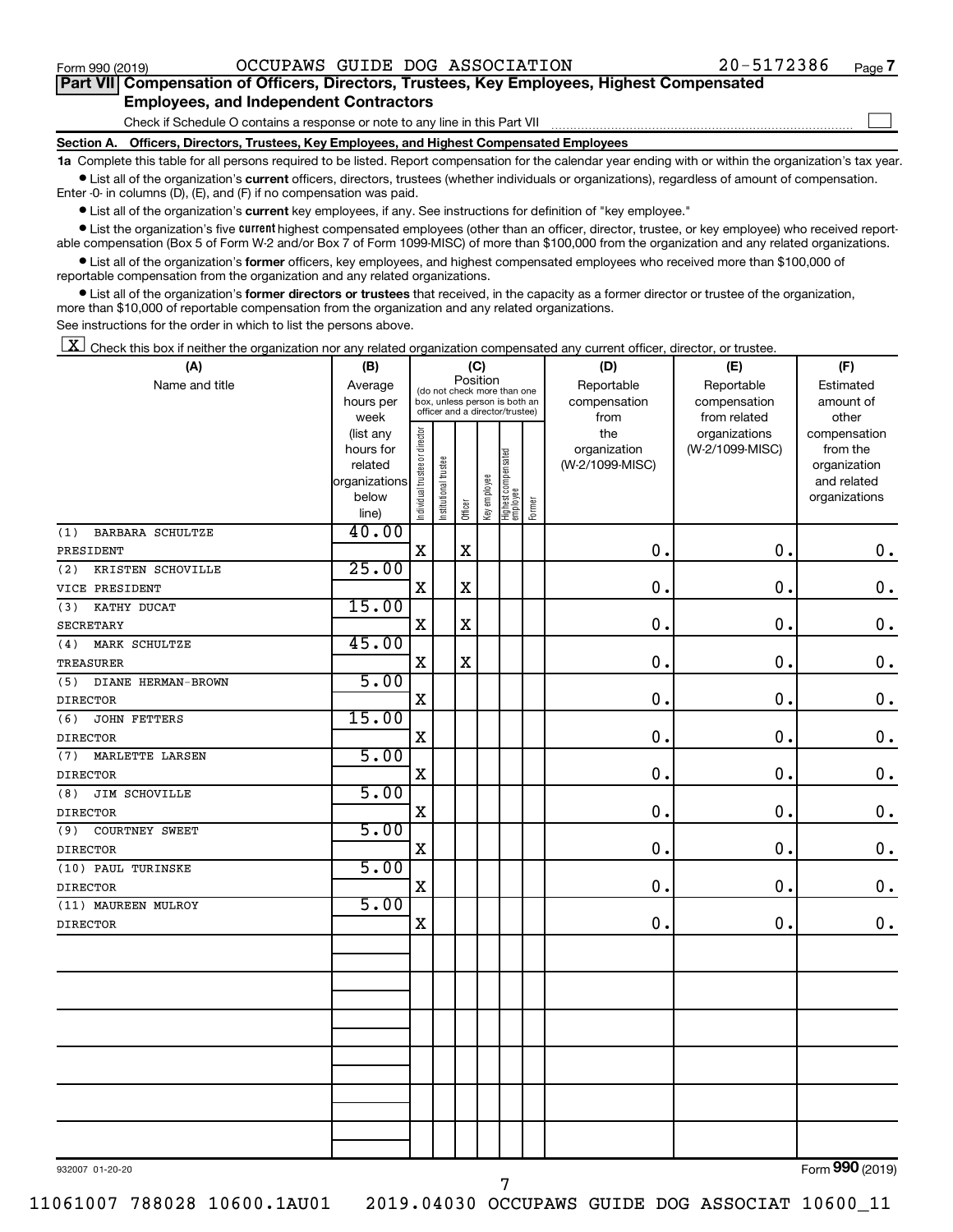|                 | OCCUPAWS GUIDE DOG ASSOCIATION<br>Form 990 (2019)                                                                                    |               |                                |                       |          |              |                                                              |        |                         | 20-5172386      |    |                 |              | Page 8           |
|-----------------|--------------------------------------------------------------------------------------------------------------------------------------|---------------|--------------------------------|-----------------------|----------|--------------|--------------------------------------------------------------|--------|-------------------------|-----------------|----|-----------------|--------------|------------------|
| <b>Part VII</b> | Section A. Officers, Directors, Trustees, Key Employees, and Highest Compensated Employees (continued)                               |               |                                |                       |          |              |                                                              |        |                         |                 |    |                 |              |                  |
|                 | (A)                                                                                                                                  | (B)           |                                |                       |          | (C)          |                                                              |        | (D)                     | (E)             |    |                 | (F)          |                  |
|                 | Name and title                                                                                                                       | Average       |                                |                       | Position |              |                                                              |        | Reportable              | Reportable      |    |                 | Estimated    |                  |
|                 |                                                                                                                                      | hours per     |                                |                       |          |              | (do not check more than one<br>box, unless person is both an |        | compensation            | compensation    |    |                 | amount of    |                  |
|                 |                                                                                                                                      | week          |                                |                       |          |              | officer and a director/trustee)                              |        | from                    | from related    |    |                 | other        |                  |
|                 |                                                                                                                                      | (list any     |                                |                       |          |              |                                                              |        | the                     | organizations   |    | compensation    |              |                  |
|                 |                                                                                                                                      | hours for     |                                |                       |          |              |                                                              |        | organization            | (W-2/1099-MISC) |    |                 | from the     |                  |
|                 |                                                                                                                                      | related       | Individual trustee or director | Institutional trustee |          |              |                                                              |        | (W-2/1099-MISC)         |                 |    |                 | organization |                  |
|                 |                                                                                                                                      | organizations |                                |                       |          | Key employee |                                                              |        |                         |                 |    |                 | and related  |                  |
|                 |                                                                                                                                      | below         |                                |                       |          |              |                                                              | Former |                         |                 |    | organizations   |              |                  |
|                 |                                                                                                                                      | line)         |                                |                       | Officer  |              | Highest compensated<br>  employee                            |        |                         |                 |    |                 |              |                  |
|                 |                                                                                                                                      |               |                                |                       |          |              |                                                              |        |                         |                 |    |                 |              |                  |
|                 |                                                                                                                                      |               |                                |                       |          |              |                                                              |        |                         |                 |    |                 |              |                  |
|                 |                                                                                                                                      |               |                                |                       |          |              |                                                              |        |                         |                 |    |                 |              |                  |
|                 |                                                                                                                                      |               |                                |                       |          |              |                                                              |        |                         |                 |    |                 |              |                  |
|                 |                                                                                                                                      |               |                                |                       |          |              |                                                              |        |                         |                 |    |                 |              |                  |
|                 |                                                                                                                                      |               |                                |                       |          |              |                                                              |        |                         |                 |    |                 |              |                  |
|                 |                                                                                                                                      |               |                                |                       |          |              |                                                              |        |                         |                 |    |                 |              |                  |
|                 |                                                                                                                                      |               |                                |                       |          |              |                                                              |        |                         |                 |    |                 |              |                  |
|                 |                                                                                                                                      |               |                                |                       |          |              |                                                              |        |                         |                 |    |                 |              |                  |
|                 |                                                                                                                                      |               |                                |                       |          |              |                                                              |        |                         |                 |    |                 |              |                  |
|                 |                                                                                                                                      |               |                                |                       |          |              |                                                              |        |                         |                 |    |                 |              |                  |
|                 |                                                                                                                                      |               |                                |                       |          |              |                                                              |        |                         |                 |    |                 |              |                  |
|                 |                                                                                                                                      |               |                                |                       |          |              |                                                              |        |                         |                 |    |                 |              |                  |
|                 |                                                                                                                                      |               |                                |                       |          |              |                                                              |        |                         |                 |    |                 |              |                  |
|                 |                                                                                                                                      |               |                                |                       |          |              |                                                              |        |                         |                 |    |                 |              |                  |
|                 |                                                                                                                                      |               |                                |                       |          |              |                                                              |        |                         |                 |    |                 |              |                  |
|                 |                                                                                                                                      |               |                                |                       |          |              |                                                              |        |                         |                 |    |                 |              |                  |
|                 |                                                                                                                                      |               |                                |                       |          |              |                                                              |        |                         |                 |    |                 |              |                  |
|                 |                                                                                                                                      |               |                                |                       |          |              |                                                              |        |                         |                 |    |                 |              |                  |
|                 | 1b Subtotal                                                                                                                          |               |                                |                       |          |              |                                                              |        | $\mathbf{0}$ .          |                 | 0. |                 |              | $\overline{0}$ . |
|                 | c Total from continuation sheets to Part VII, Section A manufactured by                                                              |               |                                |                       |          |              |                                                              |        | $\overline{0}$ .        |                 | σ. |                 |              | $\overline{0}$ . |
|                 |                                                                                                                                      |               |                                |                       |          |              |                                                              |        | 0.                      |                 | О. |                 |              | $\overline{0}$ . |
| 2               | Total number of individuals (including but not limited to those listed above) who received more than \$100,000 of reportable         |               |                                |                       |          |              |                                                              |        |                         |                 |    |                 |              |                  |
|                 | compensation from the organization $\blacktriangleright$                                                                             |               |                                |                       |          |              |                                                              |        |                         |                 |    |                 |              | 0                |
|                 |                                                                                                                                      |               |                                |                       |          |              |                                                              |        |                         |                 |    |                 | Yes          | No               |
| 3               | Did the organization list any former officer, director, trustee, key employee, or highest compensated employee on                    |               |                                |                       |          |              |                                                              |        |                         |                 |    |                 |              |                  |
|                 | line 1a? If "Yes," complete Schedule J for such individual [11] manufacture manufacture in the set of the set o                      |               |                                |                       |          |              |                                                              |        |                         |                 |    | 3               |              | х                |
|                 | For any individual listed on line 1a, is the sum of reportable compensation and other compensation from the organization             |               |                                |                       |          |              |                                                              |        |                         |                 |    |                 |              |                  |
|                 | and related organizations greater than \$150,000? If "Yes," complete Schedule J for such individual                                  |               |                                |                       |          |              |                                                              |        |                         |                 |    | 4               |              | х                |
| 5               | Did any person listed on line 1a receive or accrue compensation from any unrelated organization or individual for services           |               |                                |                       |          |              |                                                              |        |                         |                 |    |                 |              |                  |
|                 |                                                                                                                                      |               |                                |                       |          |              |                                                              |        |                         |                 |    | 5               |              | х                |
|                 | <b>Section B. Independent Contractors</b>                                                                                            |               |                                |                       |          |              |                                                              |        |                         |                 |    |                 |              |                  |
| 1.              | Complete this table for your five highest compensated independent contractors that received more than \$100,000 of compensation from |               |                                |                       |          |              |                                                              |        |                         |                 |    |                 |              |                  |
|                 | the organization. Report compensation for the calendar year ending with or within the organization's tax year.                       |               |                                |                       |          |              |                                                              |        |                         |                 |    |                 |              |                  |
|                 | (A)                                                                                                                                  |               |                                |                       |          |              |                                                              |        | (B)                     |                 |    | (C)             |              |                  |
|                 | Name and business address                                                                                                            |               |                                | <b>NONE</b>           |          |              |                                                              |        | Description of services |                 |    | Compensation    |              |                  |
|                 |                                                                                                                                      |               |                                |                       |          |              |                                                              |        |                         |                 |    |                 |              |                  |
|                 |                                                                                                                                      |               |                                |                       |          |              |                                                              |        |                         |                 |    |                 |              |                  |
|                 |                                                                                                                                      |               |                                |                       |          |              |                                                              |        |                         |                 |    |                 |              |                  |
|                 |                                                                                                                                      |               |                                |                       |          |              |                                                              |        |                         |                 |    |                 |              |                  |
|                 |                                                                                                                                      |               |                                |                       |          |              |                                                              |        |                         |                 |    |                 |              |                  |
|                 |                                                                                                                                      |               |                                |                       |          |              |                                                              |        |                         |                 |    |                 |              |                  |
|                 |                                                                                                                                      |               |                                |                       |          |              |                                                              |        |                         |                 |    |                 |              |                  |
|                 |                                                                                                                                      |               |                                |                       |          |              |                                                              |        |                         |                 |    |                 |              |                  |
|                 |                                                                                                                                      |               |                                |                       |          |              |                                                              |        |                         |                 |    |                 |              |                  |
|                 |                                                                                                                                      |               |                                |                       |          |              |                                                              |        |                         |                 |    |                 |              |                  |
|                 |                                                                                                                                      |               |                                |                       |          |              |                                                              |        |                         |                 |    |                 |              |                  |
| 2               | Total number of independent contractors (including but not limited to those listed above) who received more than                     |               |                                |                       |          |              |                                                              |        |                         |                 |    |                 |              |                  |
|                 | \$100,000 of compensation from the organization                                                                                      |               |                                |                       |          |              | 0                                                            |        |                         |                 |    |                 |              |                  |
|                 |                                                                                                                                      |               |                                |                       |          |              |                                                              |        |                         |                 |    | Form 990 (2019) |              |                  |

932008 01-20-20

11061007 788028 10600.1AU01 2019.04030 OCCUPAWS GUIDE DOG ASSOCIAT 10600\_11

8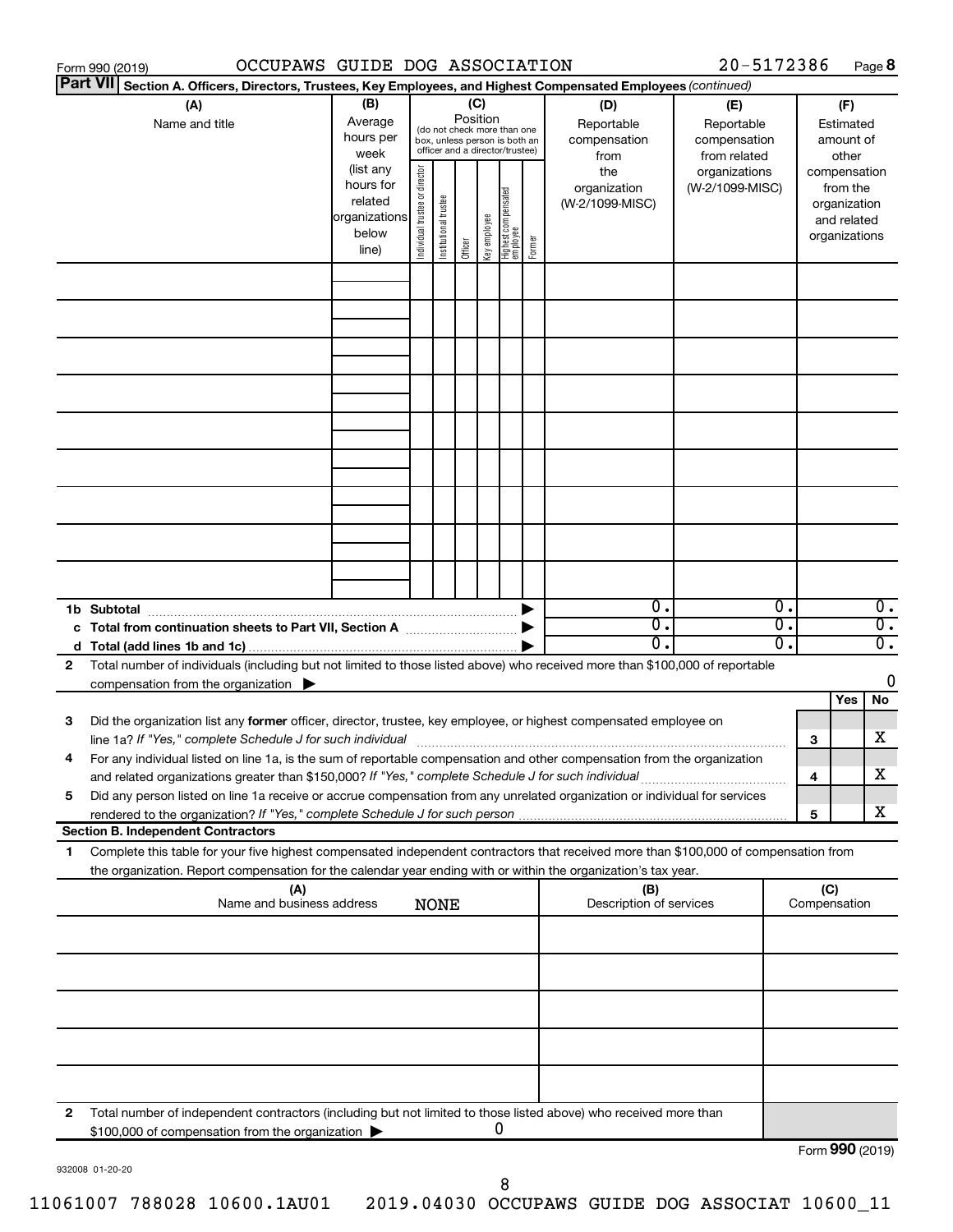|                                                                                         | <b>Part VIII</b> |                        | <b>Statement of Revenue</b>                                                                                                                                                                                                                                                                                                                                                                                                                                                                                     |                                                                               |                                                                           |                      |                                                               |                             |                                                                 |
|-----------------------------------------------------------------------------------------|------------------|------------------------|-----------------------------------------------------------------------------------------------------------------------------------------------------------------------------------------------------------------------------------------------------------------------------------------------------------------------------------------------------------------------------------------------------------------------------------------------------------------------------------------------------------------|-------------------------------------------------------------------------------|---------------------------------------------------------------------------|----------------------|---------------------------------------------------------------|-----------------------------|-----------------------------------------------------------------|
|                                                                                         |                  |                        | Check if Schedule O contains a response or note to any line in this Part VIII                                                                                                                                                                                                                                                                                                                                                                                                                                   |                                                                               |                                                                           |                      |                                                               |                             |                                                                 |
|                                                                                         |                  |                        |                                                                                                                                                                                                                                                                                                                                                                                                                                                                                                                 |                                                                               |                                                                           | (A)<br>Total revenue | (B)<br>Related or exempt<br>function revenue business revenue | $\overline{C}$<br>Unrelated | (D)<br>Revenue excluded<br>from tax under<br>sections 512 - 514 |
| Contributions, Gifts, Grants<br>and Other Similar Amounts<br>Program Service<br>Revenue |                  | 2a<br>b<br>c<br>d<br>е | 1 a Federated campaigns<br><b>b</b> Membership dues<br>Fundraising events<br>d Related organizations<br>e Government grants (contributions)<br>All other contributions, gifts, grants, and<br>similar amounts not included above<br>Noncash contributions included in lines 1a-1f<br><b>ADOPTION FEES</b><br><u> 1989 - Johann John Stein, markin fan it ferstjer fan it ferstjer fan it ferstjer fan it ferstjer fan it fers</u><br>the control of the control of the control of the control of the control of | 1a<br>1 <sub>b</sub><br>1 <sub>c</sub><br>1 <sub>d</sub><br>1e<br>1f<br>1g \$ | 1,797.<br>4,100.<br>176,259.<br>12,420.<br><b>Business Code</b><br>812910 | 182,156.<br>28,440.  | 28,440.                                                       |                             |                                                                 |
|                                                                                         |                  |                        | All other program service revenue                                                                                                                                                                                                                                                                                                                                                                                                                                                                               |                                                                               |                                                                           |                      |                                                               |                             |                                                                 |
|                                                                                         | 3<br>4<br>5      | q                      | Investment income (including dividends, interest, and<br>Income from investment of tax-exempt bond proceeds                                                                                                                                                                                                                                                                                                                                                                                                     |                                                                               |                                                                           | 28,440.<br>21,815.   |                                                               |                             | 21,815.                                                         |
|                                                                                         |                  | 6а<br>d                | 6a<br>Gross rents<br>.<br>6b<br>Less: rental expenses<br>6 <sub>c</sub><br>Rental income or (loss)<br>Net rental income or (loss)                                                                                                                                                                                                                                                                                                                                                                               | (i) Real                                                                      | (ii) Personal                                                             |                      |                                                               |                             |                                                                 |
| Revenue                                                                                 |                  |                        | 7 a Gross amount from sales of<br>assets other than inventory<br>7a<br><b>b</b> Less: cost or other basis<br>and sales expenses<br>l 7b<br>7c<br>c Gain or (loss)                                                                                                                                                                                                                                                                                                                                               | (i) Securities                                                                | (ii) Other                                                                |                      |                                                               |                             |                                                                 |
| <b>Othe</b>                                                                             |                  |                        | 8 a Gross income from fundraising events (not  <br>$4,100.$ <sub>of</sub><br>including \$<br>contributions reported on line 1c). See                                                                                                                                                                                                                                                                                                                                                                            |                                                                               | 25,815.<br>8a                                                             |                      |                                                               |                             |                                                                 |
|                                                                                         |                  |                        | <b>b</b> Less: direct expenses                                                                                                                                                                                                                                                                                                                                                                                                                                                                                  |                                                                               | 17,975.<br>8b                                                             |                      |                                                               |                             |                                                                 |
|                                                                                         |                  |                        | c Net income or (loss) from fundraising events<br>9 a Gross income from gaming activities. See                                                                                                                                                                                                                                                                                                                                                                                                                  |                                                                               | 6,162.<br>9a<br>о.                                                        | 7,840.               |                                                               |                             | 7,840.                                                          |
|                                                                                         |                  |                        | c Net income or (loss) from gaming activities                                                                                                                                                                                                                                                                                                                                                                                                                                                                   |                                                                               | 9 <sub>b</sub>                                                            | 6,162.               |                                                               |                             | 6,162.                                                          |
|                                                                                         |                  |                        | 10 a Gross sales of inventory, less returns<br><b>b</b> Less: cost of goods sold                                                                                                                                                                                                                                                                                                                                                                                                                                |                                                                               | 10a <br>10bl                                                              |                      |                                                               |                             |                                                                 |
|                                                                                         |                  |                        | c Net income or (loss) from sales of inventory                                                                                                                                                                                                                                                                                                                                                                                                                                                                  |                                                                               |                                                                           |                      |                                                               |                             |                                                                 |
| Miscellaneous<br>Revenue                                                                | 11a              | b                      |                                                                                                                                                                                                                                                                                                                                                                                                                                                                                                                 |                                                                               | <b>Business Code</b>                                                      |                      |                                                               |                             |                                                                 |
|                                                                                         |                  | c                      |                                                                                                                                                                                                                                                                                                                                                                                                                                                                                                                 |                                                                               |                                                                           |                      |                                                               |                             |                                                                 |
|                                                                                         |                  |                        |                                                                                                                                                                                                                                                                                                                                                                                                                                                                                                                 |                                                                               |                                                                           |                      |                                                               |                             |                                                                 |
|                                                                                         | 12               |                        |                                                                                                                                                                                                                                                                                                                                                                                                                                                                                                                 |                                                                               |                                                                           | 246, 413.            | 28,440.                                                       | $\overline{0}$ .            | 35,817.                                                         |
| 932009 01-20-20                                                                         |                  |                        |                                                                                                                                                                                                                                                                                                                                                                                                                                                                                                                 |                                                                               |                                                                           |                      |                                                               |                             | Form 990 (2019)                                                 |

Form 990 (2019) OCCUPAWS GUIDE DOG ASSOCIATION 20-5172386 Page

20-5172386 Page 9

932009 01-20-20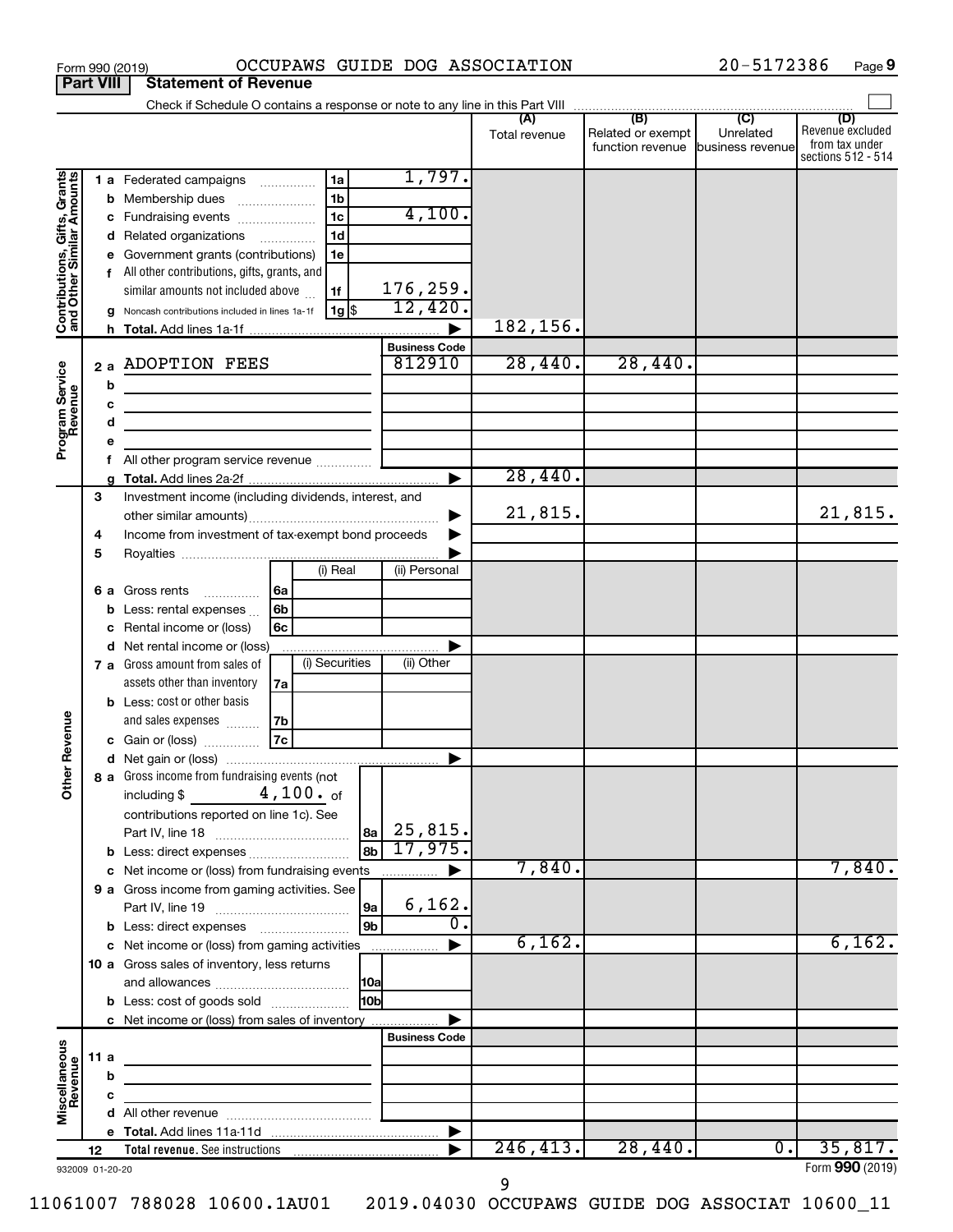**Part IX Statement of Functional Expenses**

Form 990 (2019)  $OCCUPANS$   $GUIDE$   $DOG$   $ASSOCIATION$   $20-5172386$   $Page$ 

*Section 501(c)(3) and 501(c)(4) organizations must complete all columns. All other organizations must complete column (A).*

|          | Check if Schedule O contains a response or note to any line in this Part IX                                                                                                                                |                       |                                    |                                           | $\vert X \vert$                |
|----------|------------------------------------------------------------------------------------------------------------------------------------------------------------------------------------------------------------|-----------------------|------------------------------------|-------------------------------------------|--------------------------------|
|          | Do not include amounts reported on lines 6b,<br>7b, 8b, 9b, and 10b of Part VIII.                                                                                                                          | (A)<br>Total expenses | (B)<br>Program service<br>expenses | (C)<br>Management and<br>general expenses | (D)<br>Fundraising<br>expenses |
| 1.       | Grants and other assistance to domestic organizations                                                                                                                                                      |                       |                                    |                                           |                                |
|          | and domestic governments. See Part IV, line 21                                                                                                                                                             |                       |                                    |                                           |                                |
| 2        | Grants and other assistance to domestic                                                                                                                                                                    |                       |                                    |                                           |                                |
|          | individuals. See Part IV, line 22                                                                                                                                                                          |                       |                                    |                                           |                                |
| 3        | Grants and other assistance to foreign                                                                                                                                                                     |                       |                                    |                                           |                                |
|          | organizations, foreign governments, and foreign                                                                                                                                                            |                       |                                    |                                           |                                |
|          | individuals. See Part IV, lines 15 and 16                                                                                                                                                                  |                       |                                    |                                           |                                |
| 4        | Benefits paid to or for members                                                                                                                                                                            |                       |                                    |                                           |                                |
| 5        | Compensation of current officers, directors,                                                                                                                                                               |                       |                                    |                                           |                                |
|          | trustees, and key employees                                                                                                                                                                                |                       |                                    |                                           |                                |
| 6        | Compensation not included above to disqualified                                                                                                                                                            |                       |                                    |                                           |                                |
|          | persons (as defined under section $4958(f)(1)$ ) and                                                                                                                                                       |                       |                                    |                                           |                                |
|          | persons described in section 4958(c)(3)(B)                                                                                                                                                                 |                       |                                    |                                           |                                |
| 7        |                                                                                                                                                                                                            |                       |                                    |                                           |                                |
| 8        | Pension plan accruals and contributions (include                                                                                                                                                           |                       |                                    |                                           |                                |
|          | section 401(k) and 403(b) employer contributions)                                                                                                                                                          |                       |                                    |                                           |                                |
| 9        |                                                                                                                                                                                                            |                       |                                    |                                           |                                |
| 10       |                                                                                                                                                                                                            |                       |                                    |                                           |                                |
| 11       | Fees for services (nonemployees):                                                                                                                                                                          |                       |                                    |                                           |                                |
|          |                                                                                                                                                                                                            |                       |                                    |                                           |                                |
|          |                                                                                                                                                                                                            |                       |                                    |                                           |                                |
|          |                                                                                                                                                                                                            | 4,500.                |                                    | 4,500.                                    |                                |
| d        |                                                                                                                                                                                                            |                       |                                    |                                           |                                |
|          | e Professional fundraising services. See Part IV, line 17                                                                                                                                                  |                       |                                    |                                           |                                |
|          | Investment management fees                                                                                                                                                                                 |                       |                                    |                                           |                                |
|          | g Other. (If line 11g amount exceeds 10% of line 25,                                                                                                                                                       |                       |                                    |                                           |                                |
|          | column (A) amount, list line 11g expenses on Sch 0.)                                                                                                                                                       | 129,520.<br>3,915.    | 129,520.<br>3,132.                 |                                           | 783.                           |
| 12       |                                                                                                                                                                                                            | 40, 463.              | 38,568.                            | 1,363.                                    | 532.                           |
| 13       |                                                                                                                                                                                                            | 6,448.                | 5,158.                             | 645.                                      | 645.                           |
| 14       |                                                                                                                                                                                                            |                       |                                    |                                           |                                |
| 15       |                                                                                                                                                                                                            |                       |                                    |                                           |                                |
| 16<br>17 |                                                                                                                                                                                                            | 57,870.               | 46,837.                            | 5,679.                                    | 5,354.                         |
| 18       | Payments of travel or entertainment expenses                                                                                                                                                               |                       |                                    |                                           |                                |
|          | for any federal, state, or local public officials                                                                                                                                                          |                       |                                    |                                           |                                |
| 19       | Conferences, conventions, and meetings                                                                                                                                                                     |                       |                                    |                                           |                                |
| 20       | Interest                                                                                                                                                                                                   |                       |                                    |                                           |                                |
| 21       |                                                                                                                                                                                                            |                       |                                    |                                           |                                |
| 22       | Depreciation, depletion, and amortization                                                                                                                                                                  | 958.                  | 939.                               | 19.                                       |                                |
| 23       | Insurance                                                                                                                                                                                                  | 1,660.                | 1,328.                             | 166.                                      | 166.                           |
| 24       | Other expenses. Itemize expenses not covered<br>above (List miscellaneous expenses on line 24e. If<br>line 24e amount exceeds 10% of line 25, column (A)<br>amount, list line 24e expenses on Schedule O.) |                       |                                    |                                           |                                |
|          | DOG FOOD EXPENSE                                                                                                                                                                                           | 29,814.               | 29,814.                            |                                           |                                |
|          | PUPPIES                                                                                                                                                                                                    | 8,538.                | 8,538.                             |                                           |                                |
| c        |                                                                                                                                                                                                            |                       |                                    |                                           |                                |
| d        |                                                                                                                                                                                                            |                       |                                    |                                           |                                |
| е        | All other expenses                                                                                                                                                                                         | 3,075.                | 2,459.                             | 308.                                      | 308.                           |
| 25       | Total functional expenses. Add lines 1 through 24e                                                                                                                                                         | 286,761.              | 266, 293.                          | 12,680.                                   | 7,788.                         |
| 26       | Joint costs. Complete this line only if the organization                                                                                                                                                   |                       |                                    |                                           |                                |
|          | reported in column (B) joint costs from a combined                                                                                                                                                         |                       |                                    |                                           |                                |
|          | educational campaign and fundraising solicitation.                                                                                                                                                         |                       |                                    |                                           |                                |
|          | Check here $\blacktriangleright$<br>if following SOP 98-2 (ASC 958-720)                                                                                                                                    |                       |                                    |                                           |                                |

932010 01-20-20

Form (2019) **990**

10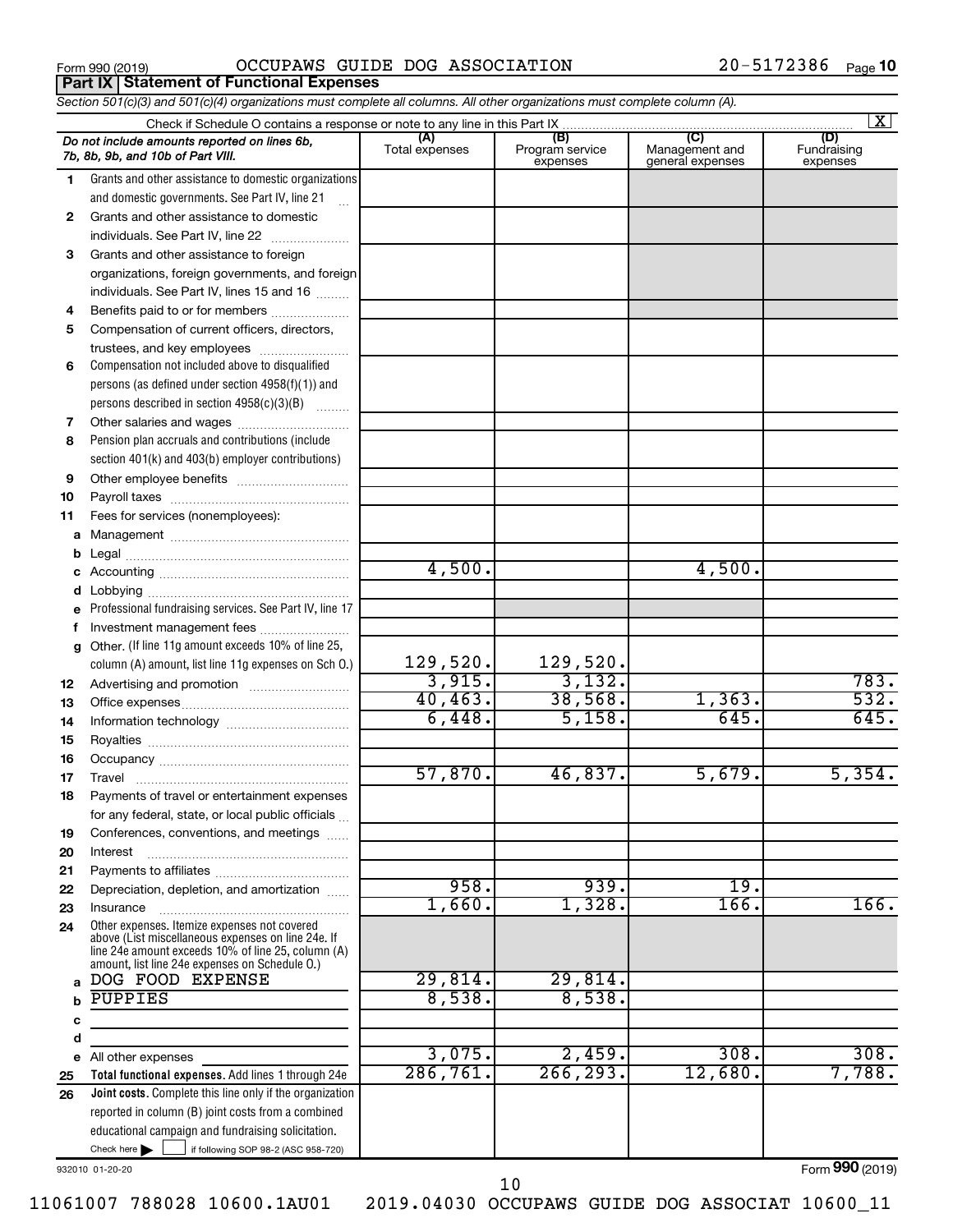**3** Pledges and grants receivable, net ~~~~~~~~~~~~~~~~~~~~~ **1 2 3 4 5 6 7 8 9 10c 11 12 13 14 15 16** Beginning of year | | End of year Cash - non-interest-bearing ~~~~~~~~~~~~~~~~~~~~~~~~~ Savings and temporary cash investments ~~~~~~~~~~~~~~~~~~  $226,065.$  177,755.  $17,945.$  | 2 | 18,238 50,000. 9,578.

#### Form 990 (2019)  $OCCUPANS$   $GUIDE$   $DOG$   $ASSOCIATION$   $20-5172386$   $Page$ **Part X** | **Balance Sheet**

Check if Schedule O contains a response or note to any line in this Part X

**4** Accounts receivable, net ~~~~~~~~~~~~~~~~~~~~~~~~~~ **5** Loans and other receivables from any current or former officer, director, trustee, key employee, creator or founder, substantial contributor, or 35% controlled entity or family member of any of these persons ~~~~~~~~~ **6** Loans and other receivables from other disqualified persons (as defined under section 4958(f)(1)), and persons described in section  $4958(c)(3)(B)$  ...... **7** Notes and loans receivable, net ~~~~~~~~~~~~~~~~~~~~~~~ **Assets 8** Inventories for sale or use ~~~~~~~~~~~~~~~~~~~~~~~~~~  $1,399$ .  $9 \mid 2,479$ . **9** Prepaid expenses and deferred charges ~~~~~~~~~~~~~~~~~~ **10 a** Land, buildings, and equipment: cost or other basis. Complete Part VI of Schedule D  $\frac{1}{10}$  10a  $8,504.$  10c  $8,327.$ **b** Less: accumulated depreciation  $\ldots$  [10b  $315,422.$   $11$   $427,170.$ **11** Investments - publicly traded securities ~~~~~~~~~~~~~~~~~~~ **12** Investments - other securities. See Part IV, line 11 ~~~~~~~~~~~~~~ **13** Investments - program-related. See Part IV, line 11 ~~~~~~~~~~~~~ **14** Intangible assets ~~~~~~~~~~~~~~~~~~~~~~~~~~~~~~ Other assets. See Part IV, line 11 ~~~~~~~~~~~~~~~~~~~~~~ **15**  $619,335.$   $16$  633,969. **16 Total assets.**  Add lines 1 through 15 (must equal line 33) 254. **17 17** Accounts payable and accrued expenses ~~~~~~~~~~~~~~~~~~ **18 18** Grants payable ~~~~~~~~~~~~~~~~~~~~~~~~~~~~~~~ **19 19** Deferred revenue ~~~~~~~~~~~~~~~~~~~~~~~~~~~~~~ **20 20** Tax-exempt bond liabilities ~~~~~~~~~~~~~~~~~~~~~~~~~ **21 21** Escrow or custodial account liability. Complete Part IV of Schedule D ........... **22** Loans and other payables to any current or former officer, director, **Liabilities** trustee, key employee, creator or founder, substantial contributor, or 35% **22** controlled entity or family member of any of these persons ~~~~~~~~~ **23** Secured mortgages and notes payable to unrelated third parties  $\ldots$ ................. **23 24** Unsecured notes and loans payable to unrelated third parties **24 25** Other liabilities (including federal income tax, payables to related third parties, and other liabilities not included on lines 17-24). Complete Part X of Schedule D ~~~~~~~~~~~~~~~~~~~~~~~~~~~~~~~ **25 26**  $254. |26| 0.$ **26 Total liabilities.**  Add lines 17 through 25 Organizations that follow FASB ASC 958, check here  $\blacktriangleright \boxed{\text{X}}$ Net Assets or Fund Balances **Net Assets or Fund Balances and complete lines 27, 28, 32, and 33.**  $569,081.$   $27$  626,969. **27 27** Net assets without donor restrictions ~~~~~~~~~~~~~~~~~~~~ 50,000. 7,000. **28 28** Net assets with donor restrictions ~~~~~~~~~~~~~~~~~~~~~~ **Organizations that do not follow FASB ASC 958, check here** | † **and complete lines 29 through 33. 29 29** Capital stock or trust principal, or current funds ~~~~~~~~~~~~~~~ **30 30** Paid-in or capital surplus, or land, building, or equipment fund ....................... **31 31** Retained earnings, endowment, accumulated income, or other funds ............ Total net assets or fund balances ~~~~~~~~~~~~~~~~~~~~~~  $619,081.$   $32$  | 633,969. **32 32**  $619,335.$   $33$   $633,969.$ **33** Total liabilities and net assets/fund balances **33** Form (2019) **990**

 $\perp$ 

**(A) (B)**

**1 2**

11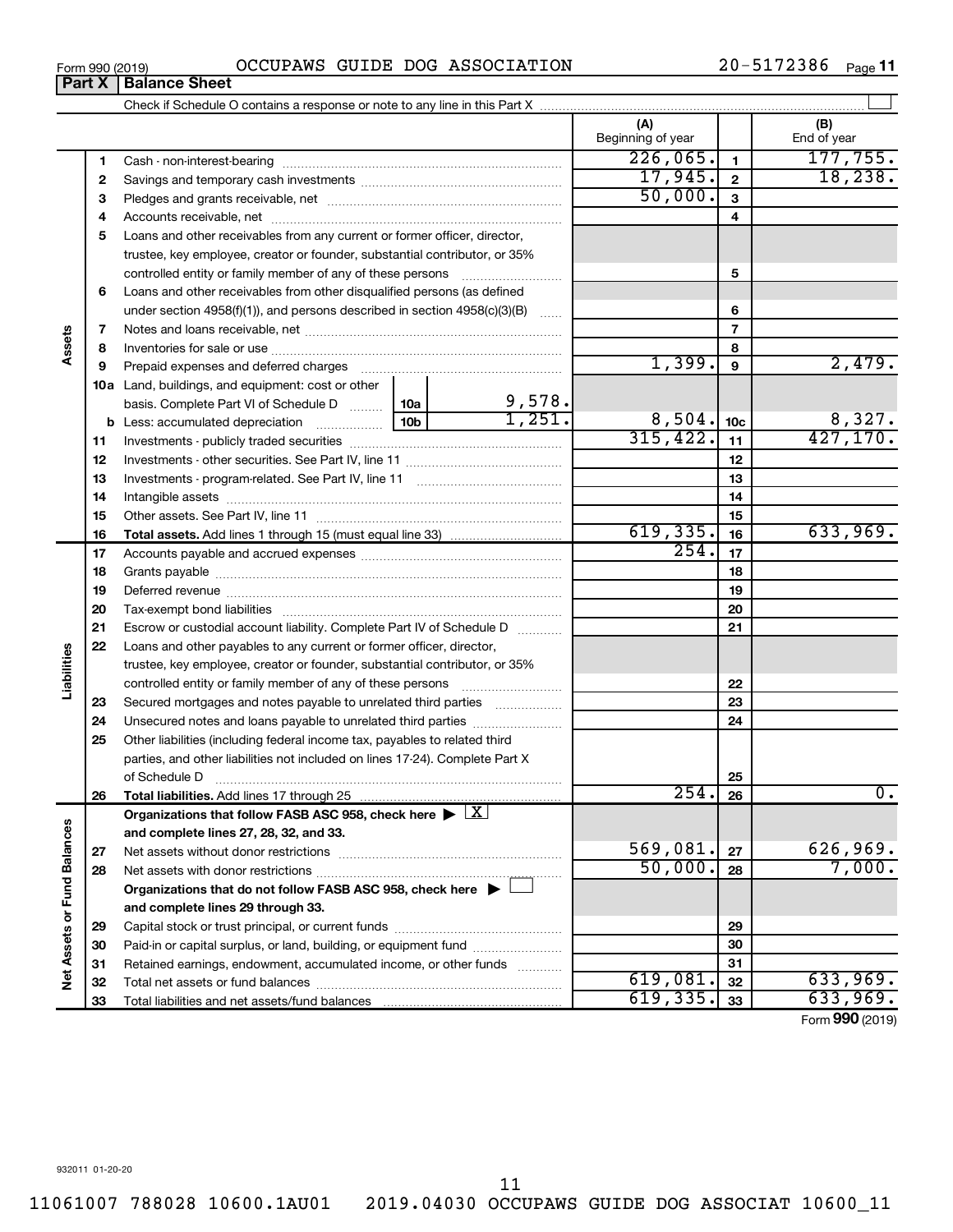|    | OCCUPAWS GUIDE DOG ASSOCIATION<br>Form 990 (2019)                                                                                                                                                                                                            | 20-5172386              |                          |     | Page 12          |
|----|--------------------------------------------------------------------------------------------------------------------------------------------------------------------------------------------------------------------------------------------------------------|-------------------------|--------------------------|-----|------------------|
|    | Part XI Reconciliation of Net Assets                                                                                                                                                                                                                         |                         |                          |     |                  |
|    |                                                                                                                                                                                                                                                              |                         |                          |     |                  |
|    |                                                                                                                                                                                                                                                              |                         |                          |     |                  |
| 1  |                                                                                                                                                                                                                                                              | $\mathbf{1}$            |                          |     | 246,413.         |
| 2  |                                                                                                                                                                                                                                                              | $\overline{2}$          |                          |     | 286,761.         |
| 3  |                                                                                                                                                                                                                                                              | $\overline{3}$          |                          |     | $-40,348.$       |
| 4  |                                                                                                                                                                                                                                                              | $\overline{\mathbf{4}}$ |                          |     | 619,081.         |
| 5  | Net unrealized gains (losses) on investments [111] matter in the contract of the contract of the contract of the contract of the contract of the contract of the contract of the contract of the contract of the contract of t                               | 5                       |                          |     | 55,236.          |
| 6  |                                                                                                                                                                                                                                                              | 6                       |                          |     |                  |
| 7  | Investment expenses www.communication.com/www.communication.com/www.communication.com/www.com                                                                                                                                                                | $\overline{7}$          |                          |     |                  |
| 8  | Prior period adjustments www.communication.communication.communications.com                                                                                                                                                                                  | 8                       |                          |     |                  |
| 9  | Other changes in net assets or fund balances (explain on Schedule O)                                                                                                                                                                                         | 9                       |                          |     | $\overline{0}$ . |
| 10 | Net assets or fund balances at end of year. Combine lines 3 through 9 (must equal Part X, line 32,                                                                                                                                                           |                         |                          |     |                  |
|    |                                                                                                                                                                                                                                                              | 10                      |                          |     | 633,969.         |
|    | Part XII Financial Statements and Reporting                                                                                                                                                                                                                  |                         |                          |     |                  |
|    |                                                                                                                                                                                                                                                              |                         |                          |     |                  |
|    |                                                                                                                                                                                                                                                              |                         |                          | Yes | No               |
| 1. | $\mathbf{X}$ Accrual<br>Accounting method used to prepare the Form 990: [130] Cash<br>$\Box$ Other                                                                                                                                                           |                         |                          |     |                  |
|    | If the organization changed its method of accounting from a prior year or checked "Other," explain in Schedule O.                                                                                                                                            |                         |                          |     | x                |
|    |                                                                                                                                                                                                                                                              |                         | 2a                       |     |                  |
|    | If "Yes," check a box below to indicate whether the financial statements for the year were compiled or reviewed on a                                                                                                                                         |                         |                          |     |                  |
|    | separate basis, consolidated basis, or both:                                                                                                                                                                                                                 |                         |                          |     |                  |
|    | Consolidated basis<br>Both consolidated and separate basis<br>Separate basis                                                                                                                                                                                 |                         |                          | x   |                  |
|    |                                                                                                                                                                                                                                                              |                         | 2 <sub>b</sub>           |     |                  |
|    | If "Yes," check a box below to indicate whether the financial statements for the year were audited on a separate basis,                                                                                                                                      |                         |                          |     |                  |
|    | consolidated basis, or both:<br>$\boxed{\mathbf{X}}$ Separate basis<br>Both consolidated and separate basis<br>Consolidated basis                                                                                                                            |                         |                          |     |                  |
|    |                                                                                                                                                                                                                                                              |                         |                          |     |                  |
|    | c If "Yes" to line 2a or 2b, does the organization have a committee that assumes responsibility for oversight of the audit,                                                                                                                                  |                         | 2c                       | х   |                  |
|    | review, or compilation of its financial statements and selection of an independent accountant?                                                                                                                                                               |                         |                          |     |                  |
|    | If the organization changed either its oversight process or selection process during the tax year, explain on Schedule O.<br>3a As a result of a federal award, was the organization required to undergo an audit or audits as set forth in the Single Audit |                         |                          |     |                  |
|    |                                                                                                                                                                                                                                                              |                         | За                       |     | x                |
|    | <b>b</b> If "Yes," did the organization undergo the required audit or audits? If the organization did not undergo the required audit                                                                                                                         |                         |                          |     |                  |
|    |                                                                                                                                                                                                                                                              |                         | 3b                       |     |                  |
|    |                                                                                                                                                                                                                                                              |                         | $F_{\rm OCD}$ 990 (2010) |     |                  |

Form (2019) **990**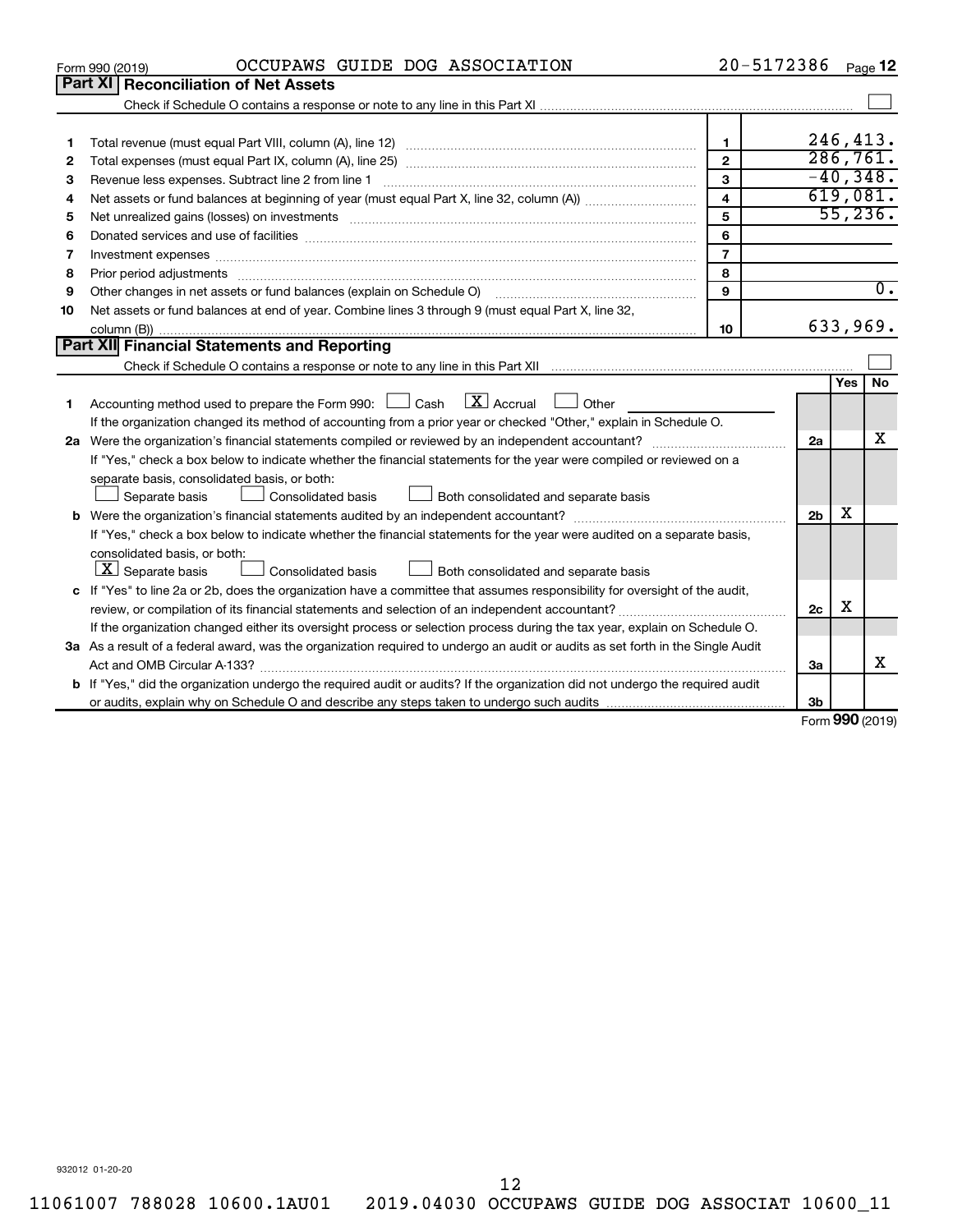| <b>SCHEDULE A</b> |  |
|-------------------|--|
|-------------------|--|

| (Form 990 or 990-EZ) |  |  |  |
|----------------------|--|--|--|
|----------------------|--|--|--|

### **Public Charity Status and Public Support**

Complete if the organization is a section 501(c)(3) organization or a section

**4947(a)(1) nonexempt charitable trust.**

| OMB No 1545-0047                    |
|-------------------------------------|
| 2019                                |
| <b>Open to Public</b><br>Inspection |

|                | Department of the Treasury<br>Internal Revenue Service |                          |                                                                        | Attach to Form 990 or Form 990-EZ.<br>Go to www.irs.gov/Form990 for instructions and the latest information.                                                                                                         |                                 | <b>Open to Public</b><br>Inspection |                            |  |                                       |
|----------------|--------------------------------------------------------|--------------------------|------------------------------------------------------------------------|----------------------------------------------------------------------------------------------------------------------------------------------------------------------------------------------------------------------|---------------------------------|-------------------------------------|----------------------------|--|---------------------------------------|
|                |                                                        | Name of the organization |                                                                        |                                                                                                                                                                                                                      |                                 |                                     |                            |  | <b>Employer identification number</b> |
|                |                                                        |                          |                                                                        | OCCUPAWS GUIDE DOG ASSOCIATION                                                                                                                                                                                       |                                 |                                     |                            |  | 20-5172386                            |
| Part I         |                                                        |                          |                                                                        | Reason for Public Charity Status (All organizations must complete this part.) See instructions.                                                                                                                      |                                 |                                     |                            |  |                                       |
|                |                                                        |                          |                                                                        | The organization is not a private foundation because it is: (For lines 1 through 12, check only one box.)                                                                                                            |                                 |                                     |                            |  |                                       |
| 1              |                                                        |                          |                                                                        | A church, convention of churches, or association of churches described in section 170(b)(1)(A)(i).                                                                                                                   |                                 |                                     |                            |  |                                       |
| 2              |                                                        |                          |                                                                        | A school described in section 170(b)(1)(A)(ii). (Attach Schedule E (Form 990 or 990-EZ).)                                                                                                                            |                                 |                                     |                            |  |                                       |
| 3              |                                                        |                          |                                                                        | A hospital or a cooperative hospital service organization described in section 170(b)(1)(A)(iii).                                                                                                                    |                                 |                                     |                            |  |                                       |
| 4              |                                                        |                          |                                                                        | A medical research organization operated in conjunction with a hospital described in section 170(b)(1)(A)(iii). Enter the hospital's name,                                                                           |                                 |                                     |                            |  |                                       |
|                |                                                        | city, and state:         |                                                                        |                                                                                                                                                                                                                      |                                 |                                     |                            |  |                                       |
| 5              |                                                        |                          |                                                                        | An organization operated for the benefit of a college or university owned or operated by a governmental unit described in                                                                                            |                                 |                                     |                            |  |                                       |
|                |                                                        |                          | section 170(b)(1)(A)(iv). (Complete Part II.)                          |                                                                                                                                                                                                                      |                                 |                                     |                            |  |                                       |
| 6              |                                                        |                          |                                                                        | A federal, state, or local government or governmental unit described in section 170(b)(1)(A)(v).                                                                                                                     |                                 |                                     |                            |  |                                       |
| $\overline{7}$ | $\lfloor x \rfloor$                                    |                          |                                                                        | An organization that normally receives a substantial part of its support from a governmental unit or from the general public described in                                                                            |                                 |                                     |                            |  |                                       |
|                |                                                        |                          | section 170(b)(1)(A)(vi). (Complete Part II.)                          |                                                                                                                                                                                                                      |                                 |                                     |                            |  |                                       |
| 8              |                                                        |                          |                                                                        | A community trust described in section 170(b)(1)(A)(vi). (Complete Part II.)                                                                                                                                         |                                 |                                     |                            |  |                                       |
| 9              |                                                        |                          |                                                                        | An agricultural research organization described in section 170(b)(1)(A)(ix) operated in conjunction with a land-grant college                                                                                        |                                 |                                     |                            |  |                                       |
|                |                                                        |                          |                                                                        | or university or a non-land-grant college of agriculture (see instructions). Enter the name, city, and state of the college or                                                                                       |                                 |                                     |                            |  |                                       |
|                |                                                        | university:              |                                                                        |                                                                                                                                                                                                                      |                                 |                                     |                            |  |                                       |
| 10             |                                                        |                          |                                                                        | An organization that normally receives: (1) more than 33 1/3% of its support from contributions, membership fees, and gross receipts from                                                                            |                                 |                                     |                            |  |                                       |
|                |                                                        |                          |                                                                        | activities related to its exempt functions - subject to certain exceptions, and (2) no more than 33 1/3% of its support from gross investment                                                                        |                                 |                                     |                            |  |                                       |
|                |                                                        |                          |                                                                        | income and unrelated business taxable income (less section 511 tax) from businesses acquired by the organization after June 30, 1975.                                                                                |                                 |                                     |                            |  |                                       |
|                |                                                        |                          | See section 509(a)(2). (Complete Part III.)                            |                                                                                                                                                                                                                      |                                 |                                     |                            |  |                                       |
| 11             |                                                        |                          |                                                                        | An organization organized and operated exclusively to test for public safety. See section 509(a)(4).                                                                                                                 |                                 |                                     |                            |  |                                       |
| 12             |                                                        |                          |                                                                        | An organization organized and operated exclusively for the benefit of, to perform the functions of, or to carry out the purposes of one or                                                                           |                                 |                                     |                            |  |                                       |
|                |                                                        |                          |                                                                        | more publicly supported organizations described in section 509(a)(1) or section 509(a)(2). See section 509(a)(3). Check the box in                                                                                   |                                 |                                     |                            |  |                                       |
|                |                                                        |                          |                                                                        | lines 12a through 12d that describes the type of supporting organization and complete lines 12e, 12f, and 12g.                                                                                                       |                                 |                                     |                            |  |                                       |
| а              |                                                        |                          |                                                                        | Type I. A supporting organization operated, supervised, or controlled by its supported organization(s), typically by giving                                                                                          |                                 |                                     |                            |  |                                       |
|                |                                                        |                          |                                                                        | the supported organization(s) the power to regularly appoint or elect a majority of the directors or trustees of the supporting                                                                                      |                                 |                                     |                            |  |                                       |
|                |                                                        |                          | organization. You must complete Part IV, Sections A and B.             |                                                                                                                                                                                                                      |                                 |                                     |                            |  |                                       |
| b              |                                                        |                          |                                                                        | Type II. A supporting organization supervised or controlled in connection with its supported organization(s), by having                                                                                              |                                 |                                     |                            |  |                                       |
|                |                                                        |                          |                                                                        | control or management of the supporting organization vested in the same persons that control or manage the supported                                                                                                 |                                 |                                     |                            |  |                                       |
|                |                                                        |                          | organization(s). You must complete Part IV, Sections A and C.          |                                                                                                                                                                                                                      |                                 |                                     |                            |  |                                       |
| с              |                                                        |                          |                                                                        | Type III functionally integrated. A supporting organization operated in connection with, and functionally integrated with,                                                                                           |                                 |                                     |                            |  |                                       |
|                |                                                        |                          |                                                                        | its supported organization(s) (see instructions). You must complete Part IV, Sections A, D, and E.                                                                                                                   |                                 |                                     |                            |  |                                       |
| d              |                                                        |                          |                                                                        | Type III non-functionally integrated. A supporting organization operated in connection with its supported organization(s)                                                                                            |                                 |                                     |                            |  |                                       |
|                |                                                        |                          |                                                                        | that is not functionally integrated. The organization generally must satisfy a distribution requirement and an attentiveness                                                                                         |                                 |                                     |                            |  |                                       |
|                |                                                        |                          |                                                                        | requirement (see instructions). You must complete Part IV, Sections A and D, and Part V.                                                                                                                             |                                 |                                     |                            |  |                                       |
| е              |                                                        |                          |                                                                        | Check this box if the organization received a written determination from the IRS that it is a Type I, Type II, Type III<br>functionally integrated, or Type III non-functionally integrated supporting organization. |                                 |                                     |                            |  |                                       |
|                |                                                        |                          |                                                                        |                                                                                                                                                                                                                      |                                 |                                     |                            |  |                                       |
|                |                                                        |                          | Provide the following information about the supported organization(s). |                                                                                                                                                                                                                      |                                 |                                     |                            |  |                                       |
|                |                                                        | (i) Name of supported    | (ii) EIN                                                               | (iii) Type of organization                                                                                                                                                                                           | (iv) Is the organization listed |                                     | (v) Amount of monetary     |  | (vi) Amount of other                  |
|                |                                                        | organization             |                                                                        | (described on lines 1-10                                                                                                                                                                                             | Yes                             | in your governing document?<br>No   | support (see instructions) |  | support (see instructions)            |
|                |                                                        |                          |                                                                        | above (see instructions))                                                                                                                                                                                            |                                 |                                     |                            |  |                                       |
|                |                                                        |                          |                                                                        |                                                                                                                                                                                                                      |                                 |                                     |                            |  |                                       |
|                |                                                        |                          |                                                                        |                                                                                                                                                                                                                      |                                 |                                     |                            |  |                                       |
|                |                                                        |                          |                                                                        |                                                                                                                                                                                                                      |                                 |                                     |                            |  |                                       |
|                |                                                        |                          |                                                                        |                                                                                                                                                                                                                      |                                 |                                     |                            |  |                                       |
|                |                                                        |                          |                                                                        |                                                                                                                                                                                                                      |                                 |                                     |                            |  |                                       |
|                |                                                        |                          |                                                                        |                                                                                                                                                                                                                      |                                 |                                     |                            |  |                                       |
|                |                                                        |                          |                                                                        |                                                                                                                                                                                                                      |                                 |                                     |                            |  |                                       |
|                |                                                        |                          |                                                                        |                                                                                                                                                                                                                      |                                 |                                     |                            |  |                                       |
|                |                                                        |                          |                                                                        |                                                                                                                                                                                                                      |                                 |                                     |                            |  |                                       |
| Total          |                                                        |                          |                                                                        |                                                                                                                                                                                                                      |                                 |                                     |                            |  |                                       |

LHA For Paperwork Reduction Act Notice, see the Instructions for Form 990 or 990-EZ. 932021 09-25-19 Schedule A (Form 990 or 990-EZ) 2019 13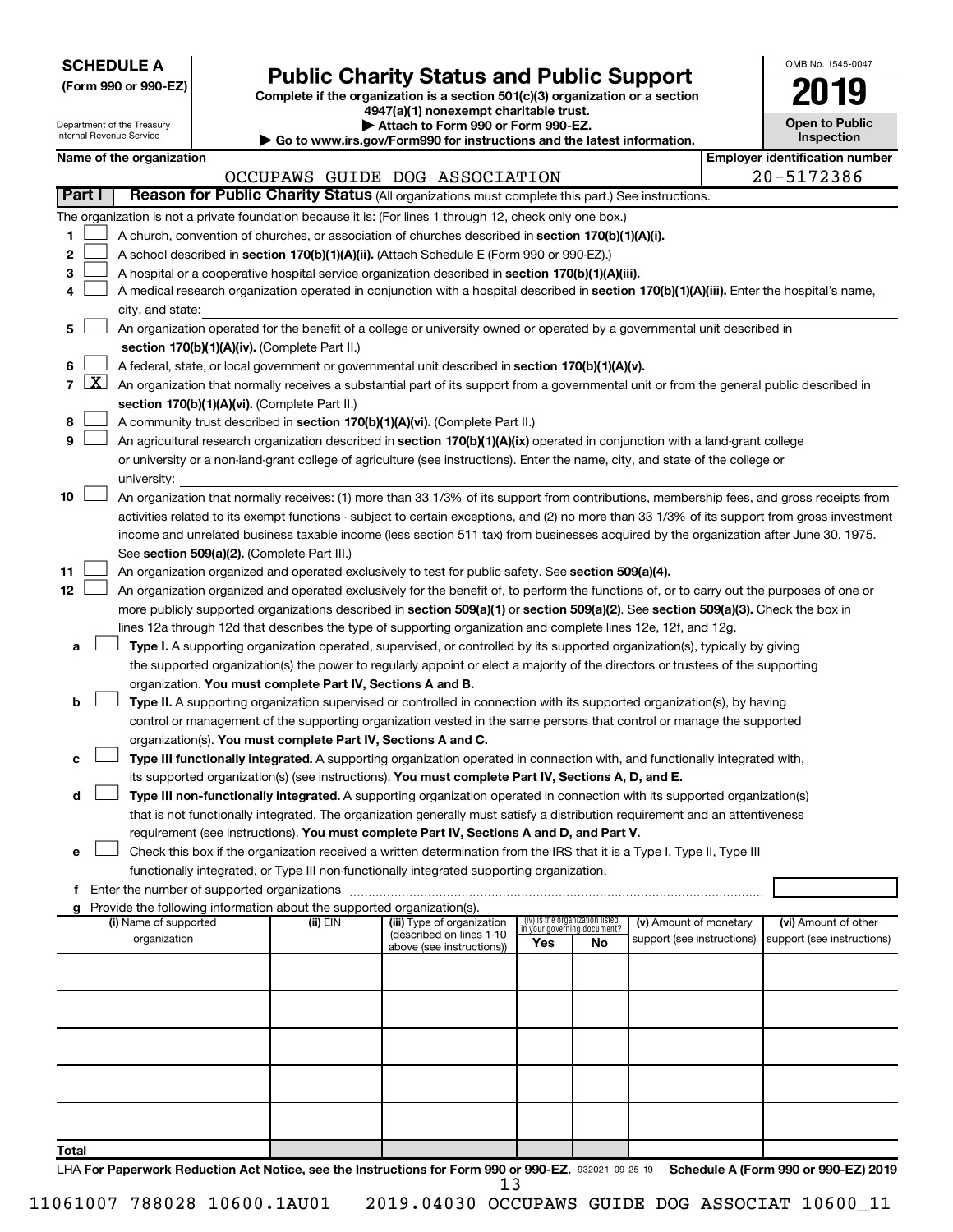#### Schedule A (Form 990 or 990-EZ) 2019 Page OCCUPAWS GUIDE DOG ASSOCIATION 20-5172386

20-5172386 Page 2

(Complete only if you checked the box on line 5, 7, or 8 of Part I or if the organization failed to qualify under Part III. If the organization fails to qualify under the tests listed below, please complete Part III.) **Part II Support Schedule for Organizations Described in Sections 170(b)(1)(A)(iv) and 170(b)(1)(A)(vi)**

|    | <b>Section A. Public Support</b>                                                                                                                                                                                               |          |          |            |            |                                      |                                          |
|----|--------------------------------------------------------------------------------------------------------------------------------------------------------------------------------------------------------------------------------|----------|----------|------------|------------|--------------------------------------|------------------------------------------|
|    | Calendar year (or fiscal year beginning in)                                                                                                                                                                                    | (a) 2015 | (b) 2016 | $(c)$ 2017 | $(d)$ 2018 | (e) 2019                             | (f) Total                                |
|    | 1 Gifts, grants, contributions, and                                                                                                                                                                                            |          |          |            |            |                                      |                                          |
|    | membership fees received. (Do not                                                                                                                                                                                              |          |          |            |            |                                      |                                          |
|    | include any "unusual grants.")                                                                                                                                                                                                 | 144,616. | 117,492. | 148,058.   | 632,623.   | 182,156.                             | 1224945.                                 |
|    | 2 Tax revenues levied for the organ-                                                                                                                                                                                           |          |          |            |            |                                      |                                          |
|    | ization's benefit and either paid to                                                                                                                                                                                           |          |          |            |            |                                      |                                          |
|    | or expended on its behalf                                                                                                                                                                                                      |          |          |            |            |                                      |                                          |
|    | 3 The value of services or facilities                                                                                                                                                                                          |          |          |            |            |                                      |                                          |
|    | furnished by a governmental unit to                                                                                                                                                                                            |          |          |            |            |                                      |                                          |
|    | the organization without charge                                                                                                                                                                                                |          |          |            |            |                                      |                                          |
|    | 4 Total. Add lines 1 through 3                                                                                                                                                                                                 | 144,616. | 117,492. | 148,058.   | 632,623.   | 182, 156.                            | 1224945.                                 |
| 5. | The portion of total contributions                                                                                                                                                                                             |          |          |            |            |                                      |                                          |
|    | by each person (other than a                                                                                                                                                                                                   |          |          |            |            |                                      |                                          |
|    | governmental unit or publicly                                                                                                                                                                                                  |          |          |            |            |                                      |                                          |
|    | supported organization) included                                                                                                                                                                                               |          |          |            |            |                                      |                                          |
|    | on line 1 that exceeds 2% of the                                                                                                                                                                                               |          |          |            |            |                                      |                                          |
|    | amount shown on line 11,                                                                                                                                                                                                       |          |          |            |            |                                      |                                          |
|    | column (f)                                                                                                                                                                                                                     |          |          |            |            |                                      | 418,444.                                 |
|    | 6 Public support. Subtract line 5 from line 4.                                                                                                                                                                                 |          |          |            |            |                                      | 806, 501.                                |
|    | <b>Section B. Total Support</b>                                                                                                                                                                                                |          |          |            |            |                                      |                                          |
|    | Calendar year (or fiscal year beginning in)                                                                                                                                                                                    | (a) 2015 | (b) 2016 | $(c)$ 2017 | $(d)$ 2018 | (e) 2019                             | (f) Total                                |
|    | <b>7</b> Amounts from line 4                                                                                                                                                                                                   | 144,616. | 117,492. | 148,058.   | 632,623.   | 182, 156.                            | 1224945.                                 |
|    | 8 Gross income from interest,                                                                                                                                                                                                  |          |          |            |            |                                      |                                          |
|    | dividends, payments received on                                                                                                                                                                                                |          |          |            |            |                                      |                                          |
|    | securities loans, rents, royalties,                                                                                                                                                                                            |          |          |            |            |                                      |                                          |
|    | and income from similar sources                                                                                                                                                                                                | 435.     | 1,083.   | 521.       | 5,275.     | 8,042.                               | 15,356.                                  |
|    | 9 Net income from unrelated business                                                                                                                                                                                           |          |          |            |            |                                      |                                          |
|    | activities, whether or not the                                                                                                                                                                                                 |          |          |            |            |                                      |                                          |
|    | business is regularly carried on                                                                                                                                                                                               |          |          |            |            |                                      |                                          |
|    | 10 Other income. Do not include gain                                                                                                                                                                                           |          |          |            |            |                                      |                                          |
|    | or loss from the sale of capital                                                                                                                                                                                               |          |          |            |            |                                      |                                          |
|    | assets (Explain in Part VI.)                                                                                                                                                                                                   |          |          |            |            |                                      |                                          |
|    | 11 Total support. Add lines 7 through 10                                                                                                                                                                                       |          |          |            |            |                                      | 1240301.                                 |
|    | 12 Gross receipts from related activities, etc. (see instructions)                                                                                                                                                             |          |          |            |            | 12                                   | 225,756.                                 |
|    | 13 First five years. If the Form 990 is for the organization's first, second, third, fourth, or fifth tax year as a section 501(c)(3)                                                                                          |          |          |            |            |                                      |                                          |
|    | organization, check this box and stop here                                                                                                                                                                                     |          |          |            |            |                                      |                                          |
|    | Section C. Computation of Public Support Percentage                                                                                                                                                                            |          |          |            |            |                                      |                                          |
|    |                                                                                                                                                                                                                                |          |          |            |            | 14                                   | 65.02<br>%                               |
|    |                                                                                                                                                                                                                                |          |          |            |            | 15                                   | 64.25<br>$\%$                            |
|    | 16a 33 1/3% support test - 2019. If the organization did not check the box on line 13, and line 14 is 33 1/3% or more, check this box and                                                                                      |          |          |            |            |                                      |                                          |
|    |                                                                                                                                                                                                                                |          |          |            |            |                                      | $\blacktriangleright$ $\boxed{\text{X}}$ |
|    | b 33 1/3% support test - 2018. If the organization did not check a box on line 13 or 16a, and line 15 is 33 1/3% or more, check this box                                                                                       |          |          |            |            |                                      |                                          |
|    | and stop here. The organization qualifies as a publicly supported organization [11,111] and stop here. The organization [11] and stop here. The organization [11] and stop here. The organization [11] and stop here is a publ |          |          |            |            |                                      |                                          |
|    | 17a 10% -facts-and-circumstances test - 2019. If the organization did not check a box on line 13, 16a, or 16b, and line 14 is 10% or more,                                                                                     |          |          |            |            |                                      |                                          |
|    | and if the organization meets the "facts-and-circumstances" test, check this box and stop here. Explain in Part VI how the organization                                                                                        |          |          |            |            |                                      |                                          |
|    | meets the "facts-and-circumstances" test. The organization qualifies as a publicly supported organization                                                                                                                      |          |          |            |            |                                      |                                          |
|    | b 10% -facts-and-circumstances test - 2018. If the organization did not check a box on line 13, 16a, 16b, or 17a, and line 15 is 10% or                                                                                        |          |          |            |            |                                      |                                          |
|    | more, and if the organization meets the "facts-and-circumstances" test, check this box and stop here. Explain in Part VI how the                                                                                               |          |          |            |            |                                      |                                          |
|    | organization meets the "facts-and-circumstances" test. The organization qualifies as a publicly supported organization                                                                                                         |          |          |            |            |                                      |                                          |
|    | 18 Private foundation. If the organization did not check a box on line 13, 16a, 16b, 17a, or 17b, check this box and see instructions                                                                                          |          |          |            |            |                                      |                                          |
|    |                                                                                                                                                                                                                                |          |          |            |            | Schedule A (Form 990 or 990-F7) 2019 |                                          |

**Schedule A (Form 990 or 990-EZ) 2019**

932022 09-25-19

14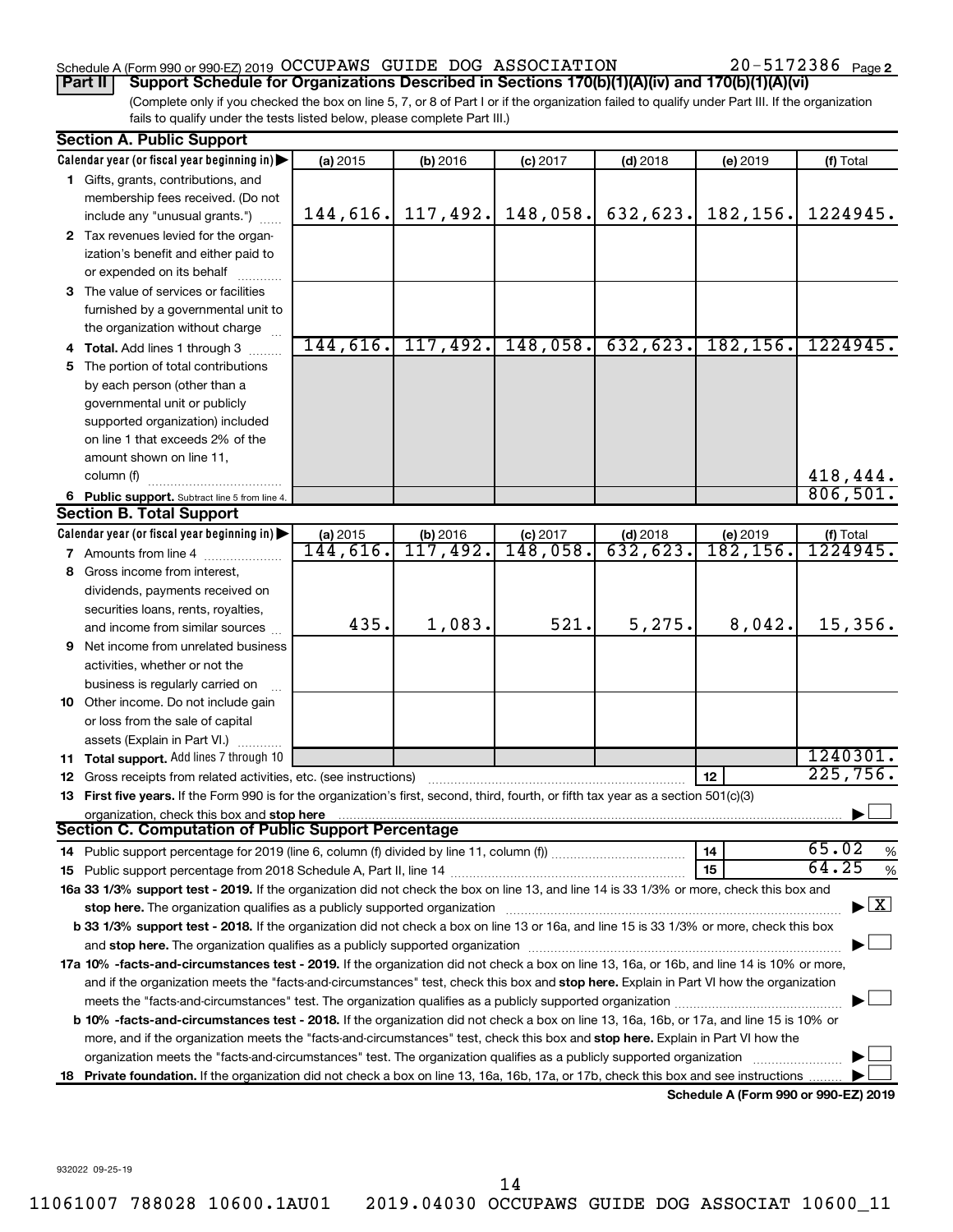#### Schedule A (Form 990 or 990-EZ) 2019 Page OCCUPAWS GUIDE DOG ASSOCIATION 20-5172386 **Part III Support Schedule for Organizations Described in Section 509(a)(2)**

(Complete only if you checked the box on line 10 of Part I or if the organization failed to qualify under Part II. If the organization fails to qualify under the tests listed below, please complete Part II.)

| <b>Section A. Public Support</b>                                                                                                                                                         |          |          |            |            |          |                                      |
|------------------------------------------------------------------------------------------------------------------------------------------------------------------------------------------|----------|----------|------------|------------|----------|--------------------------------------|
| Calendar year (or fiscal year beginning in)                                                                                                                                              | (a) 2015 | (b) 2016 | $(c)$ 2017 | $(d)$ 2018 | (e) 2019 | (f) Total                            |
| 1 Gifts, grants, contributions, and                                                                                                                                                      |          |          |            |            |          |                                      |
| membership fees received. (Do not                                                                                                                                                        |          |          |            |            |          |                                      |
| include any "unusual grants.")                                                                                                                                                           |          |          |            |            |          |                                      |
| 2 Gross receipts from admissions,<br>merchandise sold or services per-<br>formed, or facilities furnished in<br>any activity that is related to the<br>organization's tax-exempt purpose |          |          |            |            |          |                                      |
| 3 Gross receipts from activities that                                                                                                                                                    |          |          |            |            |          |                                      |
| are not an unrelated trade or bus-                                                                                                                                                       |          |          |            |            |          |                                      |
| iness under section 513                                                                                                                                                                  |          |          |            |            |          |                                      |
| 4 Tax revenues levied for the organ-                                                                                                                                                     |          |          |            |            |          |                                      |
| ization's benefit and either paid to                                                                                                                                                     |          |          |            |            |          |                                      |
| or expended on its behalf<br>.                                                                                                                                                           |          |          |            |            |          |                                      |
| 5 The value of services or facilities                                                                                                                                                    |          |          |            |            |          |                                      |
| furnished by a governmental unit to                                                                                                                                                      |          |          |            |            |          |                                      |
| the organization without charge                                                                                                                                                          |          |          |            |            |          |                                      |
| 6 Total. Add lines 1 through 5                                                                                                                                                           |          |          |            |            |          |                                      |
| 7a Amounts included on lines 1, 2, and                                                                                                                                                   |          |          |            |            |          |                                      |
| 3 received from disqualified persons                                                                                                                                                     |          |          |            |            |          |                                      |
| <b>b</b> Amounts included on lines 2 and 3 received<br>from other than disqualified persons that<br>exceed the greater of \$5,000 or 1% of the<br>amount on line 13 for the year         |          |          |            |            |          |                                      |
| c Add lines 7a and 7b                                                                                                                                                                    |          |          |            |            |          |                                      |
| 8 Public support. (Subtract line 7c from line 6.)                                                                                                                                        |          |          |            |            |          |                                      |
| <b>Section B. Total Support</b>                                                                                                                                                          |          |          |            |            |          |                                      |
| Calendar year (or fiscal year beginning in)                                                                                                                                              | (a) 2015 | (b) 2016 | $(c)$ 2017 | $(d)$ 2018 | (e) 2019 | (f) Total                            |
| <b>9</b> Amounts from line 6                                                                                                                                                             |          |          |            |            |          |                                      |
| <b>10a</b> Gross income from interest,<br>dividends, payments received on<br>securities loans, rents, royalties,<br>and income from similar sources                                      |          |          |            |            |          |                                      |
| <b>b</b> Unrelated business taxable income                                                                                                                                               |          |          |            |            |          |                                      |
| (less section 511 taxes) from businesses                                                                                                                                                 |          |          |            |            |          |                                      |
| acquired after June 30, 1975                                                                                                                                                             |          |          |            |            |          |                                      |
| c Add lines 10a and 10b                                                                                                                                                                  |          |          |            |            |          |                                      |
| 11 Net income from unrelated business<br>activities not included in line 10b.<br>whether or not the business is<br>regularly carried on                                                  |          |          |            |            |          |                                      |
| <b>12</b> Other income. Do not include gain<br>or loss from the sale of capital<br>assets (Explain in Part VI.)                                                                          |          |          |            |            |          |                                      |
| <b>13</b> Total support. (Add lines 9, 10c, 11, and 12.)                                                                                                                                 |          |          |            |            |          |                                      |
| 14 First five years. If the Form 990 is for the organization's first, second, third, fourth, or fifth tax year as a section 501(c)(3) organization,                                      |          |          |            |            |          |                                      |
|                                                                                                                                                                                          |          |          |            |            |          |                                      |
| Section C. Computation of Public Support Percentage                                                                                                                                      |          |          |            |            |          |                                      |
| 15 Public support percentage for 2019 (line 8, column (f), divided by line 13, column (f) <i>manumeronominimi</i> ng.                                                                    |          |          |            |            | 15       | ℅                                    |
| 16 Public support percentage from 2018 Schedule A, Part III, line 15                                                                                                                     |          |          |            |            | 16       | %                                    |
| Section D. Computation of Investment Income Percentage                                                                                                                                   |          |          |            |            |          |                                      |
|                                                                                                                                                                                          |          |          |            |            | 17       | %                                    |
| 18 Investment income percentage from 2018 Schedule A, Part III, line 17                                                                                                                  |          |          |            |            | 18       | %                                    |
| 19a 33 1/3% support tests - 2019. If the organization did not check the box on line 14, and line 15 is more than 33 1/3%, and line 17 is not                                             |          |          |            |            |          |                                      |
| more than 33 1/3%, check this box and stop here. The organization qualifies as a publicly supported organization                                                                         |          |          |            |            |          |                                      |
| b 33 1/3% support tests - 2018. If the organization did not check a box on line 14 or line 19a, and line 16 is more than 33 1/3%, and                                                    |          |          |            |            |          |                                      |
| line 18 is not more than 33 1/3%, check this box and stop here. The organization qualifies as a publicly supported organization                                                          |          |          |            |            |          |                                      |
|                                                                                                                                                                                          |          |          |            |            |          |                                      |
| 932023 09-25-19                                                                                                                                                                          |          |          |            |            |          | Schedule A (Form 990 or 990-EZ) 2019 |
|                                                                                                                                                                                          |          |          | 15         |            |          |                                      |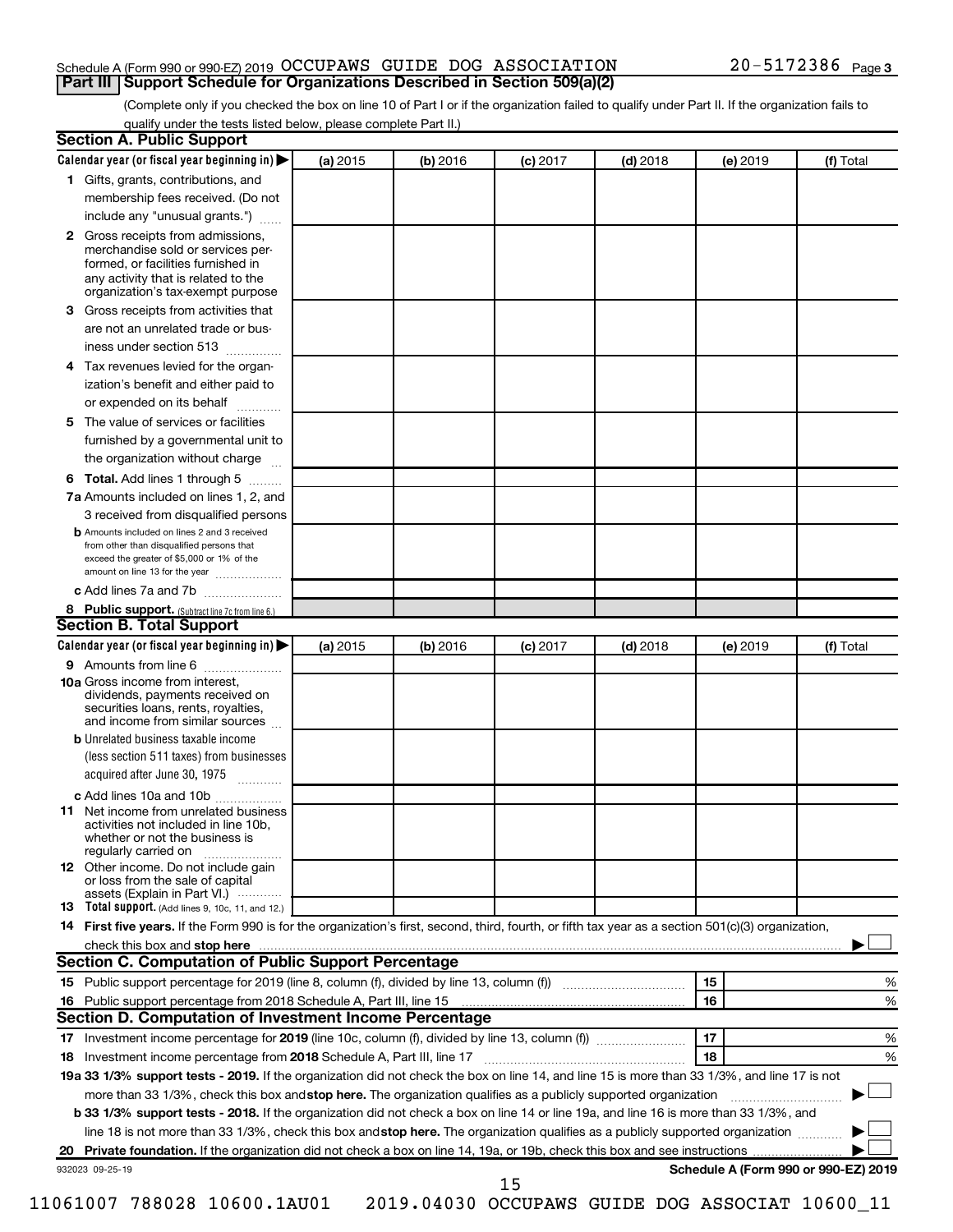#### Schedule A (Form 990 or 990-EZ) 2019 Page OCCUPAWS GUIDE DOG ASSOCIATION 20-5172386

### **Part IV Supporting Organizations**

(Complete only if you checked a box in line 12 on Part I. If you checked 12a of Part I, complete Sections A and B. If you checked 12b of Part I, complete Sections A and C. If you checked 12c of Part I, complete Sections A, D, and E. If you checked 12d of Part I, complete Sections A and D, and complete Part V.)

#### **Section A. All Supporting Organizations**

- **1** Are all of the organization's supported organizations listed by name in the organization's governing documents? If "No," describe in Part VI how the supported organizations are designated. If designated by *class or purpose, describe the designation. If historic and continuing relationship, explain.*
- **2** Did the organization have any supported organization that does not have an IRS determination of status under section 509(a)(1) or (2)? If "Yes," explain in Part **VI** how the organization determined that the supported *organization was described in section 509(a)(1) or (2).*
- **3a** Did the organization have a supported organization described in section 501(c)(4), (5), or (6)? If "Yes," answer *(b) and (c) below.*
- **b** Did the organization confirm that each supported organization qualified under section 501(c)(4), (5), or (6) and satisfied the public support tests under section 509(a)(2)? If "Yes," describe in Part VI when and how the *organization made the determination.*
- **c** Did the organization ensure that all support to such organizations was used exclusively for section 170(c)(2)(B) purposes? If "Yes," explain in Part VI what controls the organization put in place to ensure such use.
- **4 a** *If* Was any supported organization not organized in the United States ("foreign supported organization")? *"Yes," and if you checked 12a or 12b in Part I, answer (b) and (c) below.*
- **b** Did the organization have ultimate control and discretion in deciding whether to make grants to the foreign supported organization? If "Yes," describe in Part VI how the organization had such control and discretion *despite being controlled or supervised by or in connection with its supported organizations.*
- **c** Did the organization support any foreign supported organization that does not have an IRS determination under sections 501(c)(3) and 509(a)(1) or (2)? If "Yes," explain in Part VI what controls the organization used *to ensure that all support to the foreign supported organization was used exclusively for section 170(c)(2)(B) purposes.*
- **5a** Did the organization add, substitute, or remove any supported organizations during the tax year? If "Yes," answer (b) and (c) below (if applicable). Also, provide detail in **Part VI,** including (i) the names and EIN *numbers of the supported organizations added, substituted, or removed; (ii) the reasons for each such action; (iii) the authority under the organization's organizing document authorizing such action; and (iv) how the action was accomplished (such as by amendment to the organizing document).*
- **b Type I or Type II only.** Was any added or substituted supported organization part of a class already designated in the organization's organizing document?
- **c Substitutions only.**  Was the substitution the result of an event beyond the organization's control?
- **6** Did the organization provide support (whether in the form of grants or the provision of services or facilities) to **Part VI.** support or benefit one or more of the filing organization's supported organizations? If "Yes," provide detail in anyone other than (i) its supported organizations, (ii) individuals that are part of the charitable class benefited by one or more of its supported organizations, or (iii) other supporting organizations that also
- **7** Did the organization provide a grant, loan, compensation, or other similar payment to a substantial contributor regard to a substantial contributor? If "Yes," complete Part I of Schedule L (Form 990 or 990-EZ). (as defined in section 4958(c)(3)(C)), a family member of a substantial contributor, or a 35% controlled entity with
- **8** Did the organization make a loan to a disqualified person (as defined in section 4958) not described in line 7? *If "Yes," complete Part I of Schedule L (Form 990 or 990-EZ).*
- **9 a** Was the organization controlled directly or indirectly at any time during the tax year by one or more in section 509(a)(1) or (2))? If "Yes," provide detail in **Part VI.** disqualified persons as defined in section 4946 (other than foundation managers and organizations described
- **b** Did one or more disqualified persons (as defined in line 9a) hold a controlling interest in any entity in which the supporting organization had an interest? If "Yes," provide detail in Part VI.
- **c** Did a disqualified person (as defined in line 9a) have an ownership interest in, or derive any personal benefit from, assets in which the supporting organization also had an interest? If "Yes," provide detail in Part VI.
- **10 a** Was the organization subject to the excess business holdings rules of section 4943 because of section supporting organizations)? If "Yes," answer 10b below. 4943(f) (regarding certain Type II supporting organizations, and all Type III non-functionally integrated
	- **b** Did the organization have any excess business holdings in the tax year? (Use Schedule C, Form 4720, to *determine whether the organization had excess business holdings.)*

932024 09-25-19

**Schedule A (Form 990 or 990-EZ) 2019**

**1**

**2**

**3a**

**3b**

**3c**

**4a**

**4b**

**4c**

**5a**

**5b 5c**

**6**

**7**

**8**

**9a**

**9b**

**9c**

**10a**

**10b**

**Yes No**

16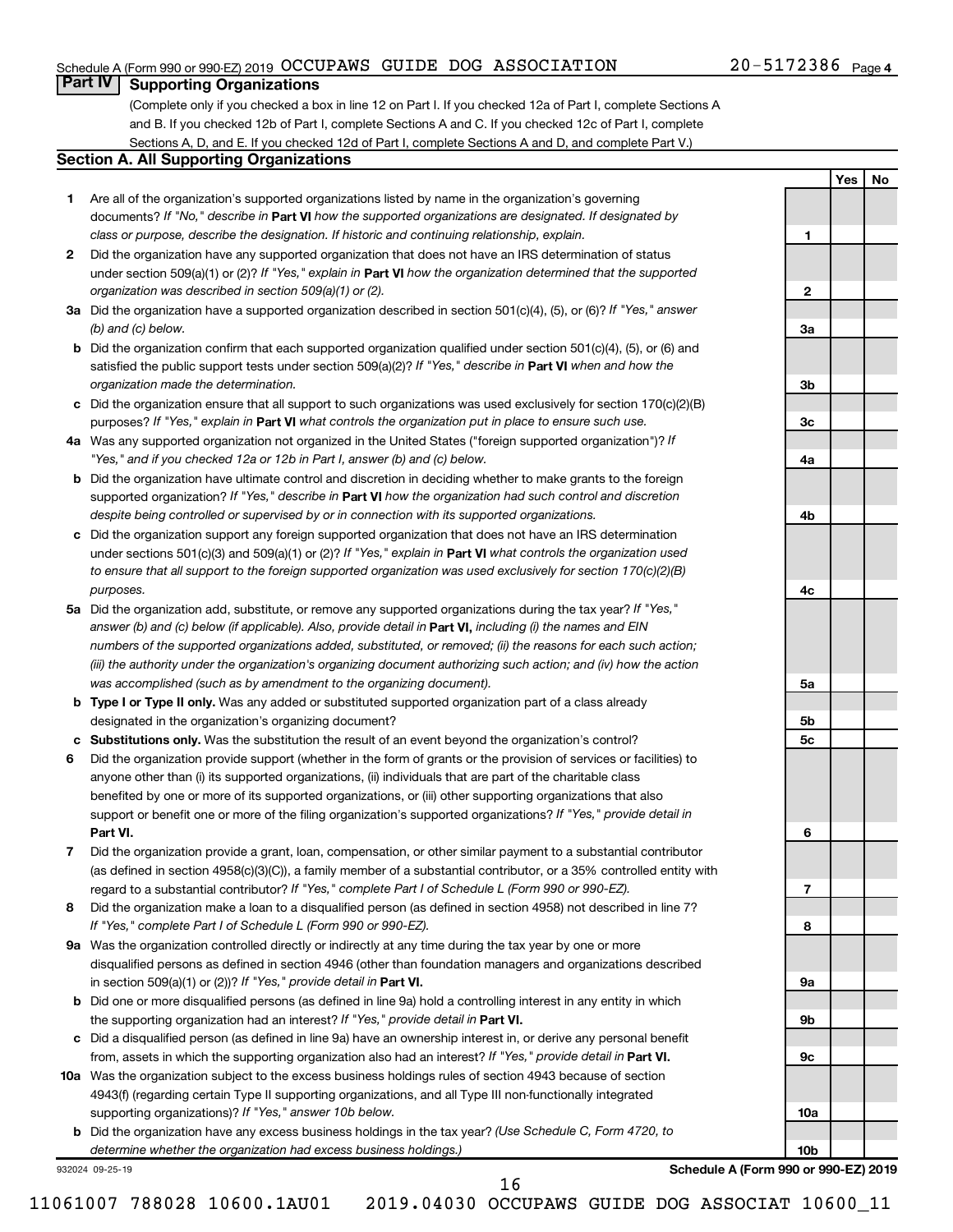#### Schedule A (Form 990 or 990-EZ) 2019 Page OCCUPAWS GUIDE DOG ASSOCIATION 20-5172386

|    | Part IV<br><b>Supporting Organizations (continued)</b>                                                                          |                 |            |    |
|----|---------------------------------------------------------------------------------------------------------------------------------|-----------------|------------|----|
|    |                                                                                                                                 |                 | Yes        | No |
| 11 | Has the organization accepted a gift or contribution from any of the following persons?                                         |                 |            |    |
|    | a A person who directly or indirectly controls, either alone or together with persons described in (b) and (c)                  |                 |            |    |
|    | below, the governing body of a supported organization?                                                                          | 11a             |            |    |
|    | <b>b</b> A family member of a person described in (a) above?                                                                    | 11 <sub>b</sub> |            |    |
|    | c A 35% controlled entity of a person described in (a) or (b) above? If "Yes" to a, b, or c, provide detail in Part VI.         | 11c             |            |    |
|    | <b>Section B. Type I Supporting Organizations</b>                                                                               |                 |            |    |
|    |                                                                                                                                 |                 |            |    |
|    |                                                                                                                                 |                 | Yes        | No |
| 1  | Did the directors, trustees, or membership of one or more supported organizations have the power to                             |                 |            |    |
|    | regularly appoint or elect at least a majority of the organization's directors or trustees at all times during the              |                 |            |    |
|    | tax year? If "No," describe in Part VI how the supported organization(s) effectively operated, supervised, or                   |                 |            |    |
|    | controlled the organization's activities. If the organization had more than one supported organization,                         |                 |            |    |
|    | describe how the powers to appoint and/or remove directors or trustees were allocated among the supported                       |                 |            |    |
|    | organizations and what conditions or restrictions, if any, applied to such powers during the tax year.                          | 1               |            |    |
| 2  | Did the organization operate for the benefit of any supported organization other than the supported                             |                 |            |    |
|    | organization(s) that operated, supervised, or controlled the supporting organization? If "Yes," explain in                      |                 |            |    |
|    | Part VI how providing such benefit carried out the purposes of the supported organization(s) that operated,                     |                 |            |    |
|    | supervised, or controlled the supporting organization.                                                                          | 2               |            |    |
|    | <b>Section C. Type II Supporting Organizations</b>                                                                              |                 |            |    |
|    |                                                                                                                                 |                 | Yes        | No |
| 1. | Were a majority of the organization's directors or trustees during the tax year also a majority of the directors                |                 |            |    |
|    | or trustees of each of the organization's supported organization(s)? If "No," describe in Part VI how control                   |                 |            |    |
|    | or management of the supporting organization was vested in the same persons that controlled or managed                          |                 |            |    |
|    | the supported organization(s).                                                                                                  | 1               |            |    |
|    | <b>Section D. All Type III Supporting Organizations</b>                                                                         |                 |            |    |
|    |                                                                                                                                 |                 | Yes        | No |
| 1  | Did the organization provide to each of its supported organizations, by the last day of the fifth month of the                  |                 |            |    |
|    | organization's tax year, (i) a written notice describing the type and amount of support provided during the prior tax           |                 |            |    |
|    | year, (ii) a copy of the Form 990 that was most recently filed as of the date of notification, and (iii) copies of the          |                 |            |    |
|    | organization's governing documents in effect on the date of notification, to the extent not previously provided?                | 1               |            |    |
|    |                                                                                                                                 |                 |            |    |
| 2  | Were any of the organization's officers, directors, or trustees either (i) appointed or elected by the supported                |                 |            |    |
|    | organization(s) or (ii) serving on the governing body of a supported organization? If "No," explain in Part VI how              |                 |            |    |
|    | the organization maintained a close and continuous working relationship with the supported organization(s).                     | 2               |            |    |
| 3  | By reason of the relationship described in (2), did the organization's supported organizations have a                           |                 |            |    |
|    | significant voice in the organization's investment policies and in directing the use of the organization's                      |                 |            |    |
|    | income or assets at all times during the tax year? If "Yes," describe in Part VI the role the organization's                    |                 |            |    |
|    | supported organizations played in this regard.                                                                                  | з               |            |    |
|    | Section E. Type III Functionally Integrated Supporting Organizations                                                            |                 |            |    |
| 1  | Check the box next to the method that the organization used to satisfy the Integral Part Test during the yealsee instructions). |                 |            |    |
| a  | The organization satisfied the Activities Test. Complete line 2 below.                                                          |                 |            |    |
| b  | The organization is the parent of each of its supported organizations. Complete line 3 below.                                   |                 |            |    |
| с  | The organization supported a governmental entity. Describe in Part VI how you supported a government entity (see instructions). |                 |            |    |
| 2  | Activities Test. Answer (a) and (b) below.                                                                                      |                 | <b>Yes</b> | No |
| а  | Did substantially all of the organization's activities during the tax year directly further the exempt purposes of              |                 |            |    |
|    | the supported organization(s) to which the organization was responsive? If "Yes," then in Part VI identify                      |                 |            |    |
|    | those supported organizations and explain how these activities directly furthered their exempt purposes,                        |                 |            |    |
|    | how the organization was responsive to those supported organizations, and how the organization determined                       |                 |            |    |
|    | that these activities constituted substantially all of its activities.                                                          | 2a              |            |    |
|    | b Did the activities described in (a) constitute activities that, but for the organization's involvement, one or more           |                 |            |    |
|    | of the organization's supported organization(s) would have been engaged in? If "Yes," explain in Part VI the                    |                 |            |    |
|    | reasons for the organization's position that its supported organization(s) would have engaged in these                          |                 |            |    |
|    | activities but for the organization's involvement.                                                                              | 2b              |            |    |
| з  | Parent of Supported Organizations. Answer (a) and (b) below.                                                                    |                 |            |    |
|    | Did the organization have the power to regularly appoint or elect a majority of the officers, directors, or                     |                 |            |    |
| а  |                                                                                                                                 |                 |            |    |
|    | trustees of each of the supported organizations? Provide details in Part VI.                                                    | За              |            |    |
|    | <b>b</b> Did the organization exercise a substantial degree of direction over the policies, programs, and activities of each    |                 |            |    |
|    | of its supported organizations? If "Yes," describe in Part VI the role played by the organization in this regard.               | 3b              |            |    |
|    | Schedule A (Form 990 or 990-EZ) 2019<br>932025 09-25-19                                                                         |                 |            |    |

 <sup>17</sup>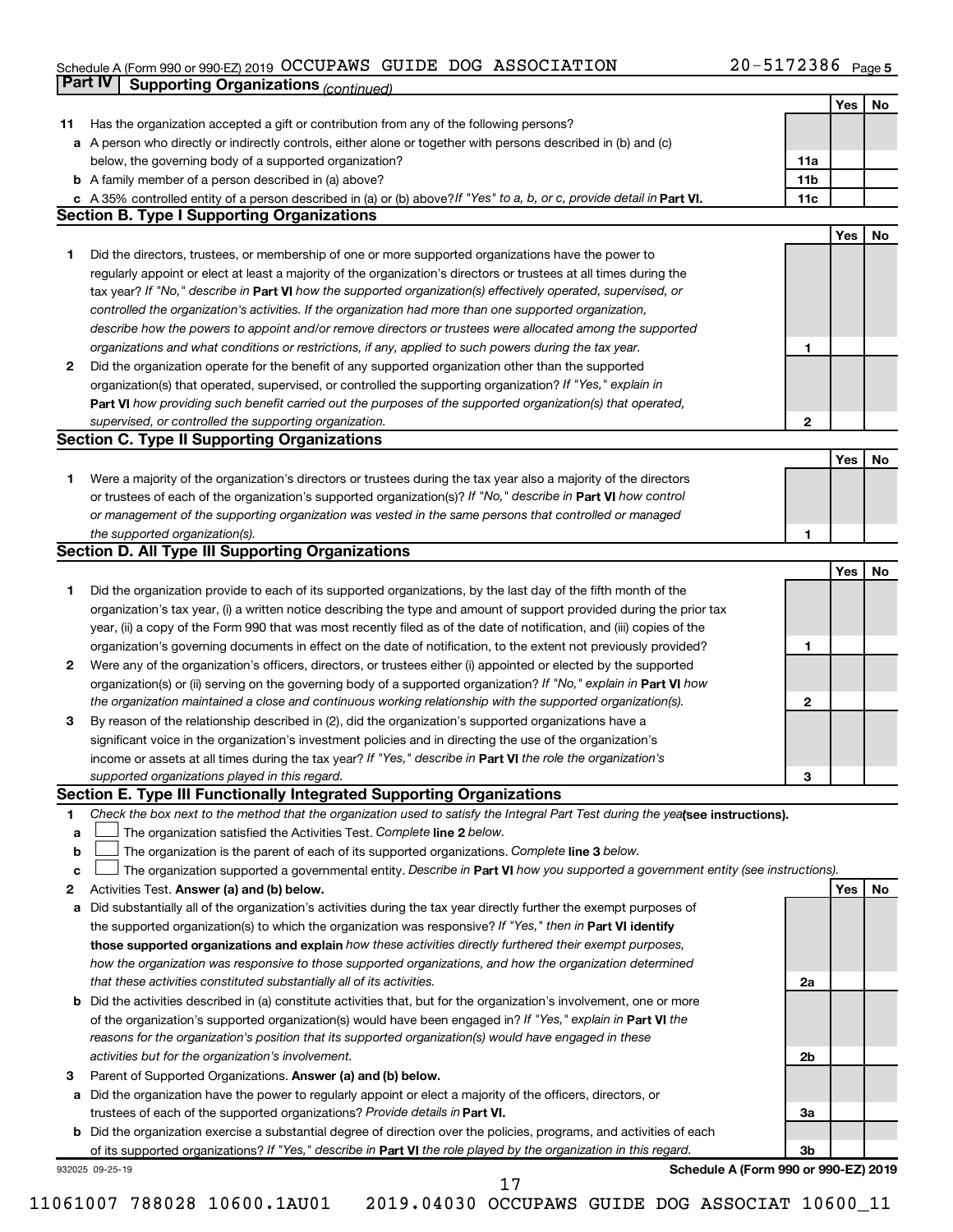#### Schedule A (Form 990 or 990-EZ) 2019 Page OCCUPAWS GUIDE DOG ASSOCIATION 20-5172386 **Part V Type III Non-Functionally Integrated 509(a)(3) Supporting Organizations**

#### 20-5172386 Page 6

1 **Letter See instructions.** All Check here if the organization satisfied the Integral Part Test as a qualifying trust on Nov. 20, 1970 (explain in Part VI). See instructions. All other Type III non-functionally integrated supporting organizations must complete Sections A through E.

|              | Section A - Adjusted Net Income                                              |                | (A) Prior Year | (B) Current Year<br>(optional) |
|--------------|------------------------------------------------------------------------------|----------------|----------------|--------------------------------|
| 1            | Net short-term capital gain                                                  | 1              |                |                                |
| $\mathbf{2}$ | Recoveries of prior-year distributions                                       | $\mathbf{2}$   |                |                                |
| З            | Other gross income (see instructions)                                        | 3              |                |                                |
| 4            | Add lines 1 through 3.                                                       | 4              |                |                                |
| 5            | Depreciation and depletion                                                   | 5              |                |                                |
| 6            | Portion of operating expenses paid or incurred for production or             |                |                |                                |
|              | collection of gross income or for management, conservation, or               |                |                |                                |
|              | maintenance of property held for production of income (see instructions)     | 6              |                |                                |
| 7            | Other expenses (see instructions)                                            | $\overline{7}$ |                |                                |
| 8            | Adjusted Net Income (subtract lines 5, 6, and 7 from line 4)                 | 8              |                |                                |
|              | <b>Section B - Minimum Asset Amount</b>                                      |                | (A) Prior Year | (B) Current Year<br>(optional) |
| 1.           | Aggregate fair market value of all non-exempt-use assets (see                |                |                |                                |
|              | instructions for short tax year or assets held for part of year):            |                |                |                                |
|              | <b>a</b> Average monthly value of securities                                 | 1a             |                |                                |
|              | <b>b</b> Average monthly cash balances                                       | 1 <sub>b</sub> |                |                                |
|              | <b>c</b> Fair market value of other non-exempt-use assets                    | 1c             |                |                                |
|              | <b>d</b> Total (add lines 1a, 1b, and 1c)                                    | 1d             |                |                                |
|              | e Discount claimed for blockage or other                                     |                |                |                                |
|              | factors (explain in detail in <b>Part VI</b> ):                              |                |                |                                |
| 2            | Acquisition indebtedness applicable to non-exempt-use assets                 | $\mathbf{2}$   |                |                                |
| З            | Subtract line 2 from line 1d.                                                | 3              |                |                                |
| 4            | Cash deemed held for exempt use. Enter 1-1/2% of line 3 (for greater amount, |                |                |                                |
|              | see instructions)                                                            | 4              |                |                                |
| 5            | Net value of non-exempt-use assets (subtract line 4 from line 3)             | 5              |                |                                |
| 6            | Multiply line 5 by .035.                                                     | 6              |                |                                |
| 7            | Recoveries of prior-year distributions                                       | $\overline{7}$ |                |                                |
| 8            | <b>Minimum Asset Amount (add line 7 to line 6)</b>                           | 8              |                |                                |
|              | <b>Section C - Distributable Amount</b>                                      |                |                | <b>Current Year</b>            |
| 1            | Adjusted net income for prior year (from Section A, line 8, Column A)        | 1              |                |                                |
| $\mathbf{2}$ | Enter 85% of line 1.                                                         | $\mathbf{2}$   |                |                                |
| З            | Minimum asset amount for prior year (from Section B, line 8, Column A)       | 3              |                |                                |
| 4            | Enter greater of line 2 or line 3.                                           | 4              |                |                                |
| 5            | Income tax imposed in prior year                                             | 5              |                |                                |
| 6            | <b>Distributable Amount.</b> Subtract line 5 from line 4, unless subject to  |                |                |                                |
|              | emergency temporary reduction (see instructions).                            | 6              |                |                                |
|              |                                                                              |                |                |                                |

**7** Check here if the current year is the organization's first as a non-functionally integrated Type III supporting organization (see † instructions).

**Schedule A (Form 990 or 990-EZ) 2019**

932026 09-25-19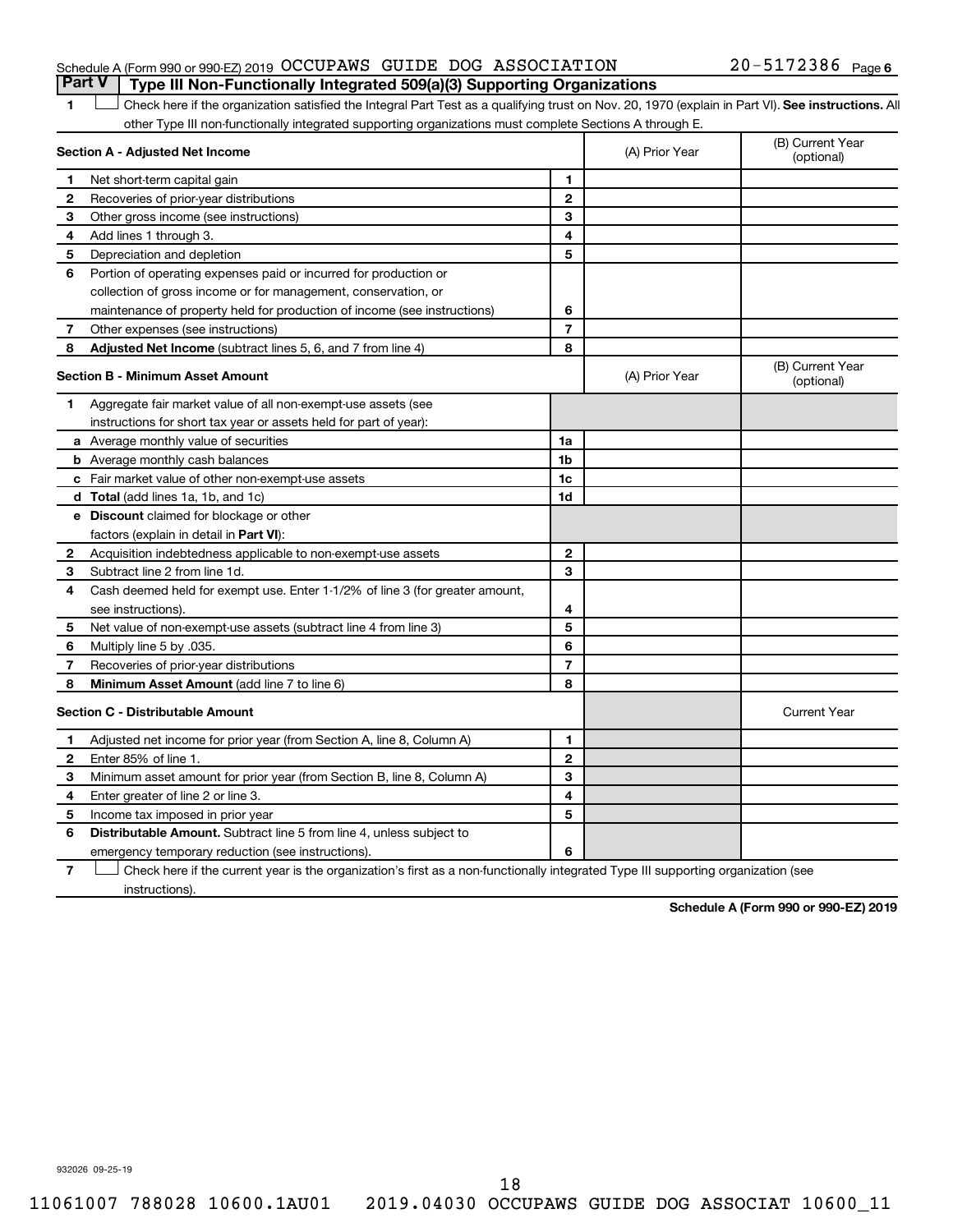#### Schedule A (Form 990 or 990-EZ) 2019 Page OCCUPAWS GUIDE DOG ASSOCIATION 20-5172386

| <b>Part V</b> | Type III Non-Functionally Integrated 509(a)(3) Supporting Organizations (continued)        |                                    |                                               |                                                         |  |  |
|---------------|--------------------------------------------------------------------------------------------|------------------------------------|-----------------------------------------------|---------------------------------------------------------|--|--|
|               | <b>Section D - Distributions</b>                                                           |                                    |                                               | <b>Current Year</b>                                     |  |  |
| 1             | Amounts paid to supported organizations to accomplish exempt purposes                      |                                    |                                               |                                                         |  |  |
| 2             | Amounts paid to perform activity that directly furthers exempt purposes of supported       |                                    |                                               |                                                         |  |  |
|               | organizations, in excess of income from activity                                           |                                    |                                               |                                                         |  |  |
| 3             | Administrative expenses paid to accomplish exempt purposes of supported organizations      |                                    |                                               |                                                         |  |  |
| 4             | Amounts paid to acquire exempt-use assets                                                  |                                    |                                               |                                                         |  |  |
| 5             | Qualified set-aside amounts (prior IRS approval required)                                  |                                    |                                               |                                                         |  |  |
| 6             | Other distributions (describe in Part VI). See instructions.                               |                                    |                                               |                                                         |  |  |
| 7             | Total annual distributions. Add lines 1 through 6.                                         |                                    |                                               |                                                         |  |  |
| 8             | Distributions to attentive supported organizations to which the organization is responsive |                                    |                                               |                                                         |  |  |
|               | (provide details in Part VI). See instructions.                                            |                                    |                                               |                                                         |  |  |
| 9             | Distributable amount for 2019 from Section C, line 6                                       |                                    |                                               |                                                         |  |  |
| 10            | Line 8 amount divided by line 9 amount                                                     |                                    |                                               |                                                         |  |  |
|               | <b>Section E - Distribution Allocations (see instructions)</b>                             | (i)<br><b>Excess Distributions</b> | (ii)<br><b>Underdistributions</b><br>Pre-2019 | (iii)<br><b>Distributable</b><br><b>Amount for 2019</b> |  |  |
| 1.            | Distributable amount for 2019 from Section C, line 6                                       |                                    |                                               |                                                         |  |  |
| $\mathbf{2}$  | Underdistributions, if any, for years prior to 2019 (reason-                               |                                    |                                               |                                                         |  |  |
|               | able cause required- explain in Part VI). See instructions.                                |                                    |                                               |                                                         |  |  |
| 3             | Excess distributions carryover, if any, to 2019                                            |                                    |                                               |                                                         |  |  |
|               | a From 2014                                                                                |                                    |                                               |                                                         |  |  |
|               | <b>b</b> From 2015                                                                         |                                    |                                               |                                                         |  |  |
|               | c From 2016                                                                                |                                    |                                               |                                                         |  |  |
|               | d From 2017                                                                                |                                    |                                               |                                                         |  |  |
|               | e From 2018                                                                                |                                    |                                               |                                                         |  |  |
|               | f Total of lines 3a through e                                                              |                                    |                                               |                                                         |  |  |
|               | <b>g</b> Applied to underdistributions of prior years                                      |                                    |                                               |                                                         |  |  |
|               | <b>h</b> Applied to 2019 distributable amount                                              |                                    |                                               |                                                         |  |  |
|               | Carryover from 2014 not applied (see instructions)                                         |                                    |                                               |                                                         |  |  |
|               | Remainder. Subtract lines 3g, 3h, and 3i from 3f.                                          |                                    |                                               |                                                         |  |  |
| 4             | Distributions for 2019 from Section D,                                                     |                                    |                                               |                                                         |  |  |
|               | $line 7$ :                                                                                 |                                    |                                               |                                                         |  |  |
|               | a Applied to underdistributions of prior years                                             |                                    |                                               |                                                         |  |  |
|               | <b>b</b> Applied to 2019 distributable amount                                              |                                    |                                               |                                                         |  |  |
| с             | Remainder. Subtract lines 4a and 4b from 4.                                                |                                    |                                               |                                                         |  |  |
| 5             | Remaining underdistributions for years prior to 2019, if                                   |                                    |                                               |                                                         |  |  |
|               | any. Subtract lines 3g and 4a from line 2. For result greater                              |                                    |                                               |                                                         |  |  |
|               | than zero, explain in Part VI. See instructions.                                           |                                    |                                               |                                                         |  |  |
| 6             | Remaining underdistributions for 2019. Subtract lines 3h                                   |                                    |                                               |                                                         |  |  |
|               | and 4b from line 1. For result greater than zero, explain in                               |                                    |                                               |                                                         |  |  |
|               | <b>Part VI.</b> See instructions.                                                          |                                    |                                               |                                                         |  |  |
| $\mathbf{7}$  | Excess distributions carryover to 2020. Add lines 3j                                       |                                    |                                               |                                                         |  |  |
|               | and 4c.                                                                                    |                                    |                                               |                                                         |  |  |
| 8             | Breakdown of line 7:                                                                       |                                    |                                               |                                                         |  |  |
|               | a Excess from 2015                                                                         |                                    |                                               |                                                         |  |  |
|               | <b>b</b> Excess from 2016                                                                  |                                    |                                               |                                                         |  |  |
|               | c Excess from 2017                                                                         |                                    |                                               |                                                         |  |  |
|               | d Excess from 2018                                                                         |                                    |                                               |                                                         |  |  |
|               | e Excess from 2019                                                                         |                                    |                                               |                                                         |  |  |

**Schedule A (Form 990 or 990-EZ) 2019**

932027 09-25-19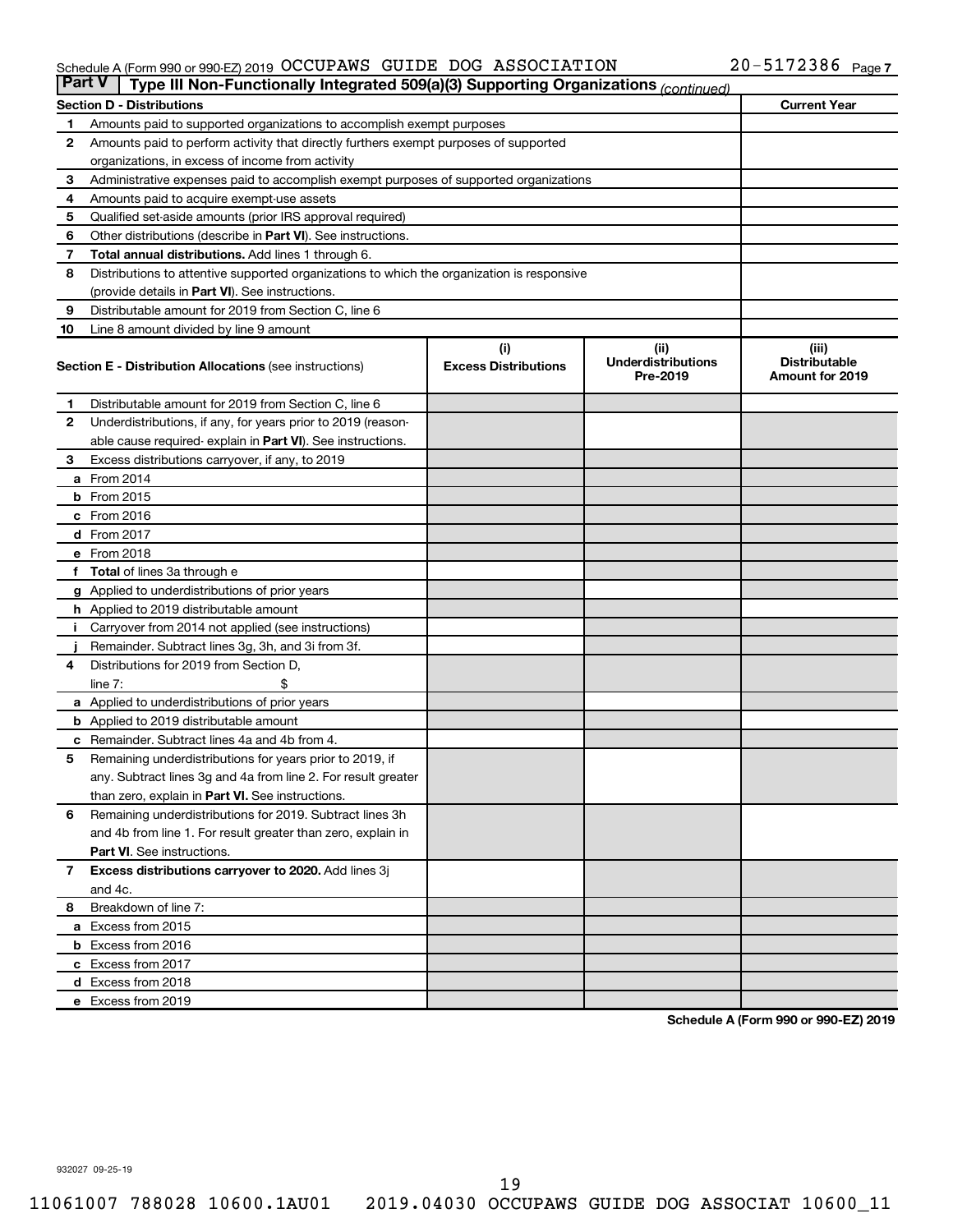| <b>Part VI</b>  | Supplemental Information. Provide the explanations required by Part II, line 10; Part II, line 17a or 17b; Part III, line 12;<br>Section D, lines 5, 6, and 8; and Part V, Section E, lines 2, 5, and 6. Also complete this part for any additional information.<br>(See instructions.) |    | Part IV, Section A, lines 1, 2, 3b, 3c, 4b, 4c, 5a, 6, 9a, 9b, 9c, 11a, 11b, and 11c; Part IV, Section B, lines 1 and 2; Part IV, Section C,<br>line 1; Part IV, Section D, lines 2 and 3; Part IV, Section E, lines 1c, 2a, 2b, 3a, and 3b; Part V, line 1; Part V, Section B, line 1e; Part V, |
|-----------------|-----------------------------------------------------------------------------------------------------------------------------------------------------------------------------------------------------------------------------------------------------------------------------------------|----|--------------------------------------------------------------------------------------------------------------------------------------------------------------------------------------------------------------------------------------------------------------------------------------------------|
|                 |                                                                                                                                                                                                                                                                                         |    |                                                                                                                                                                                                                                                                                                  |
|                 |                                                                                                                                                                                                                                                                                         |    |                                                                                                                                                                                                                                                                                                  |
|                 |                                                                                                                                                                                                                                                                                         |    |                                                                                                                                                                                                                                                                                                  |
|                 |                                                                                                                                                                                                                                                                                         |    |                                                                                                                                                                                                                                                                                                  |
|                 |                                                                                                                                                                                                                                                                                         |    |                                                                                                                                                                                                                                                                                                  |
|                 |                                                                                                                                                                                                                                                                                         |    |                                                                                                                                                                                                                                                                                                  |
|                 |                                                                                                                                                                                                                                                                                         |    |                                                                                                                                                                                                                                                                                                  |
|                 |                                                                                                                                                                                                                                                                                         |    |                                                                                                                                                                                                                                                                                                  |
|                 |                                                                                                                                                                                                                                                                                         |    |                                                                                                                                                                                                                                                                                                  |
|                 |                                                                                                                                                                                                                                                                                         |    |                                                                                                                                                                                                                                                                                                  |
|                 |                                                                                                                                                                                                                                                                                         |    |                                                                                                                                                                                                                                                                                                  |
|                 |                                                                                                                                                                                                                                                                                         |    |                                                                                                                                                                                                                                                                                                  |
|                 |                                                                                                                                                                                                                                                                                         |    |                                                                                                                                                                                                                                                                                                  |
|                 |                                                                                                                                                                                                                                                                                         |    |                                                                                                                                                                                                                                                                                                  |
|                 |                                                                                                                                                                                                                                                                                         |    |                                                                                                                                                                                                                                                                                                  |
|                 |                                                                                                                                                                                                                                                                                         |    |                                                                                                                                                                                                                                                                                                  |
|                 |                                                                                                                                                                                                                                                                                         |    |                                                                                                                                                                                                                                                                                                  |
|                 |                                                                                                                                                                                                                                                                                         |    |                                                                                                                                                                                                                                                                                                  |
|                 |                                                                                                                                                                                                                                                                                         |    |                                                                                                                                                                                                                                                                                                  |
|                 |                                                                                                                                                                                                                                                                                         |    |                                                                                                                                                                                                                                                                                                  |
|                 |                                                                                                                                                                                                                                                                                         |    |                                                                                                                                                                                                                                                                                                  |
|                 |                                                                                                                                                                                                                                                                                         |    |                                                                                                                                                                                                                                                                                                  |
|                 |                                                                                                                                                                                                                                                                                         |    |                                                                                                                                                                                                                                                                                                  |
|                 |                                                                                                                                                                                                                                                                                         |    |                                                                                                                                                                                                                                                                                                  |
|                 |                                                                                                                                                                                                                                                                                         |    |                                                                                                                                                                                                                                                                                                  |
|                 |                                                                                                                                                                                                                                                                                         |    |                                                                                                                                                                                                                                                                                                  |
|                 |                                                                                                                                                                                                                                                                                         |    |                                                                                                                                                                                                                                                                                                  |
|                 |                                                                                                                                                                                                                                                                                         |    |                                                                                                                                                                                                                                                                                                  |
|                 |                                                                                                                                                                                                                                                                                         |    |                                                                                                                                                                                                                                                                                                  |
|                 |                                                                                                                                                                                                                                                                                         |    |                                                                                                                                                                                                                                                                                                  |
|                 |                                                                                                                                                                                                                                                                                         |    |                                                                                                                                                                                                                                                                                                  |
|                 |                                                                                                                                                                                                                                                                                         |    |                                                                                                                                                                                                                                                                                                  |
|                 |                                                                                                                                                                                                                                                                                         |    |                                                                                                                                                                                                                                                                                                  |
|                 |                                                                                                                                                                                                                                                                                         |    |                                                                                                                                                                                                                                                                                                  |
|                 |                                                                                                                                                                                                                                                                                         |    |                                                                                                                                                                                                                                                                                                  |
|                 |                                                                                                                                                                                                                                                                                         |    |                                                                                                                                                                                                                                                                                                  |
|                 |                                                                                                                                                                                                                                                                                         |    |                                                                                                                                                                                                                                                                                                  |
|                 |                                                                                                                                                                                                                                                                                         |    |                                                                                                                                                                                                                                                                                                  |
|                 |                                                                                                                                                                                                                                                                                         |    |                                                                                                                                                                                                                                                                                                  |
|                 |                                                                                                                                                                                                                                                                                         |    |                                                                                                                                                                                                                                                                                                  |
|                 |                                                                                                                                                                                                                                                                                         |    |                                                                                                                                                                                                                                                                                                  |
|                 |                                                                                                                                                                                                                                                                                         |    |                                                                                                                                                                                                                                                                                                  |
|                 |                                                                                                                                                                                                                                                                                         |    |                                                                                                                                                                                                                                                                                                  |
|                 |                                                                                                                                                                                                                                                                                         |    |                                                                                                                                                                                                                                                                                                  |
|                 |                                                                                                                                                                                                                                                                                         |    |                                                                                                                                                                                                                                                                                                  |
|                 |                                                                                                                                                                                                                                                                                         |    |                                                                                                                                                                                                                                                                                                  |
|                 |                                                                                                                                                                                                                                                                                         |    |                                                                                                                                                                                                                                                                                                  |
| 932028 09-25-19 |                                                                                                                                                                                                                                                                                         | 20 | Schedule A (Form 990 or 990-EZ) 2019                                                                                                                                                                                                                                                             |
|                 | 11061007 788028 10600.1AU01                                                                                                                                                                                                                                                             |    | 2019.04030 OCCUPAWS GUIDE DOG ASSOCIAT 10600_11                                                                                                                                                                                                                                                  |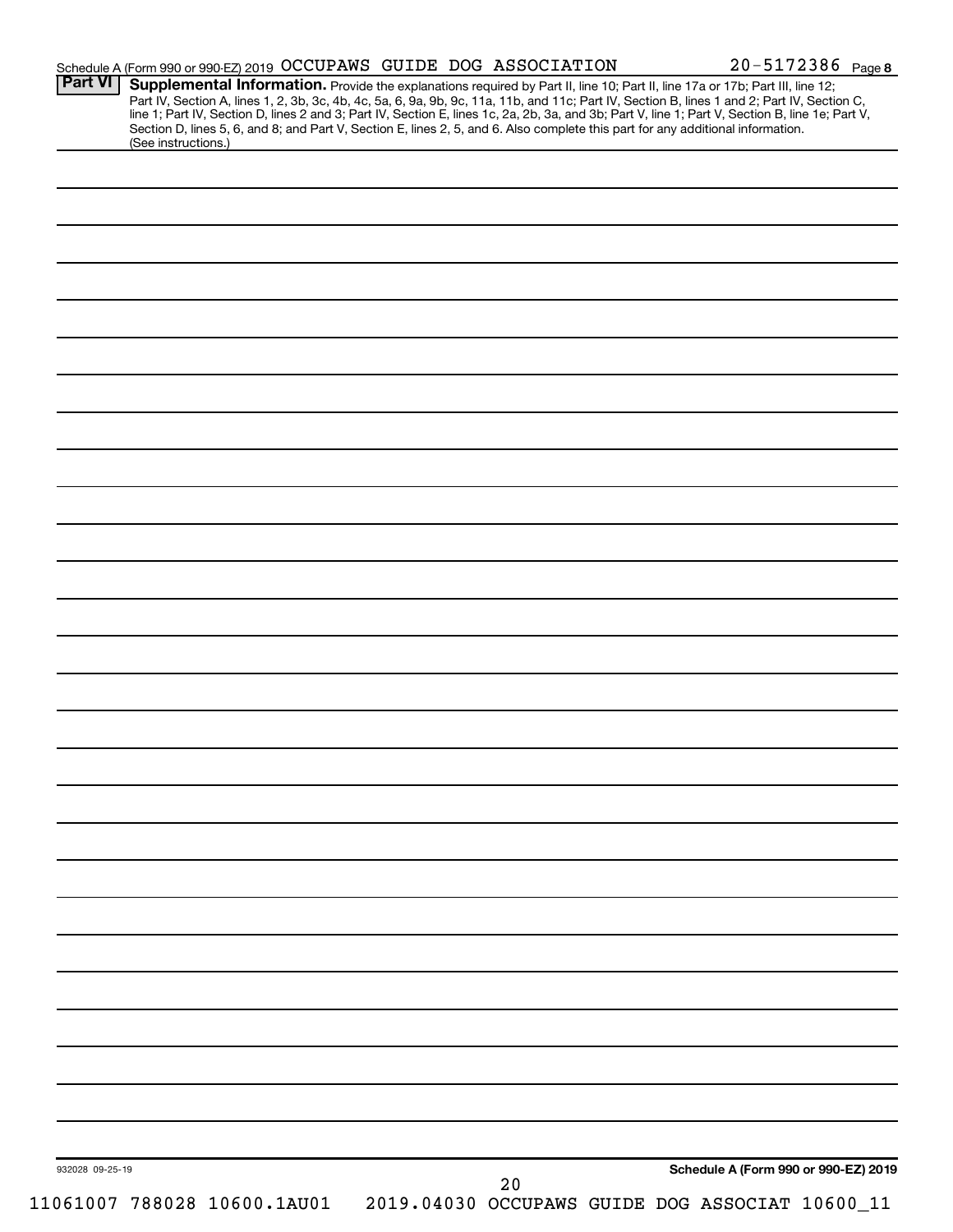Department of the Treasury Internal Revenue Service **(Form 990, 990-EZ,**

Name of the organization

#### \*\* PUBLIC DISCLOSURE COPY \*\*

## **Schedule B Schedule of Contributors**

**or 990-PF) | Attach to Form 990, Form 990-EZ, or Form 990-PF. | Go to www.irs.gov/Form990 for the latest information.** OMB No. 1545-0047

**2019**

**Employer identification number**

|--|

|  |  | OCCUPAWS GUIDE DOG ASSOCIATION | 20-5172386 |
|--|--|--------------------------------|------------|
|  |  |                                |            |

| <b>Organization type (check one):</b> |                                                                                    |
|---------------------------------------|------------------------------------------------------------------------------------|
| Filers of:                            | Section:                                                                           |
| Form 990 or 990-EZ                    | $ \mathbf{X} $ 501(c)( 3) (enter number) organization                              |
|                                       | $4947(a)(1)$ nonexempt charitable trust <b>not</b> treated as a private foundation |
|                                       | 527 political organization                                                         |
| Form 990-PF                           | 501(c)(3) exempt private foundation                                                |
|                                       | 4947(a)(1) nonexempt charitable trust treated as a private foundation              |
|                                       | 501(c)(3) taxable private foundation                                               |

Check if your organization is covered by the General Rule or a Special Rule. **Note:**  Only a section 501(c)(7), (8), or (10) organization can check boxes for both the General Rule and a Special Rule. See instructions.

#### **General Rule**

 $\Box$ 

For an organization filing Form 990, 990-EZ, or 990-PF that received, during the year, contributions totaling \$5,000 or more (in money or property) from any one contributor. Complete Parts I and II. See instructions for determining a contributor's total contributions.

#### **Special Rules**

any one contributor, during the year, total contributions of the greater of (1) \$5,000; or (2) 2% of the amount on (i) Form 990, Part VIII, line 1h;  $\boxed{\text{X}}$  For an organization described in section 501(c)(3) filing Form 990 or 990-EZ that met the 33 1/3% support test of the regulations under sections 509(a)(1) and 170(b)(1)(A)(vi), that checked Schedule A (Form 990 or 990-EZ), Part II, line 13, 16a, or 16b, and that received from or (ii) Form 990-EZ, line 1. Complete Parts I and II.

year, total contributions of more than \$1,000 *exclusively* for religious, charitable, scientific, literary, or educational purposes, or for the For an organization described in section 501(c)(7), (8), or (10) filing Form 990 or 990-EZ that received from any one contributor, during the prevention of cruelty to children or animals. Complete Parts I, II, and III.  $\Box$ 

purpose. Don't complete any of the parts unless the General Rule applies to this organization because it received nonexclusively year, contributions exclusively for religious, charitable, etc., purposes, but no such contributions totaled more than \$1,000. If this box is checked, enter here the total contributions that were received during the year for an exclusively religious, charitable, etc., For an organization described in section 501(c)(7), (8), or (10) filing Form 990 or 990-EZ that received from any one contributor, during the religious, charitable, etc., contributions totaling \$5,000 or more during the year  $\ldots$  $\ldots$  $\ldots$  $\ldots$  $\ldots$  $\ldots$  $\Box$ 

**Caution:**  An organization that isn't covered by the General Rule and/or the Special Rules doesn't file Schedule B (Form 990, 990-EZ, or 990-PF),  **must** but it answer "No" on Part IV, line 2, of its Form 990; or check the box on line H of its Form 990-EZ or on its Form 990-PF, Part I, line 2, to certify that it doesn't meet the filing requirements of Schedule B (Form 990, 990-EZ, or 990-PF).

**For Paperwork Reduction Act Notice, see the instructions for Form 990, 990-EZ, or 990-PF. Schedule B (Form 990, 990-EZ, or 990-PF) (2019)** LHA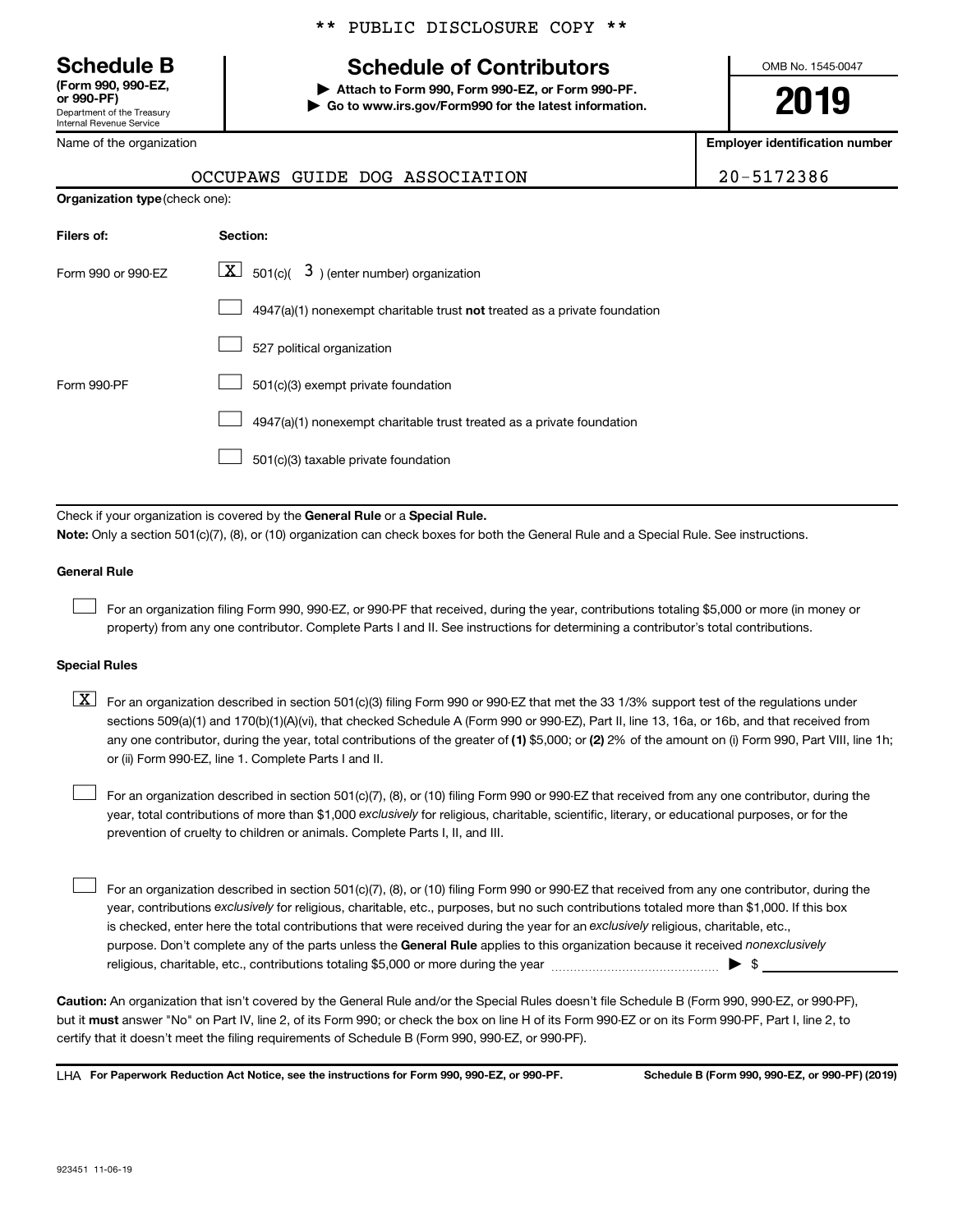| Schedule B (Form 990, 990-EZ, or 990-PF) (2019) | Page |
|-------------------------------------------------|------|
|-------------------------------------------------|------|

Name of organization

**Employer identification number**

| Part I     | OCCUPAWS GUIDE DOG ASSOCIATION<br>Contributors (see instructions). Use duplicate copies of Part I if additional space is needed. | 20-5172386                        |                                                                                                                       |
|------------|----------------------------------------------------------------------------------------------------------------------------------|-----------------------------------|-----------------------------------------------------------------------------------------------------------------------|
|            |                                                                                                                                  |                                   |                                                                                                                       |
| (a)<br>No. | (b)<br>Name, address, and ZIP + 4                                                                                                | (c)<br><b>Total contributions</b> | (d)<br>Type of contribution                                                                                           |
| 1          |                                                                                                                                  | 29,000.<br>\$                     | X<br>Person<br>Payroll<br>Noncash<br>(Complete Part II for<br>noncash contributions.)                                 |
| (a)        | (b)                                                                                                                              | (c)<br><b>Total contributions</b> | (d)<br>Type of contribution                                                                                           |
| No.<br>2   | Name, address, and ZIP + 4                                                                                                       | 25,000.<br>\$                     | X<br>Person<br>Payroll<br>Noncash<br>(Complete Part II for<br>noncash contributions.)                                 |
| (a)<br>No. | (b)<br>Name, address, and ZIP + 4                                                                                                | (c)<br><b>Total contributions</b> | (d)<br>Type of contribution                                                                                           |
| 3          |                                                                                                                                  | 13,550.<br>\$                     | X<br>Person<br>Payroll<br>Noncash<br>(Complete Part II for<br>noncash contributions.)                                 |
| (a)<br>No. | (b)<br>Name, address, and ZIP + 4                                                                                                | (c)<br><b>Total contributions</b> | (d)<br>Type of contribution                                                                                           |
| 4          |                                                                                                                                  | \$                                | Person<br>Payroll<br>7,500.<br>Noncash<br>(Complete Part II for<br>noncash contributions.)                            |
| (a)<br>No. | (b)<br>Name, address, and ZIP + 4                                                                                                | (c)<br><b>Total contributions</b> | (d)<br>Type of contribution                                                                                           |
| 5          |                                                                                                                                  | \$                                | $\overline{\mathbf{X}}$<br>Person<br>Payroll<br>7,000.<br>Noncash<br>(Complete Part II for<br>noncash contributions.) |
| (a)<br>No. | (b)<br>Name, address, and ZIP + 4                                                                                                | (c)<br><b>Total contributions</b> | (d)<br>Type of contribution                                                                                           |
|            |                                                                                                                                  |                                   |                                                                                                                       |

923452 11-06-19 **Schedule B (Form 990, 990-EZ, or 990-PF) (2019)**

**Person Payroll Noncash**

(Complete Part II for noncash contributions.)

 $\boxed{\text{X}}$  $\Box$  $\Box$ 

22

5,000.

11061007 788028 10600.1AU01 2019.04030 OCCUPAWS GUIDE DOG ASSOCIAT 10600\_11

 $\overline{6}$  Person  $\overline{X}$ 

\$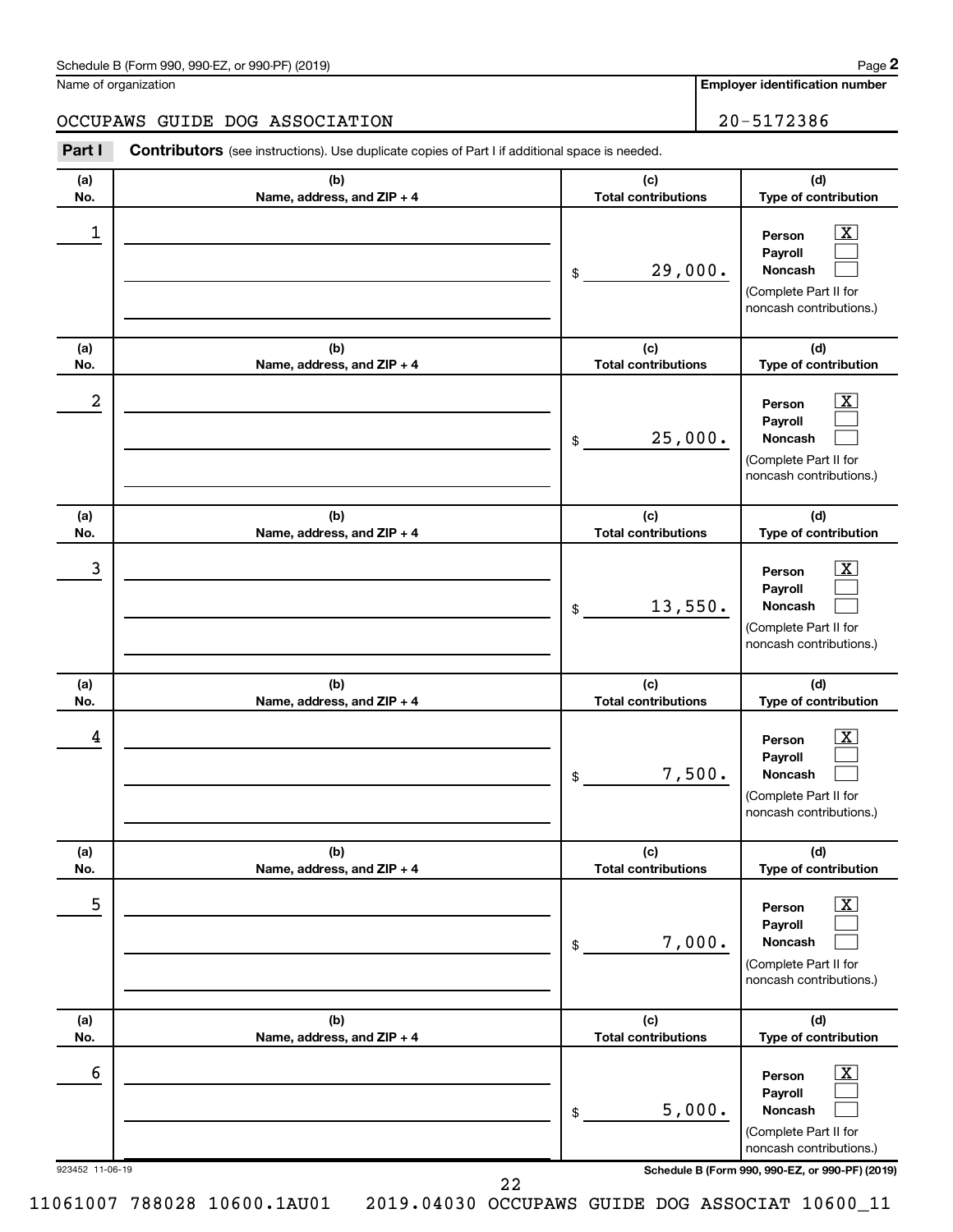| Schedule B (Form 990, 990-EZ, or 990-PF) (2019)<br>$\sqrt{2}$ and $\sqrt{2}$ and $\sqrt{2}$ and $\sqrt{2}$ and $\sqrt{2}$ and $\sqrt{2}$ and $\sqrt{2}$ and $\sqrt{2}$ and $\sqrt{2}$ and $\sqrt{2}$ and $\sqrt{2}$ and $\sqrt{2}$ and $\sqrt{2}$ and $\sqrt{2}$ and $\sqrt{2}$ and $\sqrt{2}$ and $\sqrt{2}$ and $\sqrt{2}$ and $\sqrt{2$ | Page |
|--------------------------------------------------------------------------------------------------------------------------------------------------------------------------------------------------------------------------------------------------------------------------------------------------------------------------------------------|------|
|--------------------------------------------------------------------------------------------------------------------------------------------------------------------------------------------------------------------------------------------------------------------------------------------------------------------------------------------|------|

Name of organization

**Employer identification number**

#### OCCUPAWS GUIDE DOG ASSOCIATION 20-5172386

**Part I** Contributors (see instructions). Use duplicate copies of Part I if additional space is needed.

| (a)<br>No.      | (b)<br>Name, address, and ZIP + 4 | (c)<br><b>Total contributions</b> | (d)<br>Type of contribution                                                                                                         |
|-----------------|-----------------------------------|-----------------------------------|-------------------------------------------------------------------------------------------------------------------------------------|
| 7               |                                   | 5,000.<br>\$                      | $\overline{\mathbf{X}}$<br>Person<br>Payroll<br><b>Noncash</b><br>(Complete Part II for<br>noncash contributions.)                  |
| (a)<br>No.      | (b)<br>Name, address, and ZIP + 4 | (c)<br><b>Total contributions</b> | (d)<br>Type of contribution                                                                                                         |
| 8               |                                   | 5,000.<br>\$                      | $\overline{\mathbf{X}}$<br>Person<br>Payroll<br>Noncash<br>(Complete Part II for<br>noncash contributions.)                         |
| (a)<br>No.      | (b)<br>Name, address, and ZIP + 4 | (c)<br><b>Total contributions</b> | (d)<br>Type of contribution                                                                                                         |
| 9               |                                   | 5,000.<br>\$                      | $\overline{\mathbf{X}}$<br>Person<br>Payroll<br>Noncash<br>(Complete Part II for<br>noncash contributions.)                         |
| (a)<br>No.      | (b)<br>Name, address, and ZIP + 4 | (c)<br><b>Total contributions</b> | (d)<br>Type of contribution                                                                                                         |
| 10              |                                   | 5,030.<br>\$                      | $\overline{\text{X}}$<br>Person<br>Payroll<br>Noncash<br>(Complete Part II for<br>noncash contributions.)                           |
| (a)<br>No.      | (b)<br>Name, address, and ZIP + 4 | (c)<br><b>Total contributions</b> | (d)<br>Type of contribution                                                                                                         |
|                 |                                   | \$                                | Person<br>Payroll<br>Noncash<br>(Complete Part II for<br>noncash contributions.)                                                    |
| (a)<br>No.      | (b)<br>Name, address, and ZIP + 4 | (c)<br><b>Total contributions</b> | (d)<br>Type of contribution                                                                                                         |
| 923452 11-06-19 |                                   | \$                                | Person<br>Payroll<br>Noncash<br>(Complete Part II for<br>noncash contributions.)<br>Schedule B (Form 990, 990-EZ, or 990-PF) (2019) |
|                 | 23                                |                                   |                                                                                                                                     |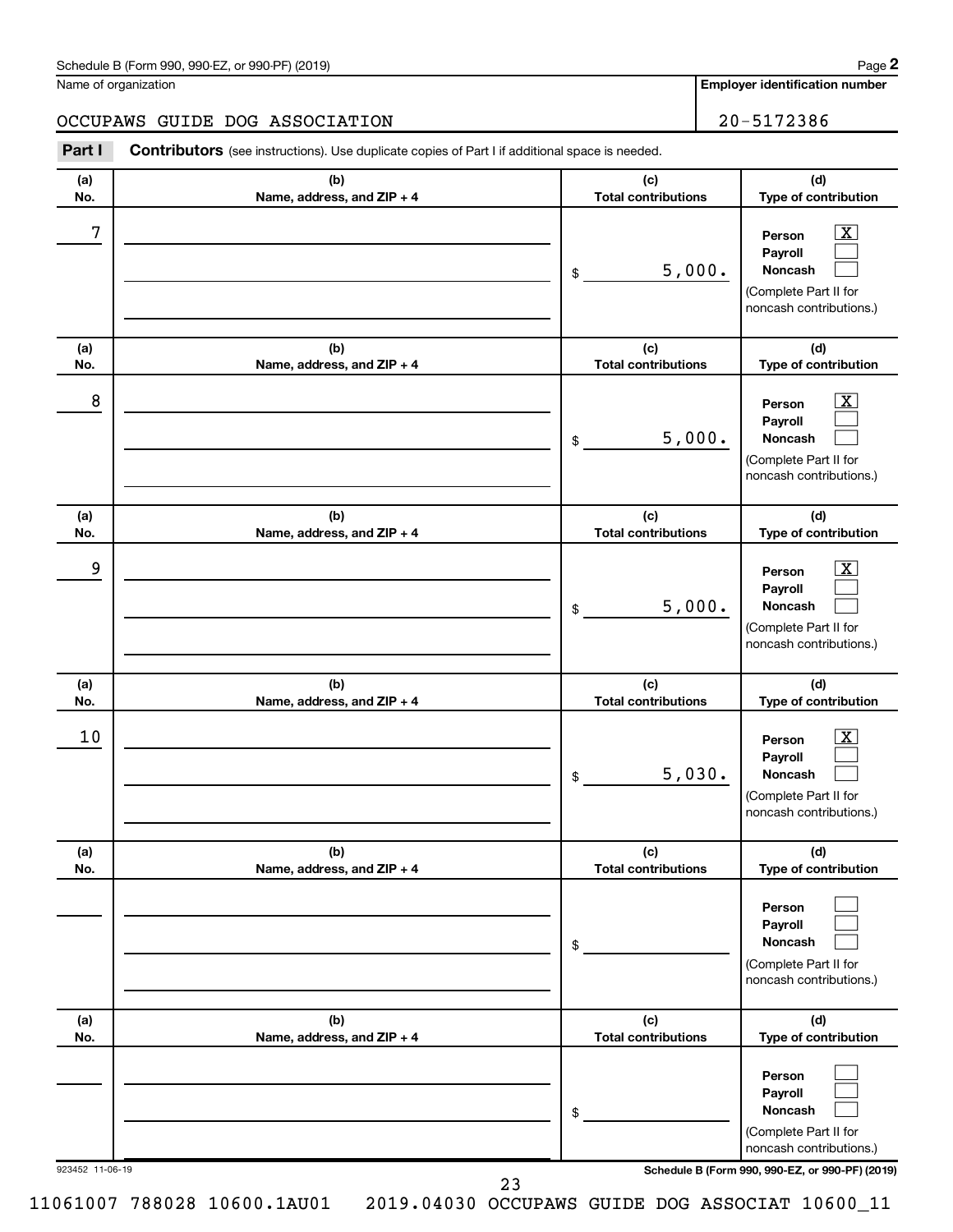| Schedule B (Form 990, 990-EZ, or 990-PF) (2019) | Page |
|-------------------------------------------------|------|
|-------------------------------------------------|------|

|  | Name of organization |
|--|----------------------|
|--|----------------------|

**Employer identification number**

OCCUPAWS GUIDE DOG ASSOCIATION 20-5172386

#### 923453 11-06-19 **Schedule B (Form 990, 990-EZ, or 990-PF) (2019) (a) No. from Part I (c) FMV (or estimate) (b) Description of noncash property given (d) Date received (a) No. from Part I (c) FMV (or estimate) (b) Description of noncash property given (d) Date received (a) No. from Part I (c) FMV (or estimate) (b) Description of noncash property given (d) Date received (a) No. from Part I (c) FMV (or estimate) (b) Description of noncash property given (d) Date received (a) No. from Part I (c) FMV (or estimate) (b) Description of noncash property given (d) Date received (a) No. from Part I (c) FMV (or estimate) (b) Description of noncash property given (d) Date received** Part II Noncash Property (see instructions). Use duplicate copies of Part II if additional space is needed. (See instructions.) \$ (See instructions.) \$ (See instructions.) \$ (See instructions.) \$ (See instructions.) \$ (See instructions.) \$ 24

**3**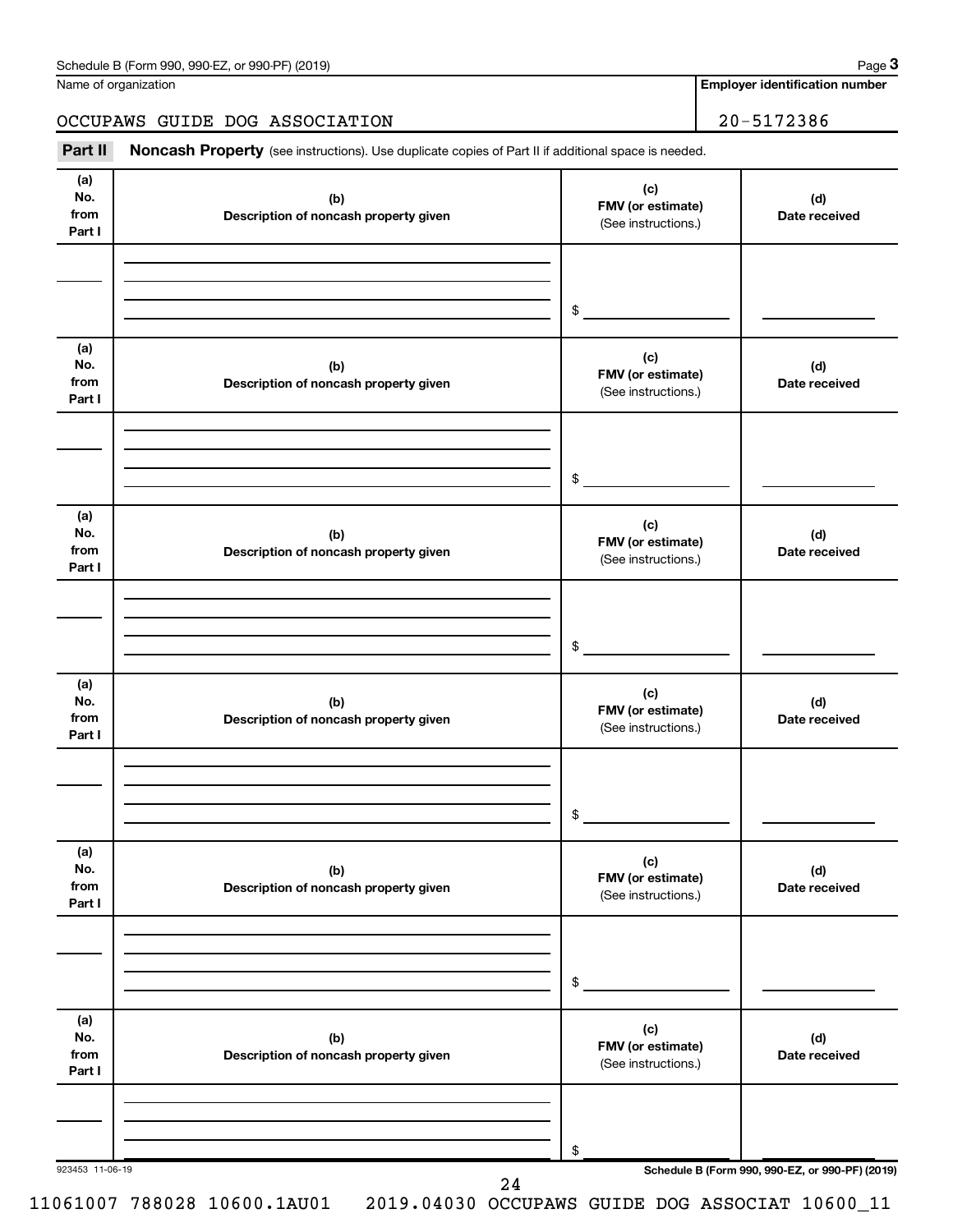| Name of organization      |                                                                                                                                                                                                                                                                                                 |                      | <b>Employer identification number</b>           |
|---------------------------|-------------------------------------------------------------------------------------------------------------------------------------------------------------------------------------------------------------------------------------------------------------------------------------------------|----------------------|-------------------------------------------------|
|                           | OCCUPAWS GUIDE DOG ASSOCIATION                                                                                                                                                                                                                                                                  |                      | 20-5172386                                      |
| Part III                  | Exclusively religious, charitable, etc., contributions to organizations described in section 501(c)(7), (8), or (10) that total more than \$1,000 for the year                                                                                                                                  |                      |                                                 |
|                           | from any one contributor. Complete columns (a) through (e) and the following line entry. For organizations<br>completing Part III, enter the total of exclusively religious, charitable, etc., contributions of \$1,000 or less for the year. (Enter this info. once.) $\blacktriangleright$ \$ |                      |                                                 |
| (a) No.                   | Use duplicate copies of Part III if additional space is needed.                                                                                                                                                                                                                                 |                      |                                                 |
| from                      | (b) Purpose of gift                                                                                                                                                                                                                                                                             | (c) Use of gift      | (d) Description of how gift is held             |
| Part I                    |                                                                                                                                                                                                                                                                                                 |                      |                                                 |
|                           |                                                                                                                                                                                                                                                                                                 |                      |                                                 |
|                           |                                                                                                                                                                                                                                                                                                 |                      |                                                 |
|                           |                                                                                                                                                                                                                                                                                                 | (e) Transfer of gift |                                                 |
|                           |                                                                                                                                                                                                                                                                                                 |                      |                                                 |
|                           | Transferee's name, address, and $ZIP + 4$                                                                                                                                                                                                                                                       |                      | Relationship of transferor to transferee        |
|                           |                                                                                                                                                                                                                                                                                                 |                      |                                                 |
|                           |                                                                                                                                                                                                                                                                                                 |                      |                                                 |
|                           |                                                                                                                                                                                                                                                                                                 |                      |                                                 |
| (a) No.<br>from<br>Part I | (b) Purpose of gift                                                                                                                                                                                                                                                                             | (c) Use of gift      | (d) Description of how gift is held             |
|                           |                                                                                                                                                                                                                                                                                                 |                      |                                                 |
|                           |                                                                                                                                                                                                                                                                                                 |                      |                                                 |
|                           |                                                                                                                                                                                                                                                                                                 |                      |                                                 |
|                           |                                                                                                                                                                                                                                                                                                 | (e) Transfer of gift |                                                 |
|                           |                                                                                                                                                                                                                                                                                                 |                      |                                                 |
|                           | Transferee's name, address, and ZIP + 4                                                                                                                                                                                                                                                         |                      | Relationship of transferor to transferee        |
|                           |                                                                                                                                                                                                                                                                                                 |                      |                                                 |
|                           |                                                                                                                                                                                                                                                                                                 |                      |                                                 |
| (a) No.                   |                                                                                                                                                                                                                                                                                                 |                      |                                                 |
| from<br>Part I            | (b) Purpose of gift                                                                                                                                                                                                                                                                             | (c) Use of gift      | (d) Description of how gift is held             |
|                           |                                                                                                                                                                                                                                                                                                 |                      |                                                 |
|                           |                                                                                                                                                                                                                                                                                                 |                      |                                                 |
|                           |                                                                                                                                                                                                                                                                                                 |                      |                                                 |
|                           |                                                                                                                                                                                                                                                                                                 | (e) Transfer of gift |                                                 |
|                           | Transferee's name, address, and ZIP + 4                                                                                                                                                                                                                                                         |                      | Relationship of transferor to transferee        |
|                           |                                                                                                                                                                                                                                                                                                 |                      |                                                 |
|                           |                                                                                                                                                                                                                                                                                                 |                      |                                                 |
|                           |                                                                                                                                                                                                                                                                                                 |                      |                                                 |
| (a) No.<br>from           | (b) Purpose of gift                                                                                                                                                                                                                                                                             | (c) Use of gift      | (d) Description of how gift is held             |
| Part I                    |                                                                                                                                                                                                                                                                                                 |                      |                                                 |
|                           |                                                                                                                                                                                                                                                                                                 |                      |                                                 |
|                           |                                                                                                                                                                                                                                                                                                 |                      |                                                 |
|                           |                                                                                                                                                                                                                                                                                                 | (e) Transfer of gift |                                                 |
|                           |                                                                                                                                                                                                                                                                                                 |                      |                                                 |
|                           | Transferee's name, address, and ZIP + 4                                                                                                                                                                                                                                                         |                      | Relationship of transferor to transferee        |
|                           |                                                                                                                                                                                                                                                                                                 |                      |                                                 |
|                           |                                                                                                                                                                                                                                                                                                 |                      |                                                 |
| 923454 11-06-19           |                                                                                                                                                                                                                                                                                                 |                      |                                                 |
|                           |                                                                                                                                                                                                                                                                                                 |                      | Schedule B (Form 990, 990-EZ, or 990-PF) (2019) |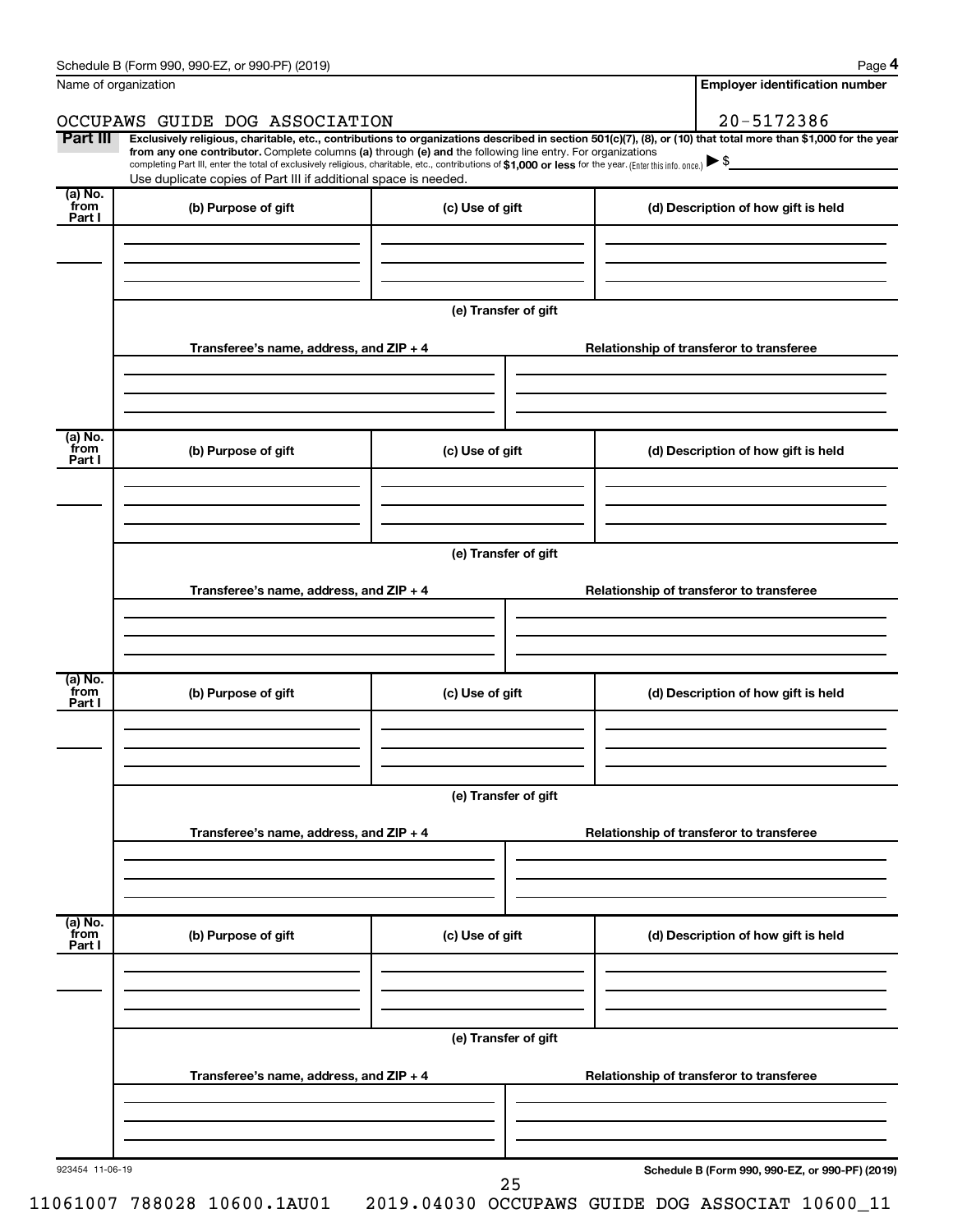| <b>SCHEDULE D</b> |  |
|-------------------|--|
|-------------------|--|

# **SCHEDULE D Supplemental Financial Statements**<br> **Form 990 2019**<br> **Part IV** line 6.7.8.9.10, 11a, 11b, 11d, 11d, 11d, 11d, 11d, 12a, 0r, 12b

**(Form 990) | Complete if the organization answered "Yes" on Form 990, Part IV, line 6, 7, 8, 9, 10, 11a, 11b, 11c, 11d, 11e, 11f, 12a, or 12b.**

**| Attach to Form 990. |Go to www.irs.gov/Form990 for instructions and the latest information.**



Department of the Treasury Internal Revenue Service

#### Name of the organization<br>**CCCUPAWS** GUIDE DOG ASSOCIATION **Employer identification number**<br>20-5172386 OCCUPAWS GUIDE DOG ASSOCIATION

| Part I                                                                                                                                                                                                                                                                                                                                                                                                                                                                                                                                                                                                                                                                                                                                                                                                                                                                                                                                                                                                                                                                                                                                                                                                                                                                                                                                                                                                                                                                                                                                                                                                                                                                                                                                                                                                                                                                                                                                                                                                                                                                                                                                                                                                                                                                                                                                                                                                                                                                                                                                                                                                                                                                                                                                                                                                                                                                                                                                                                                                                                                                                                                                                                                                                                                                                                                                                                                                                                                                                                                                                                                                                                                                                                                          | Organizations Maintaining Donor Advised Funds or Other Similar Funds or Accounts. Complete if the                |                         |                         |                                 |
|---------------------------------------------------------------------------------------------------------------------------------------------------------------------------------------------------------------------------------------------------------------------------------------------------------------------------------------------------------------------------------------------------------------------------------------------------------------------------------------------------------------------------------------------------------------------------------------------------------------------------------------------------------------------------------------------------------------------------------------------------------------------------------------------------------------------------------------------------------------------------------------------------------------------------------------------------------------------------------------------------------------------------------------------------------------------------------------------------------------------------------------------------------------------------------------------------------------------------------------------------------------------------------------------------------------------------------------------------------------------------------------------------------------------------------------------------------------------------------------------------------------------------------------------------------------------------------------------------------------------------------------------------------------------------------------------------------------------------------------------------------------------------------------------------------------------------------------------------------------------------------------------------------------------------------------------------------------------------------------------------------------------------------------------------------------------------------------------------------------------------------------------------------------------------------------------------------------------------------------------------------------------------------------------------------------------------------------------------------------------------------------------------------------------------------------------------------------------------------------------------------------------------------------------------------------------------------------------------------------------------------------------------------------------------------------------------------------------------------------------------------------------------------------------------------------------------------------------------------------------------------------------------------------------------------------------------------------------------------------------------------------------------------------------------------------------------------------------------------------------------------------------------------------------------------------------------------------------------------------------------------------------------------------------------------------------------------------------------------------------------------------------------------------------------------------------------------------------------------------------------------------------------------------------------------------------------------------------------------------------------------------------------------------------------------------------------------------------------------|------------------------------------------------------------------------------------------------------------------|-------------------------|-------------------------|---------------------------------|
|                                                                                                                                                                                                                                                                                                                                                                                                                                                                                                                                                                                                                                                                                                                                                                                                                                                                                                                                                                                                                                                                                                                                                                                                                                                                                                                                                                                                                                                                                                                                                                                                                                                                                                                                                                                                                                                                                                                                                                                                                                                                                                                                                                                                                                                                                                                                                                                                                                                                                                                                                                                                                                                                                                                                                                                                                                                                                                                                                                                                                                                                                                                                                                                                                                                                                                                                                                                                                                                                                                                                                                                                                                                                                                                                 | organization answered "Yes" on Form 990, Part IV, line 6.                                                        | (a) Donor advised funds |                         | (b) Funds and other accounts    |
| 1                                                                                                                                                                                                                                                                                                                                                                                                                                                                                                                                                                                                                                                                                                                                                                                                                                                                                                                                                                                                                                                                                                                                                                                                                                                                                                                                                                                                                                                                                                                                                                                                                                                                                                                                                                                                                                                                                                                                                                                                                                                                                                                                                                                                                                                                                                                                                                                                                                                                                                                                                                                                                                                                                                                                                                                                                                                                                                                                                                                                                                                                                                                                                                                                                                                                                                                                                                                                                                                                                                                                                                                                                                                                                                                               |                                                                                                                  |                         |                         |                                 |
| 2                                                                                                                                                                                                                                                                                                                                                                                                                                                                                                                                                                                                                                                                                                                                                                                                                                                                                                                                                                                                                                                                                                                                                                                                                                                                                                                                                                                                                                                                                                                                                                                                                                                                                                                                                                                                                                                                                                                                                                                                                                                                                                                                                                                                                                                                                                                                                                                                                                                                                                                                                                                                                                                                                                                                                                                                                                                                                                                                                                                                                                                                                                                                                                                                                                                                                                                                                                                                                                                                                                                                                                                                                                                                                                                               | Aggregate value of contributions to (during year)                                                                |                         |                         |                                 |
| з                                                                                                                                                                                                                                                                                                                                                                                                                                                                                                                                                                                                                                                                                                                                                                                                                                                                                                                                                                                                                                                                                                                                                                                                                                                                                                                                                                                                                                                                                                                                                                                                                                                                                                                                                                                                                                                                                                                                                                                                                                                                                                                                                                                                                                                                                                                                                                                                                                                                                                                                                                                                                                                                                                                                                                                                                                                                                                                                                                                                                                                                                                                                                                                                                                                                                                                                                                                                                                                                                                                                                                                                                                                                                                                               |                                                                                                                  |                         |                         |                                 |
| 4                                                                                                                                                                                                                                                                                                                                                                                                                                                                                                                                                                                                                                                                                                                                                                                                                                                                                                                                                                                                                                                                                                                                                                                                                                                                                                                                                                                                                                                                                                                                                                                                                                                                                                                                                                                                                                                                                                                                                                                                                                                                                                                                                                                                                                                                                                                                                                                                                                                                                                                                                                                                                                                                                                                                                                                                                                                                                                                                                                                                                                                                                                                                                                                                                                                                                                                                                                                                                                                                                                                                                                                                                                                                                                                               |                                                                                                                  |                         |                         |                                 |
| 5                                                                                                                                                                                                                                                                                                                                                                                                                                                                                                                                                                                                                                                                                                                                                                                                                                                                                                                                                                                                                                                                                                                                                                                                                                                                                                                                                                                                                                                                                                                                                                                                                                                                                                                                                                                                                                                                                                                                                                                                                                                                                                                                                                                                                                                                                                                                                                                                                                                                                                                                                                                                                                                                                                                                                                                                                                                                                                                                                                                                                                                                                                                                                                                                                                                                                                                                                                                                                                                                                                                                                                                                                                                                                                                               | Did the organization inform all donors and donor advisors in writing that the assets held in donor advised funds |                         |                         |                                 |
|                                                                                                                                                                                                                                                                                                                                                                                                                                                                                                                                                                                                                                                                                                                                                                                                                                                                                                                                                                                                                                                                                                                                                                                                                                                                                                                                                                                                                                                                                                                                                                                                                                                                                                                                                                                                                                                                                                                                                                                                                                                                                                                                                                                                                                                                                                                                                                                                                                                                                                                                                                                                                                                                                                                                                                                                                                                                                                                                                                                                                                                                                                                                                                                                                                                                                                                                                                                                                                                                                                                                                                                                                                                                                                                                 |                                                                                                                  |                         |                         | Yes<br>No                       |
|                                                                                                                                                                                                                                                                                                                                                                                                                                                                                                                                                                                                                                                                                                                                                                                                                                                                                                                                                                                                                                                                                                                                                                                                                                                                                                                                                                                                                                                                                                                                                                                                                                                                                                                                                                                                                                                                                                                                                                                                                                                                                                                                                                                                                                                                                                                                                                                                                                                                                                                                                                                                                                                                                                                                                                                                                                                                                                                                                                                                                                                                                                                                                                                                                                                                                                                                                                                                                                                                                                                                                                                                                                                                                                                                 |                                                                                                                  |                         |                         |                                 |
|                                                                                                                                                                                                                                                                                                                                                                                                                                                                                                                                                                                                                                                                                                                                                                                                                                                                                                                                                                                                                                                                                                                                                                                                                                                                                                                                                                                                                                                                                                                                                                                                                                                                                                                                                                                                                                                                                                                                                                                                                                                                                                                                                                                                                                                                                                                                                                                                                                                                                                                                                                                                                                                                                                                                                                                                                                                                                                                                                                                                                                                                                                                                                                                                                                                                                                                                                                                                                                                                                                                                                                                                                                                                                                                                 |                                                                                                                  |                         |                         |                                 |
|                                                                                                                                                                                                                                                                                                                                                                                                                                                                                                                                                                                                                                                                                                                                                                                                                                                                                                                                                                                                                                                                                                                                                                                                                                                                                                                                                                                                                                                                                                                                                                                                                                                                                                                                                                                                                                                                                                                                                                                                                                                                                                                                                                                                                                                                                                                                                                                                                                                                                                                                                                                                                                                                                                                                                                                                                                                                                                                                                                                                                                                                                                                                                                                                                                                                                                                                                                                                                                                                                                                                                                                                                                                                                                                                 |                                                                                                                  |                         |                         | No                              |
|                                                                                                                                                                                                                                                                                                                                                                                                                                                                                                                                                                                                                                                                                                                                                                                                                                                                                                                                                                                                                                                                                                                                                                                                                                                                                                                                                                                                                                                                                                                                                                                                                                                                                                                                                                                                                                                                                                                                                                                                                                                                                                                                                                                                                                                                                                                                                                                                                                                                                                                                                                                                                                                                                                                                                                                                                                                                                                                                                                                                                                                                                                                                                                                                                                                                                                                                                                                                                                                                                                                                                                                                                                                                                                                                 |                                                                                                                  |                         |                         |                                 |
| 1.                                                                                                                                                                                                                                                                                                                                                                                                                                                                                                                                                                                                                                                                                                                                                                                                                                                                                                                                                                                                                                                                                                                                                                                                                                                                                                                                                                                                                                                                                                                                                                                                                                                                                                                                                                                                                                                                                                                                                                                                                                                                                                                                                                                                                                                                                                                                                                                                                                                                                                                                                                                                                                                                                                                                                                                                                                                                                                                                                                                                                                                                                                                                                                                                                                                                                                                                                                                                                                                                                                                                                                                                                                                                                                                              |                                                                                                                  |                         |                         |                                 |
|                                                                                                                                                                                                                                                                                                                                                                                                                                                                                                                                                                                                                                                                                                                                                                                                                                                                                                                                                                                                                                                                                                                                                                                                                                                                                                                                                                                                                                                                                                                                                                                                                                                                                                                                                                                                                                                                                                                                                                                                                                                                                                                                                                                                                                                                                                                                                                                                                                                                                                                                                                                                                                                                                                                                                                                                                                                                                                                                                                                                                                                                                                                                                                                                                                                                                                                                                                                                                                                                                                                                                                                                                                                                                                                                 |                                                                                                                  |                         |                         |                                 |
|                                                                                                                                                                                                                                                                                                                                                                                                                                                                                                                                                                                                                                                                                                                                                                                                                                                                                                                                                                                                                                                                                                                                                                                                                                                                                                                                                                                                                                                                                                                                                                                                                                                                                                                                                                                                                                                                                                                                                                                                                                                                                                                                                                                                                                                                                                                                                                                                                                                                                                                                                                                                                                                                                                                                                                                                                                                                                                                                                                                                                                                                                                                                                                                                                                                                                                                                                                                                                                                                                                                                                                                                                                                                                                                                 |                                                                                                                  |                         |                         |                                 |
|                                                                                                                                                                                                                                                                                                                                                                                                                                                                                                                                                                                                                                                                                                                                                                                                                                                                                                                                                                                                                                                                                                                                                                                                                                                                                                                                                                                                                                                                                                                                                                                                                                                                                                                                                                                                                                                                                                                                                                                                                                                                                                                                                                                                                                                                                                                                                                                                                                                                                                                                                                                                                                                                                                                                                                                                                                                                                                                                                                                                                                                                                                                                                                                                                                                                                                                                                                                                                                                                                                                                                                                                                                                                                                                                 |                                                                                                                  |                         |                         |                                 |
|                                                                                                                                                                                                                                                                                                                                                                                                                                                                                                                                                                                                                                                                                                                                                                                                                                                                                                                                                                                                                                                                                                                                                                                                                                                                                                                                                                                                                                                                                                                                                                                                                                                                                                                                                                                                                                                                                                                                                                                                                                                                                                                                                                                                                                                                                                                                                                                                                                                                                                                                                                                                                                                                                                                                                                                                                                                                                                                                                                                                                                                                                                                                                                                                                                                                                                                                                                                                                                                                                                                                                                                                                                                                                                                                 |                                                                                                                  |                         |                         |                                 |
|                                                                                                                                                                                                                                                                                                                                                                                                                                                                                                                                                                                                                                                                                                                                                                                                                                                                                                                                                                                                                                                                                                                                                                                                                                                                                                                                                                                                                                                                                                                                                                                                                                                                                                                                                                                                                                                                                                                                                                                                                                                                                                                                                                                                                                                                                                                                                                                                                                                                                                                                                                                                                                                                                                                                                                                                                                                                                                                                                                                                                                                                                                                                                                                                                                                                                                                                                                                                                                                                                                                                                                                                                                                                                                                                 |                                                                                                                  |                         |                         | Held at the End of the Tax Year |
|                                                                                                                                                                                                                                                                                                                                                                                                                                                                                                                                                                                                                                                                                                                                                                                                                                                                                                                                                                                                                                                                                                                                                                                                                                                                                                                                                                                                                                                                                                                                                                                                                                                                                                                                                                                                                                                                                                                                                                                                                                                                                                                                                                                                                                                                                                                                                                                                                                                                                                                                                                                                                                                                                                                                                                                                                                                                                                                                                                                                                                                                                                                                                                                                                                                                                                                                                                                                                                                                                                                                                                                                                                                                                                                                 |                                                                                                                  |                         |                         |                                 |
|                                                                                                                                                                                                                                                                                                                                                                                                                                                                                                                                                                                                                                                                                                                                                                                                                                                                                                                                                                                                                                                                                                                                                                                                                                                                                                                                                                                                                                                                                                                                                                                                                                                                                                                                                                                                                                                                                                                                                                                                                                                                                                                                                                                                                                                                                                                                                                                                                                                                                                                                                                                                                                                                                                                                                                                                                                                                                                                                                                                                                                                                                                                                                                                                                                                                                                                                                                                                                                                                                                                                                                                                                                                                                                                                 |                                                                                                                  |                         |                         |                                 |
|                                                                                                                                                                                                                                                                                                                                                                                                                                                                                                                                                                                                                                                                                                                                                                                                                                                                                                                                                                                                                                                                                                                                                                                                                                                                                                                                                                                                                                                                                                                                                                                                                                                                                                                                                                                                                                                                                                                                                                                                                                                                                                                                                                                                                                                                                                                                                                                                                                                                                                                                                                                                                                                                                                                                                                                                                                                                                                                                                                                                                                                                                                                                                                                                                                                                                                                                                                                                                                                                                                                                                                                                                                                                                                                                 |                                                                                                                  |                         |                         |                                 |
|                                                                                                                                                                                                                                                                                                                                                                                                                                                                                                                                                                                                                                                                                                                                                                                                                                                                                                                                                                                                                                                                                                                                                                                                                                                                                                                                                                                                                                                                                                                                                                                                                                                                                                                                                                                                                                                                                                                                                                                                                                                                                                                                                                                                                                                                                                                                                                                                                                                                                                                                                                                                                                                                                                                                                                                                                                                                                                                                                                                                                                                                                                                                                                                                                                                                                                                                                                                                                                                                                                                                                                                                                                                                                                                                 |                                                                                                                  |                         |                         |                                 |
|                                                                                                                                                                                                                                                                                                                                                                                                                                                                                                                                                                                                                                                                                                                                                                                                                                                                                                                                                                                                                                                                                                                                                                                                                                                                                                                                                                                                                                                                                                                                                                                                                                                                                                                                                                                                                                                                                                                                                                                                                                                                                                                                                                                                                                                                                                                                                                                                                                                                                                                                                                                                                                                                                                                                                                                                                                                                                                                                                                                                                                                                                                                                                                                                                                                                                                                                                                                                                                                                                                                                                                                                                                                                                                                                 |                                                                                                                  |                         |                         |                                 |
|                                                                                                                                                                                                                                                                                                                                                                                                                                                                                                                                                                                                                                                                                                                                                                                                                                                                                                                                                                                                                                                                                                                                                                                                                                                                                                                                                                                                                                                                                                                                                                                                                                                                                                                                                                                                                                                                                                                                                                                                                                                                                                                                                                                                                                                                                                                                                                                                                                                                                                                                                                                                                                                                                                                                                                                                                                                                                                                                                                                                                                                                                                                                                                                                                                                                                                                                                                                                                                                                                                                                                                                                                                                                                                                                 |                                                                                                                  |                         |                         |                                 |
|                                                                                                                                                                                                                                                                                                                                                                                                                                                                                                                                                                                                                                                                                                                                                                                                                                                                                                                                                                                                                                                                                                                                                                                                                                                                                                                                                                                                                                                                                                                                                                                                                                                                                                                                                                                                                                                                                                                                                                                                                                                                                                                                                                                                                                                                                                                                                                                                                                                                                                                                                                                                                                                                                                                                                                                                                                                                                                                                                                                                                                                                                                                                                                                                                                                                                                                                                                                                                                                                                                                                                                                                                                                                                                                                 |                                                                                                                  |                         |                         |                                 |
|                                                                                                                                                                                                                                                                                                                                                                                                                                                                                                                                                                                                                                                                                                                                                                                                                                                                                                                                                                                                                                                                                                                                                                                                                                                                                                                                                                                                                                                                                                                                                                                                                                                                                                                                                                                                                                                                                                                                                                                                                                                                                                                                                                                                                                                                                                                                                                                                                                                                                                                                                                                                                                                                                                                                                                                                                                                                                                                                                                                                                                                                                                                                                                                                                                                                                                                                                                                                                                                                                                                                                                                                                                                                                                                                 |                                                                                                                  |                         |                         |                                 |
|                                                                                                                                                                                                                                                                                                                                                                                                                                                                                                                                                                                                                                                                                                                                                                                                                                                                                                                                                                                                                                                                                                                                                                                                                                                                                                                                                                                                                                                                                                                                                                                                                                                                                                                                                                                                                                                                                                                                                                                                                                                                                                                                                                                                                                                                                                                                                                                                                                                                                                                                                                                                                                                                                                                                                                                                                                                                                                                                                                                                                                                                                                                                                                                                                                                                                                                                                                                                                                                                                                                                                                                                                                                                                                                                 |                                                                                                                  |                         |                         |                                 |
|                                                                                                                                                                                                                                                                                                                                                                                                                                                                                                                                                                                                                                                                                                                                                                                                                                                                                                                                                                                                                                                                                                                                                                                                                                                                                                                                                                                                                                                                                                                                                                                                                                                                                                                                                                                                                                                                                                                                                                                                                                                                                                                                                                                                                                                                                                                                                                                                                                                                                                                                                                                                                                                                                                                                                                                                                                                                                                                                                                                                                                                                                                                                                                                                                                                                                                                                                                                                                                                                                                                                                                                                                                                                                                                                 |                                                                                                                  |                         |                         | <b>No</b>                       |
|                                                                                                                                                                                                                                                                                                                                                                                                                                                                                                                                                                                                                                                                                                                                                                                                                                                                                                                                                                                                                                                                                                                                                                                                                                                                                                                                                                                                                                                                                                                                                                                                                                                                                                                                                                                                                                                                                                                                                                                                                                                                                                                                                                                                                                                                                                                                                                                                                                                                                                                                                                                                                                                                                                                                                                                                                                                                                                                                                                                                                                                                                                                                                                                                                                                                                                                                                                                                                                                                                                                                                                                                                                                                                                                                 |                                                                                                                  |                         |                         |                                 |
|                                                                                                                                                                                                                                                                                                                                                                                                                                                                                                                                                                                                                                                                                                                                                                                                                                                                                                                                                                                                                                                                                                                                                                                                                                                                                                                                                                                                                                                                                                                                                                                                                                                                                                                                                                                                                                                                                                                                                                                                                                                                                                                                                                                                                                                                                                                                                                                                                                                                                                                                                                                                                                                                                                                                                                                                                                                                                                                                                                                                                                                                                                                                                                                                                                                                                                                                                                                                                                                                                                                                                                                                                                                                                                                                 |                                                                                                                  |                         |                         |                                 |
|                                                                                                                                                                                                                                                                                                                                                                                                                                                                                                                                                                                                                                                                                                                                                                                                                                                                                                                                                                                                                                                                                                                                                                                                                                                                                                                                                                                                                                                                                                                                                                                                                                                                                                                                                                                                                                                                                                                                                                                                                                                                                                                                                                                                                                                                                                                                                                                                                                                                                                                                                                                                                                                                                                                                                                                                                                                                                                                                                                                                                                                                                                                                                                                                                                                                                                                                                                                                                                                                                                                                                                                                                                                                                                                                 |                                                                                                                  |                         |                         |                                 |
|                                                                                                                                                                                                                                                                                                                                                                                                                                                                                                                                                                                                                                                                                                                                                                                                                                                                                                                                                                                                                                                                                                                                                                                                                                                                                                                                                                                                                                                                                                                                                                                                                                                                                                                                                                                                                                                                                                                                                                                                                                                                                                                                                                                                                                                                                                                                                                                                                                                                                                                                                                                                                                                                                                                                                                                                                                                                                                                                                                                                                                                                                                                                                                                                                                                                                                                                                                                                                                                                                                                                                                                                                                                                                                                                 |                                                                                                                  |                         |                         |                                 |
| 8                                                                                                                                                                                                                                                                                                                                                                                                                                                                                                                                                                                                                                                                                                                                                                                                                                                                                                                                                                                                                                                                                                                                                                                                                                                                                                                                                                                                                                                                                                                                                                                                                                                                                                                                                                                                                                                                                                                                                                                                                                                                                                                                                                                                                                                                                                                                                                                                                                                                                                                                                                                                                                                                                                                                                                                                                                                                                                                                                                                                                                                                                                                                                                                                                                                                                                                                                                                                                                                                                                                                                                                                                                                                                                                               |                                                                                                                  |                         |                         |                                 |
|                                                                                                                                                                                                                                                                                                                                                                                                                                                                                                                                                                                                                                                                                                                                                                                                                                                                                                                                                                                                                                                                                                                                                                                                                                                                                                                                                                                                                                                                                                                                                                                                                                                                                                                                                                                                                                                                                                                                                                                                                                                                                                                                                                                                                                                                                                                                                                                                                                                                                                                                                                                                                                                                                                                                                                                                                                                                                                                                                                                                                                                                                                                                                                                                                                                                                                                                                                                                                                                                                                                                                                                                                                                                                                                                 |                                                                                                                  |                         |                         | Yes<br><b>No</b>                |
| 9                                                                                                                                                                                                                                                                                                                                                                                                                                                                                                                                                                                                                                                                                                                                                                                                                                                                                                                                                                                                                                                                                                                                                                                                                                                                                                                                                                                                                                                                                                                                                                                                                                                                                                                                                                                                                                                                                                                                                                                                                                                                                                                                                                                                                                                                                                                                                                                                                                                                                                                                                                                                                                                                                                                                                                                                                                                                                                                                                                                                                                                                                                                                                                                                                                                                                                                                                                                                                                                                                                                                                                                                                                                                                                                               |                                                                                                                  |                         |                         |                                 |
|                                                                                                                                                                                                                                                                                                                                                                                                                                                                                                                                                                                                                                                                                                                                                                                                                                                                                                                                                                                                                                                                                                                                                                                                                                                                                                                                                                                                                                                                                                                                                                                                                                                                                                                                                                                                                                                                                                                                                                                                                                                                                                                                                                                                                                                                                                                                                                                                                                                                                                                                                                                                                                                                                                                                                                                                                                                                                                                                                                                                                                                                                                                                                                                                                                                                                                                                                                                                                                                                                                                                                                                                                                                                                                                                 |                                                                                                                  |                         |                         |                                 |
|                                                                                                                                                                                                                                                                                                                                                                                                                                                                                                                                                                                                                                                                                                                                                                                                                                                                                                                                                                                                                                                                                                                                                                                                                                                                                                                                                                                                                                                                                                                                                                                                                                                                                                                                                                                                                                                                                                                                                                                                                                                                                                                                                                                                                                                                                                                                                                                                                                                                                                                                                                                                                                                                                                                                                                                                                                                                                                                                                                                                                                                                                                                                                                                                                                                                                                                                                                                                                                                                                                                                                                                                                                                                                                                                 |                                                                                                                  |                         |                         |                                 |
|                                                                                                                                                                                                                                                                                                                                                                                                                                                                                                                                                                                                                                                                                                                                                                                                                                                                                                                                                                                                                                                                                                                                                                                                                                                                                                                                                                                                                                                                                                                                                                                                                                                                                                                                                                                                                                                                                                                                                                                                                                                                                                                                                                                                                                                                                                                                                                                                                                                                                                                                                                                                                                                                                                                                                                                                                                                                                                                                                                                                                                                                                                                                                                                                                                                                                                                                                                                                                                                                                                                                                                                                                                                                                                                                 |                                                                                                                  |                         |                         |                                 |
|                                                                                                                                                                                                                                                                                                                                                                                                                                                                                                                                                                                                                                                                                                                                                                                                                                                                                                                                                                                                                                                                                                                                                                                                                                                                                                                                                                                                                                                                                                                                                                                                                                                                                                                                                                                                                                                                                                                                                                                                                                                                                                                                                                                                                                                                                                                                                                                                                                                                                                                                                                                                                                                                                                                                                                                                                                                                                                                                                                                                                                                                                                                                                                                                                                                                                                                                                                                                                                                                                                                                                                                                                                                                                                                                 |                                                                                                                  |                         |                         |                                 |
|                                                                                                                                                                                                                                                                                                                                                                                                                                                                                                                                                                                                                                                                                                                                                                                                                                                                                                                                                                                                                                                                                                                                                                                                                                                                                                                                                                                                                                                                                                                                                                                                                                                                                                                                                                                                                                                                                                                                                                                                                                                                                                                                                                                                                                                                                                                                                                                                                                                                                                                                                                                                                                                                                                                                                                                                                                                                                                                                                                                                                                                                                                                                                                                                                                                                                                                                                                                                                                                                                                                                                                                                                                                                                                                                 |                                                                                                                  |                         |                         |                                 |
|                                                                                                                                                                                                                                                                                                                                                                                                                                                                                                                                                                                                                                                                                                                                                                                                                                                                                                                                                                                                                                                                                                                                                                                                                                                                                                                                                                                                                                                                                                                                                                                                                                                                                                                                                                                                                                                                                                                                                                                                                                                                                                                                                                                                                                                                                                                                                                                                                                                                                                                                                                                                                                                                                                                                                                                                                                                                                                                                                                                                                                                                                                                                                                                                                                                                                                                                                                                                                                                                                                                                                                                                                                                                                                                                 |                                                                                                                  |                         |                         |                                 |
|                                                                                                                                                                                                                                                                                                                                                                                                                                                                                                                                                                                                                                                                                                                                                                                                                                                                                                                                                                                                                                                                                                                                                                                                                                                                                                                                                                                                                                                                                                                                                                                                                                                                                                                                                                                                                                                                                                                                                                                                                                                                                                                                                                                                                                                                                                                                                                                                                                                                                                                                                                                                                                                                                                                                                                                                                                                                                                                                                                                                                                                                                                                                                                                                                                                                                                                                                                                                                                                                                                                                                                                                                                                                                                                                 |                                                                                                                  |                         |                         |                                 |
|                                                                                                                                                                                                                                                                                                                                                                                                                                                                                                                                                                                                                                                                                                                                                                                                                                                                                                                                                                                                                                                                                                                                                                                                                                                                                                                                                                                                                                                                                                                                                                                                                                                                                                                                                                                                                                                                                                                                                                                                                                                                                                                                                                                                                                                                                                                                                                                                                                                                                                                                                                                                                                                                                                                                                                                                                                                                                                                                                                                                                                                                                                                                                                                                                                                                                                                                                                                                                                                                                                                                                                                                                                                                                                                                 |                                                                                                                  |                         |                         |                                 |
|                                                                                                                                                                                                                                                                                                                                                                                                                                                                                                                                                                                                                                                                                                                                                                                                                                                                                                                                                                                                                                                                                                                                                                                                                                                                                                                                                                                                                                                                                                                                                                                                                                                                                                                                                                                                                                                                                                                                                                                                                                                                                                                                                                                                                                                                                                                                                                                                                                                                                                                                                                                                                                                                                                                                                                                                                                                                                                                                                                                                                                                                                                                                                                                                                                                                                                                                                                                                                                                                                                                                                                                                                                                                                                                                 |                                                                                                                  |                         |                         |                                 |
|                                                                                                                                                                                                                                                                                                                                                                                                                                                                                                                                                                                                                                                                                                                                                                                                                                                                                                                                                                                                                                                                                                                                                                                                                                                                                                                                                                                                                                                                                                                                                                                                                                                                                                                                                                                                                                                                                                                                                                                                                                                                                                                                                                                                                                                                                                                                                                                                                                                                                                                                                                                                                                                                                                                                                                                                                                                                                                                                                                                                                                                                                                                                                                                                                                                                                                                                                                                                                                                                                                                                                                                                                                                                                                                                 | provide the following amounts relating to these items:                                                           |                         |                         |                                 |
|                                                                                                                                                                                                                                                                                                                                                                                                                                                                                                                                                                                                                                                                                                                                                                                                                                                                                                                                                                                                                                                                                                                                                                                                                                                                                                                                                                                                                                                                                                                                                                                                                                                                                                                                                                                                                                                                                                                                                                                                                                                                                                                                                                                                                                                                                                                                                                                                                                                                                                                                                                                                                                                                                                                                                                                                                                                                                                                                                                                                                                                                                                                                                                                                                                                                                                                                                                                                                                                                                                                                                                                                                                                                                                                                 |                                                                                                                  |                         |                         |                                 |
| Did the organization inform all grantees, donors, and donor advisors in writing that grant funds can be used only<br>6<br>for charitable purposes and not for the benefit of the donor or donor advisor, or for any other purpose conferring<br>Yes<br>Part II<br>Conservation Easements. Complete if the organization answered "Yes" on Form 990, Part IV, line 7.<br>Purpose(s) of conservation easements held by the organization (check all that apply).<br>Preservation of land for public use (for example, recreation or education)<br>Preservation of a historically important land area<br>Protection of natural habitat<br>Preservation of a certified historic structure<br>Preservation of open space<br>Complete lines 2a through 2d if the organization held a qualified conservation contribution in the form of a conservation easement on the last<br>2<br>day of the tax year.<br>2a<br>а<br>2 <sub>b</sub><br>Total acreage restricted by conservation easements [11] [12] Total acreage restricted by conservation easements<br>b<br>2c<br>с<br>Number of conservation easements included in (c) acquired after 7/25/06, and not on a historic structure<br>d<br>2d<br>listed in the National Register [1111] listed in the National Register [111] listed in the National Register [11] listed in the National Register [11] listed in the National Register [11] listed in the National Register [1<br>Number of conservation easements modified, transferred, released, extinguished, or terminated by the organization during the tax<br>3<br>$year \triangleright$<br>Number of states where property subject to conservation easement is located ><br>4<br>Does the organization have a written policy regarding the periodic monitoring, inspection, handling of<br>5<br>Yes<br>violations, and enforcement of the conservation easements it holds?<br>Staff and volunteer hours devoted to monitoring, inspecting, handling of violations, and enforcing conservation easements during the year<br>6<br>Amount of expenses incurred in monitoring, inspecting, handling of violations, and enforcing conservation easements during the year<br>7<br>$\blacktriangleright$ \$<br>Does each conservation easement reported on line 2(d) above satisfy the requirements of section 170(h)(4)(B)(i)<br>In Part XIII, describe how the organization reports conservation easements in its revenue and expense statement and<br>balance sheet, and include, if applicable, the text of the footnote to the organization's financial statements that describes the<br>organization's accounting for conservation easements.<br>Organizations Maintaining Collections of Art, Historical Treasures, or Other Similar Assets.<br>Part III<br>Complete if the organization answered "Yes" on Form 990, Part IV, line 8.<br>1a If the organization elected, as permitted under FASB ASC 958, not to report in its revenue statement and balance sheet works<br>of art, historical treasures, or other similar assets held for public exhibition, education, or research in furtherance of public<br>service, provide in Part XIII the text of the footnote to its financial statements that describes these items.<br>b If the organization elected, as permitted under FASB ASC 958, to report in its revenue statement and balance sheet works of<br>art, historical treasures, or other similar assets held for public exhibition, education, or research in furtherance of public service,<br>- \$<br>$\blacktriangleright$ \$<br>(ii) Assets included in Form 990, Part X<br>If the organization received or held works of art, historical treasures, or other similar assets for financial gain, provide |                                                                                                                  |                         |                         |                                 |
| 2                                                                                                                                                                                                                                                                                                                                                                                                                                                                                                                                                                                                                                                                                                                                                                                                                                                                                                                                                                                                                                                                                                                                                                                                                                                                                                                                                                                                                                                                                                                                                                                                                                                                                                                                                                                                                                                                                                                                                                                                                                                                                                                                                                                                                                                                                                                                                                                                                                                                                                                                                                                                                                                                                                                                                                                                                                                                                                                                                                                                                                                                                                                                                                                                                                                                                                                                                                                                                                                                                                                                                                                                                                                                                                                               |                                                                                                                  |                         |                         |                                 |
|                                                                                                                                                                                                                                                                                                                                                                                                                                                                                                                                                                                                                                                                                                                                                                                                                                                                                                                                                                                                                                                                                                                                                                                                                                                                                                                                                                                                                                                                                                                                                                                                                                                                                                                                                                                                                                                                                                                                                                                                                                                                                                                                                                                                                                                                                                                                                                                                                                                                                                                                                                                                                                                                                                                                                                                                                                                                                                                                                                                                                                                                                                                                                                                                                                                                                                                                                                                                                                                                                                                                                                                                                                                                                                                                 | the following amounts required to be reported under FASB ASC 958 relating to these items:                        |                         |                         |                                 |
| а                                                                                                                                                                                                                                                                                                                                                                                                                                                                                                                                                                                                                                                                                                                                                                                                                                                                                                                                                                                                                                                                                                                                                                                                                                                                                                                                                                                                                                                                                                                                                                                                                                                                                                                                                                                                                                                                                                                                                                                                                                                                                                                                                                                                                                                                                                                                                                                                                                                                                                                                                                                                                                                                                                                                                                                                                                                                                                                                                                                                                                                                                                                                                                                                                                                                                                                                                                                                                                                                                                                                                                                                                                                                                                                               |                                                                                                                  |                         | ▶                       | - \$                            |
|                                                                                                                                                                                                                                                                                                                                                                                                                                                                                                                                                                                                                                                                                                                                                                                                                                                                                                                                                                                                                                                                                                                                                                                                                                                                                                                                                                                                                                                                                                                                                                                                                                                                                                                                                                                                                                                                                                                                                                                                                                                                                                                                                                                                                                                                                                                                                                                                                                                                                                                                                                                                                                                                                                                                                                                                                                                                                                                                                                                                                                                                                                                                                                                                                                                                                                                                                                                                                                                                                                                                                                                                                                                                                                                                 |                                                                                                                  |                         | $\blacktriangleright$ s |                                 |
|                                                                                                                                                                                                                                                                                                                                                                                                                                                                                                                                                                                                                                                                                                                                                                                                                                                                                                                                                                                                                                                                                                                                                                                                                                                                                                                                                                                                                                                                                                                                                                                                                                                                                                                                                                                                                                                                                                                                                                                                                                                                                                                                                                                                                                                                                                                                                                                                                                                                                                                                                                                                                                                                                                                                                                                                                                                                                                                                                                                                                                                                                                                                                                                                                                                                                                                                                                                                                                                                                                                                                                                                                                                                                                                                 | LHA For Paperwork Reduction Act Notice, see the Instructions for Form 990.                                       |                         |                         | Schedule D (Form 990) 2019      |
|                                                                                                                                                                                                                                                                                                                                                                                                                                                                                                                                                                                                                                                                                                                                                                                                                                                                                                                                                                                                                                                                                                                                                                                                                                                                                                                                                                                                                                                                                                                                                                                                                                                                                                                                                                                                                                                                                                                                                                                                                                                                                                                                                                                                                                                                                                                                                                                                                                                                                                                                                                                                                                                                                                                                                                                                                                                                                                                                                                                                                                                                                                                                                                                                                                                                                                                                                                                                                                                                                                                                                                                                                                                                                                                                 | 932051 10-02-19                                                                                                  |                         |                         |                                 |
|                                                                                                                                                                                                                                                                                                                                                                                                                                                                                                                                                                                                                                                                                                                                                                                                                                                                                                                                                                                                                                                                                                                                                                                                                                                                                                                                                                                                                                                                                                                                                                                                                                                                                                                                                                                                                                                                                                                                                                                                                                                                                                                                                                                                                                                                                                                                                                                                                                                                                                                                                                                                                                                                                                                                                                                                                                                                                                                                                                                                                                                                                                                                                                                                                                                                                                                                                                                                                                                                                                                                                                                                                                                                                                                                 |                                                                                                                  | 26                      |                         |                                 |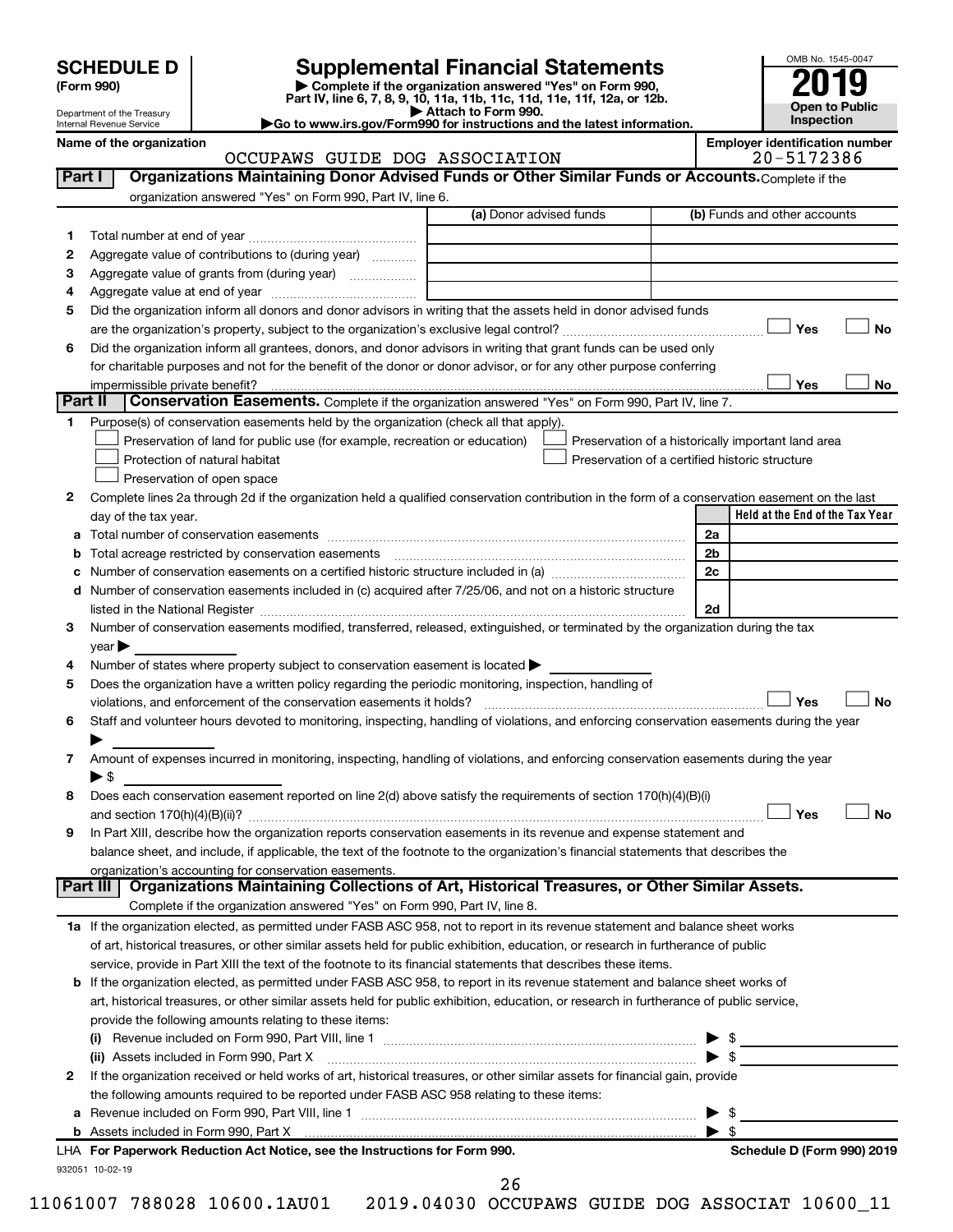|               | Schedule D (Form 990) 2019                                                                                                                                                                                                    | OCCUPAWS GUIDE DOG ASSOCIATION |   |                |                                                                                                                                                                                                                               |                 | 20-5172386 Page 2                                        |                |     |        |
|---------------|-------------------------------------------------------------------------------------------------------------------------------------------------------------------------------------------------------------------------------|--------------------------------|---|----------------|-------------------------------------------------------------------------------------------------------------------------------------------------------------------------------------------------------------------------------|-----------------|----------------------------------------------------------|----------------|-----|--------|
|               | Part III<br>Organizations Maintaining Collections of Art, Historical Treasures, or Other Similar Assets (continued)                                                                                                           |                                |   |                |                                                                                                                                                                                                                               |                 |                                                          |                |     |        |
| З             | Using the organization's acquisition, accession, and other records, check any of the following that make significant use of its                                                                                               |                                |   |                |                                                                                                                                                                                                                               |                 |                                                          |                |     |        |
|               | collection items (check all that apply):                                                                                                                                                                                      |                                |   |                |                                                                                                                                                                                                                               |                 |                                                          |                |     |        |
| а             | Public exhibition                                                                                                                                                                                                             |                                |   |                | Loan or exchange program                                                                                                                                                                                                      |                 |                                                          |                |     |        |
| b             | Scholarly research                                                                                                                                                                                                            | e                              |   |                | Other and the contract of the contract of the contract of the contract of the contract of the contract of the contract of the contract of the contract of the contract of the contract of the contract of the contract of the |                 |                                                          |                |     |        |
| c             | Preservation for future generations                                                                                                                                                                                           |                                |   |                |                                                                                                                                                                                                                               |                 |                                                          |                |     |        |
| 4             | Provide a description of the organization's collections and explain how they further the organization's exempt purpose in Part XIII.                                                                                          |                                |   |                |                                                                                                                                                                                                                               |                 |                                                          |                |     |        |
| 5             | During the year, did the organization solicit or receive donations of art, historical treasures, or other similar assets                                                                                                      |                                |   |                |                                                                                                                                                                                                                               |                 |                                                          |                |     |        |
|               |                                                                                                                                                                                                                               |                                |   |                |                                                                                                                                                                                                                               |                 |                                                          | Yes            |     | No     |
|               | <b>Part IV</b><br><b>Escrow and Custodial Arrangements.</b> Complete if the organization answered "Yes" on Form 990, Part IV, line 9, or                                                                                      |                                |   |                |                                                                                                                                                                                                                               |                 |                                                          |                |     |        |
|               | reported an amount on Form 990, Part X, line 21.                                                                                                                                                                              |                                |   |                |                                                                                                                                                                                                                               |                 |                                                          |                |     |        |
|               | 1a Is the organization an agent, trustee, custodian or other intermediary for contributions or other assets not included                                                                                                      |                                |   |                |                                                                                                                                                                                                                               |                 |                                                          |                |     |        |
|               | on Form 990, Part X? [11] matter continuum matter contract to the contract of the contract of the contract of the contract of the contract of the contract of the contract of the contract of the contract of the contract of |                                |   |                |                                                                                                                                                                                                                               |                 |                                                          | Yes            |     | No     |
|               | b If "Yes," explain the arrangement in Part XIII and complete the following table:                                                                                                                                            |                                |   |                |                                                                                                                                                                                                                               |                 |                                                          |                |     |        |
|               |                                                                                                                                                                                                                               |                                |   |                |                                                                                                                                                                                                                               |                 |                                                          | Amount         |     |        |
|               |                                                                                                                                                                                                                               |                                |   |                |                                                                                                                                                                                                                               | 1c              |                                                          |                |     |        |
|               |                                                                                                                                                                                                                               |                                |   |                |                                                                                                                                                                                                                               | 1d              |                                                          |                |     |        |
| е             | Distributions during the year manufactured and an account of the state of the state of the state of the state o                                                                                                               |                                |   |                |                                                                                                                                                                                                                               | 1e              |                                                          |                |     |        |
| Ť.            |                                                                                                                                                                                                                               |                                |   |                |                                                                                                                                                                                                                               | 1f              |                                                          |                |     |        |
|               | 2a Did the organization include an amount on Form 990, Part X, line 21, for escrow or custodial account liability?                                                                                                            |                                |   |                |                                                                                                                                                                                                                               |                 |                                                          | Yes            |     | No     |
| <b>Part V</b> |                                                                                                                                                                                                                               |                                |   |                |                                                                                                                                                                                                                               |                 |                                                          |                |     |        |
|               | <b>Endowment Funds.</b> Complete if the organization answered "Yes" on Form 990, Part IV, line 10.                                                                                                                            |                                |   |                |                                                                                                                                                                                                                               |                 | $\vert$ (d) Three years back $\vert$ (e) Four years back |                |     |        |
|               |                                                                                                                                                                                                                               | (a) Current year               |   | (b) Prior year | (c) Two years back                                                                                                                                                                                                            |                 |                                                          |                |     |        |
|               | 1a Beginning of year balance                                                                                                                                                                                                  |                                |   |                |                                                                                                                                                                                                                               |                 |                                                          |                |     |        |
| b             |                                                                                                                                                                                                                               |                                |   |                |                                                                                                                                                                                                                               |                 |                                                          |                |     |        |
|               | Net investment earnings, gains, and losses                                                                                                                                                                                    |                                |   |                |                                                                                                                                                                                                                               |                 |                                                          |                |     |        |
|               |                                                                                                                                                                                                                               |                                |   |                |                                                                                                                                                                                                                               |                 |                                                          |                |     |        |
|               | e Other expenditures for facilities                                                                                                                                                                                           |                                |   |                |                                                                                                                                                                                                                               |                 |                                                          |                |     |        |
|               | and programs                                                                                                                                                                                                                  |                                |   |                |                                                                                                                                                                                                                               |                 |                                                          |                |     |        |
|               |                                                                                                                                                                                                                               |                                |   |                |                                                                                                                                                                                                                               |                 |                                                          |                |     |        |
| g             | Provide the estimated percentage of the current year end balance (line 1g, column (a)) held as:                                                                                                                               |                                |   |                |                                                                                                                                                                                                                               |                 |                                                          |                |     |        |
| 2             | Board designated or quasi-endowment                                                                                                                                                                                           |                                | % |                |                                                                                                                                                                                                                               |                 |                                                          |                |     |        |
| а             | Permanent endowment >                                                                                                                                                                                                         | %                              |   |                |                                                                                                                                                                                                                               |                 |                                                          |                |     |        |
| b             | Term endowment $\blacktriangleright$                                                                                                                                                                                          | %                              |   |                |                                                                                                                                                                                                                               |                 |                                                          |                |     |        |
| с             | The percentages on lines 2a, 2b, and 2c should equal 100%.                                                                                                                                                                    |                                |   |                |                                                                                                                                                                                                                               |                 |                                                          |                |     |        |
|               | 3a Are there endowment funds not in the possession of the organization that are held and administered for the organization                                                                                                    |                                |   |                |                                                                                                                                                                                                                               |                 |                                                          |                |     |        |
|               | by:                                                                                                                                                                                                                           |                                |   |                |                                                                                                                                                                                                                               |                 |                                                          |                | Yes | No     |
|               | (i)                                                                                                                                                                                                                           |                                |   |                |                                                                                                                                                                                                                               |                 |                                                          | 3a(i)          |     |        |
|               |                                                                                                                                                                                                                               |                                |   |                |                                                                                                                                                                                                                               |                 |                                                          | 3a(ii)         |     |        |
|               |                                                                                                                                                                                                                               |                                |   |                |                                                                                                                                                                                                                               |                 |                                                          | 3b             |     |        |
| 4             | Describe in Part XIII the intended uses of the organization's endowment funds.                                                                                                                                                |                                |   |                |                                                                                                                                                                                                                               |                 |                                                          |                |     |        |
|               | Land, Buildings, and Equipment.<br><b>Part VI</b>                                                                                                                                                                             |                                |   |                |                                                                                                                                                                                                                               |                 |                                                          |                |     |        |
|               | Complete if the organization answered "Yes" on Form 990, Part IV, line 11a. See Form 990, Part X, line 10.                                                                                                                    |                                |   |                |                                                                                                                                                                                                                               |                 |                                                          |                |     |        |
|               | Description of property                                                                                                                                                                                                       | (a) Cost or other              |   |                | (b) Cost or other                                                                                                                                                                                                             | (c) Accumulated |                                                          | (d) Book value |     |        |
|               |                                                                                                                                                                                                                               | basis (investment)             |   |                | basis (other)                                                                                                                                                                                                                 | depreciation    |                                                          |                |     |        |
|               |                                                                                                                                                                                                                               |                                |   |                |                                                                                                                                                                                                                               |                 |                                                          |                |     |        |
| b             |                                                                                                                                                                                                                               |                                |   |                |                                                                                                                                                                                                                               |                 |                                                          |                |     |        |
| c             | Leasehold improvements                                                                                                                                                                                                        |                                |   |                |                                                                                                                                                                                                                               |                 |                                                          |                |     |        |
| d             |                                                                                                                                                                                                                               |                                |   |                | 9,578.                                                                                                                                                                                                                        | 1,251.          |                                                          |                |     | 8,327. |
|               |                                                                                                                                                                                                                               |                                |   |                |                                                                                                                                                                                                                               |                 |                                                          |                |     |        |
|               | Total. Add lines 1a through 1e. (Column (d) must equal Form 990, Part X, column (B), line 10c.)                                                                                                                               |                                |   |                |                                                                                                                                                                                                                               |                 |                                                          |                |     | 8,327. |
|               |                                                                                                                                                                                                                               |                                |   |                |                                                                                                                                                                                                                               |                 | Schedule D (Form 990) 2019                               |                |     |        |

932052 10-02-19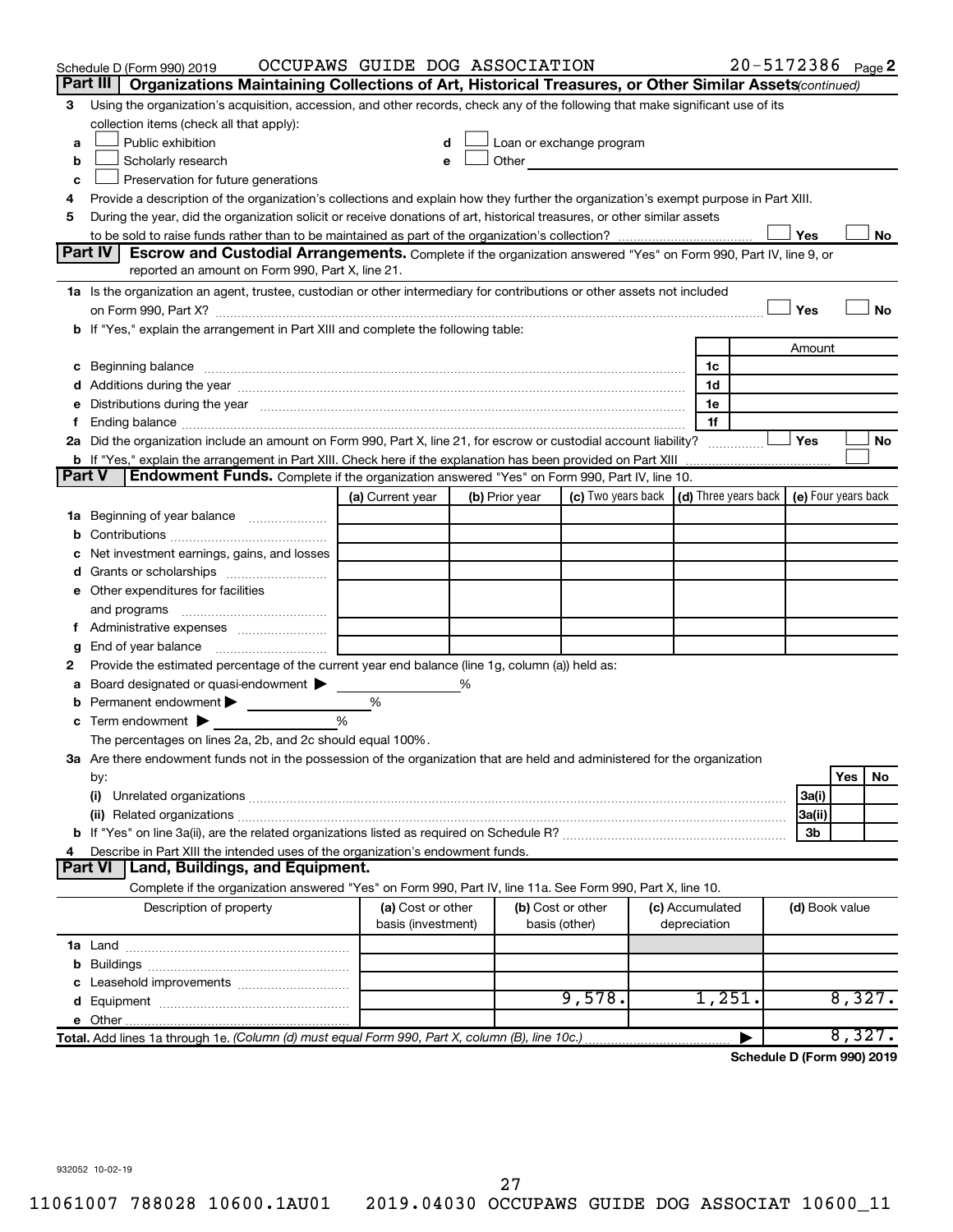| Complete if the organization answered "Yes" on Form 990, Part IV, line 11b. See Form 990, Part X, line 12.<br>(a) Description of security or category (including name of security) | (b) Book value  | (c) Method of valuation: Cost or end-of-year market value |                |
|------------------------------------------------------------------------------------------------------------------------------------------------------------------------------------|-----------------|-----------------------------------------------------------|----------------|
| (1) Financial derivatives                                                                                                                                                          |                 |                                                           |                |
|                                                                                                                                                                                    |                 |                                                           |                |
| $(3)$ Other                                                                                                                                                                        |                 |                                                           |                |
| (A)                                                                                                                                                                                |                 |                                                           |                |
| (B)                                                                                                                                                                                |                 |                                                           |                |
| (C)                                                                                                                                                                                |                 |                                                           |                |
| (D)                                                                                                                                                                                |                 |                                                           |                |
| (E)                                                                                                                                                                                |                 |                                                           |                |
| (F)                                                                                                                                                                                |                 |                                                           |                |
| (G)                                                                                                                                                                                |                 |                                                           |                |
| (H)                                                                                                                                                                                |                 |                                                           |                |
| Total. (Col. (b) must equal Form 990, Part X, col. (B) line 12.)                                                                                                                   |                 |                                                           |                |
| Part VIII Investments - Program Related.                                                                                                                                           |                 |                                                           |                |
| Complete if the organization answered "Yes" on Form 990, Part IV, line 11c. See Form 990, Part X, line 13.                                                                         |                 |                                                           |                |
| (a) Description of investment                                                                                                                                                      | (b) Book value  | (c) Method of valuation: Cost or end-of-year market value |                |
| (1)                                                                                                                                                                                |                 |                                                           |                |
| (2)                                                                                                                                                                                |                 |                                                           |                |
| (3)                                                                                                                                                                                |                 |                                                           |                |
| (4)                                                                                                                                                                                |                 |                                                           |                |
| (5)                                                                                                                                                                                |                 |                                                           |                |
| (6)                                                                                                                                                                                |                 |                                                           |                |
| (7)                                                                                                                                                                                |                 |                                                           |                |
| (8)                                                                                                                                                                                |                 |                                                           |                |
| (9)                                                                                                                                                                                |                 |                                                           |                |
| Total. (Col. (b) must equal Form 990, Part X, col. (B) line 13.)                                                                                                                   |                 |                                                           |                |
| Part IX<br><b>Other Assets.</b>                                                                                                                                                    |                 |                                                           |                |
| Complete if the organization answered "Yes" on Form 990, Part IV, line 11d. See Form 990, Part X, line 15.                                                                         |                 |                                                           |                |
|                                                                                                                                                                                    | (a) Description |                                                           | (b) Book value |
| (1)                                                                                                                                                                                |                 |                                                           |                |
| (2)                                                                                                                                                                                |                 |                                                           |                |
| (3)                                                                                                                                                                                |                 |                                                           |                |
| (4)                                                                                                                                                                                |                 |                                                           |                |
| (5)                                                                                                                                                                                |                 |                                                           |                |
| (6)                                                                                                                                                                                |                 |                                                           |                |
| (7)                                                                                                                                                                                |                 |                                                           |                |
| (8)                                                                                                                                                                                |                 |                                                           |                |
| (9)                                                                                                                                                                                |                 |                                                           |                |
|                                                                                                                                                                                    |                 |                                                           |                |
| <b>Other Liabilities.</b>                                                                                                                                                          |                 |                                                           |                |
|                                                                                                                                                                                    |                 |                                                           |                |
| Complete if the organization answered "Yes" on Form 990, Part IV, line 11e or 11f. See Form 990, Part X, line 25.<br>(a) Description of liability                                  |                 |                                                           | (b) Book value |
| Federal income taxes                                                                                                                                                               |                 |                                                           |                |
| (1)                                                                                                                                                                                |                 |                                                           |                |
| (2)                                                                                                                                                                                |                 |                                                           |                |
| (3)                                                                                                                                                                                |                 |                                                           |                |
| (4)                                                                                                                                                                                |                 |                                                           |                |
| (5)                                                                                                                                                                                |                 |                                                           |                |
| (6)                                                                                                                                                                                |                 |                                                           |                |
| Total. (Column (b) must equal Form 990, Part X, col. (B) line 15.)<br>Part X<br>1.<br>(7)<br>(8)                                                                                   |                 |                                                           |                |

**Total.**  *(Column (b) must equal Form 990, Part X, col. (B) line 25.)*

**2.** Liability for uncertain tax positions. In Part XIII, provide the text of the footnote to the organization's financial statements that reports the organization's liability for uncertain tax positions under FASB ASC 740. Check here if the text of the footnote has been provided in Part XIII.  $\perp$ 

932053 10-02-19

#### Schedule D (Form 990) 2019 OCCUPAWS GUIDE DOG ASSOCIATION 20-5172386 Page

20-5172386 Page 3

## 28

#### 11061007 788028 10600.1AU01 2019.04030 OCCUPAWS GUIDE DOG ASSOCIAT 10600\_11

|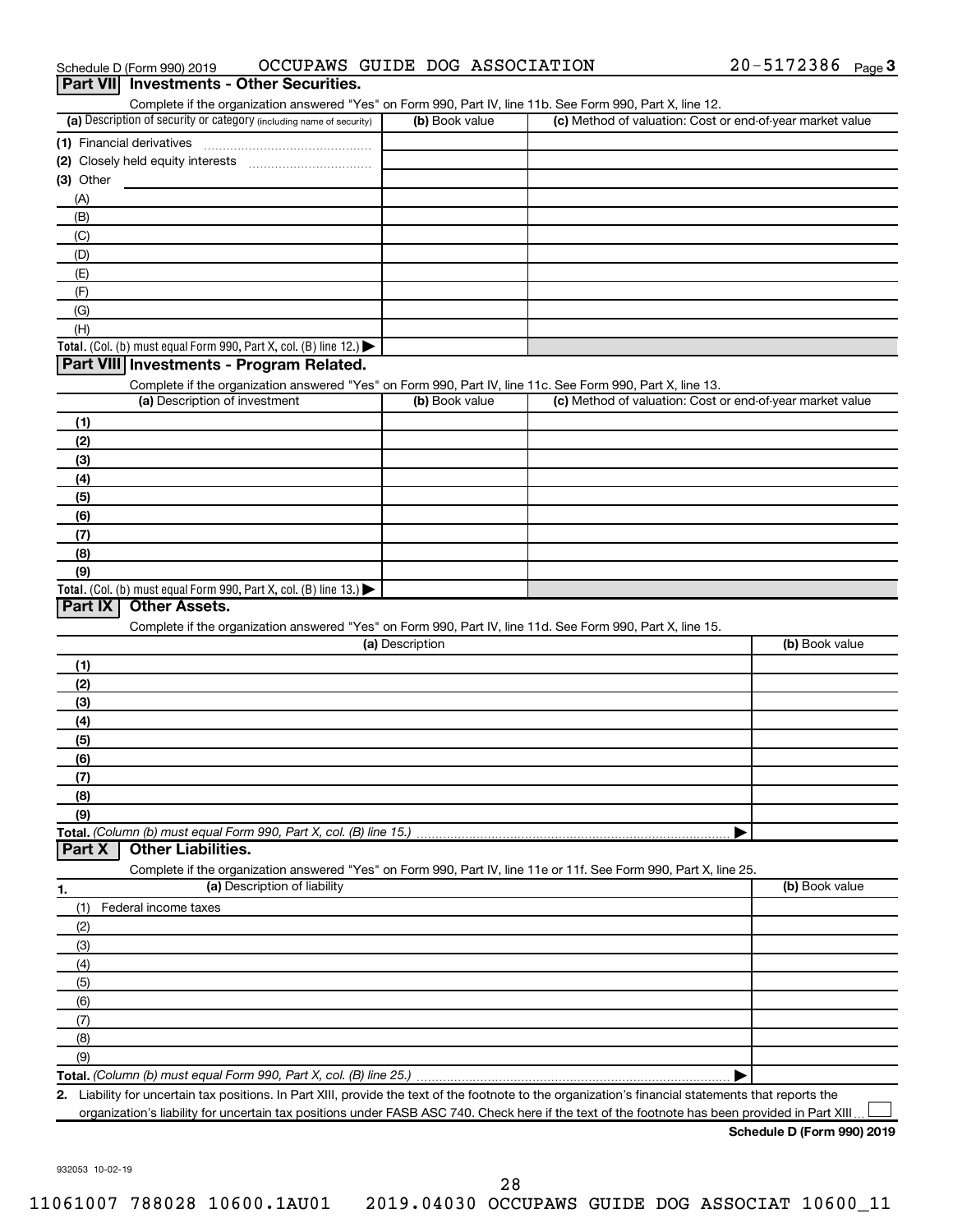|    | OCCUPAWS GUIDE DOG ASSOCIATION<br>Schedule D (Form 990) 2019                                                                                                                                                                        |                |            |                | $20 - 5172386$ Page 4 |            |
|----|-------------------------------------------------------------------------------------------------------------------------------------------------------------------------------------------------------------------------------------|----------------|------------|----------------|-----------------------|------------|
|    | <b>Part XI</b><br>Reconciliation of Revenue per Audited Financial Statements With Revenue per Return.                                                                                                                               |                |            |                |                       |            |
|    | Complete if the organization answered "Yes" on Form 990, Part IV, line 12a.                                                                                                                                                         |                |            |                |                       |            |
| 1  | Total revenue, gains, and other support per audited financial statements                                                                                                                                                            |                |            | $\blacksquare$ |                       | 332,850.   |
| 2  | Amounts included on line 1 but not on Form 990, Part VIII, line 12:                                                                                                                                                                 |                |            |                |                       |            |
| a  |                                                                                                                                                                                                                                     | 2a             | 55, 236.   |                |                       |            |
| b  |                                                                                                                                                                                                                                     | 2 <sub>b</sub> | 13,226.    |                |                       |            |
| с  |                                                                                                                                                                                                                                     | 2 <sub>c</sub> |            |                |                       |            |
| d  | Other (Describe in Part XIII.) <b>Construction Contract Construction</b> Chemical Construction Chemical Chemical Chemical Chemical Chemical Chemical Chemical Chemical Chemical Chemical Chemical Chemical Chemical Chemical Chemic | 2d             |            |                |                       |            |
| е  | Add lines 2a through 2d                                                                                                                                                                                                             |                |            | 2e             |                       | 68,462.    |
| з  |                                                                                                                                                                                                                                     |                |            | 3              |                       | 264, 388.  |
| 4  | Amounts included on Form 990, Part VIII, line 12, but not on line 1:                                                                                                                                                                |                |            |                |                       |            |
| a  |                                                                                                                                                                                                                                     | 4a             |            |                |                       |            |
| b  | Other (Describe in Part XIII.) <b>Construction Contract Construction</b> Chemical Construction Chemical Chemical Chemical Chemical Chemical Chemical Chemical Chemical Chemical Chemical Chemical Chemical Chemical Chemical Chemic | 4 <sub>b</sub> | $-17,975.$ |                |                       |            |
| C. | Add lines 4a and 4b                                                                                                                                                                                                                 |                |            | 4с             |                       | $-17,975.$ |
|    |                                                                                                                                                                                                                                     |                |            | 5              |                       | 246, 413.  |
|    | Part XII Reconciliation of Expenses per Audited Financial Statements With Expenses per Return.                                                                                                                                      |                |            |                |                       |            |
|    | Complete if the organization answered "Yes" on Form 990, Part IV, line 12a.                                                                                                                                                         |                |            |                |                       |            |
| 1  |                                                                                                                                                                                                                                     |                |            | $\blacksquare$ |                       | 317,962.   |
| 2  | Amounts included on line 1 but not on Form 990, Part IX, line 25:                                                                                                                                                                   |                |            |                |                       |            |
| a  |                                                                                                                                                                                                                                     | 2a             | 13,226.    |                |                       |            |
|    |                                                                                                                                                                                                                                     | 2 <sub>b</sub> |            |                |                       |            |
| c  |                                                                                                                                                                                                                                     | 2 <sub>c</sub> |            |                |                       |            |
| d  |                                                                                                                                                                                                                                     | 2d             | 17,975.    |                |                       |            |
| е  |                                                                                                                                                                                                                                     |                |            | 2е             |                       | 31,201.    |
| 3  |                                                                                                                                                                                                                                     |                |            | $\mathbf{3}$   |                       | 286,761.   |
| 4  | Amounts included on Form 990, Part IX, line 25, but not on line 1:                                                                                                                                                                  |                |            |                |                       |            |
| a  |                                                                                                                                                                                                                                     | 4a             |            |                |                       |            |
| b  |                                                                                                                                                                                                                                     | 4b             |            |                |                       |            |
|    | c Add lines 4a and 4b                                                                                                                                                                                                               |                |            | 4с             |                       | 0.         |
| 5. |                                                                                                                                                                                                                                     |                |            | 5              |                       | 286,761.   |
|    | Part XIII Supplemental Information.                                                                                                                                                                                                 |                |            |                |                       |            |
|    | Provide the descriptions required for Part II, lines 3, 5, and 9; Part III, lines 1a and 4; Part IV, lines 1b and 2b; Part V, line 4; Part X, line 2; Part XI,                                                                      |                |            |                |                       |            |
|    | lines 2d and 4b; and Part XII, lines 2d and 4b. Also complete this part to provide any additional information.                                                                                                                      |                |            |                |                       |            |

|  | PART XI, LINE 4B - OTHER ADJUSTMENTS:                 |  |  |  |
|--|-------------------------------------------------------|--|--|--|
|  |                                                       |  |  |  |
|  | DIRECT EXPENSES REPORTED ON FORM 990, PART VIII, LINE |  |  |  |

|  | PART XII, LINE 2D - OTHER ADJUSTMENTS: |  |                                                          |  |         |
|--|----------------------------------------|--|----------------------------------------------------------|--|---------|
|  |                                        |  | DIRECT EXPENSES REPORTED ON FORM 990, PART VIII, LINE 8B |  | 17,975. |

932054 10-02-19

**Schedule D (Form 990) 2019**

 $B$ B -17,975.

11061007 788028 10600.1AU01 2019.04030 OCCUPAWS GUIDE DOG ASSOCIAT 10600\_11

29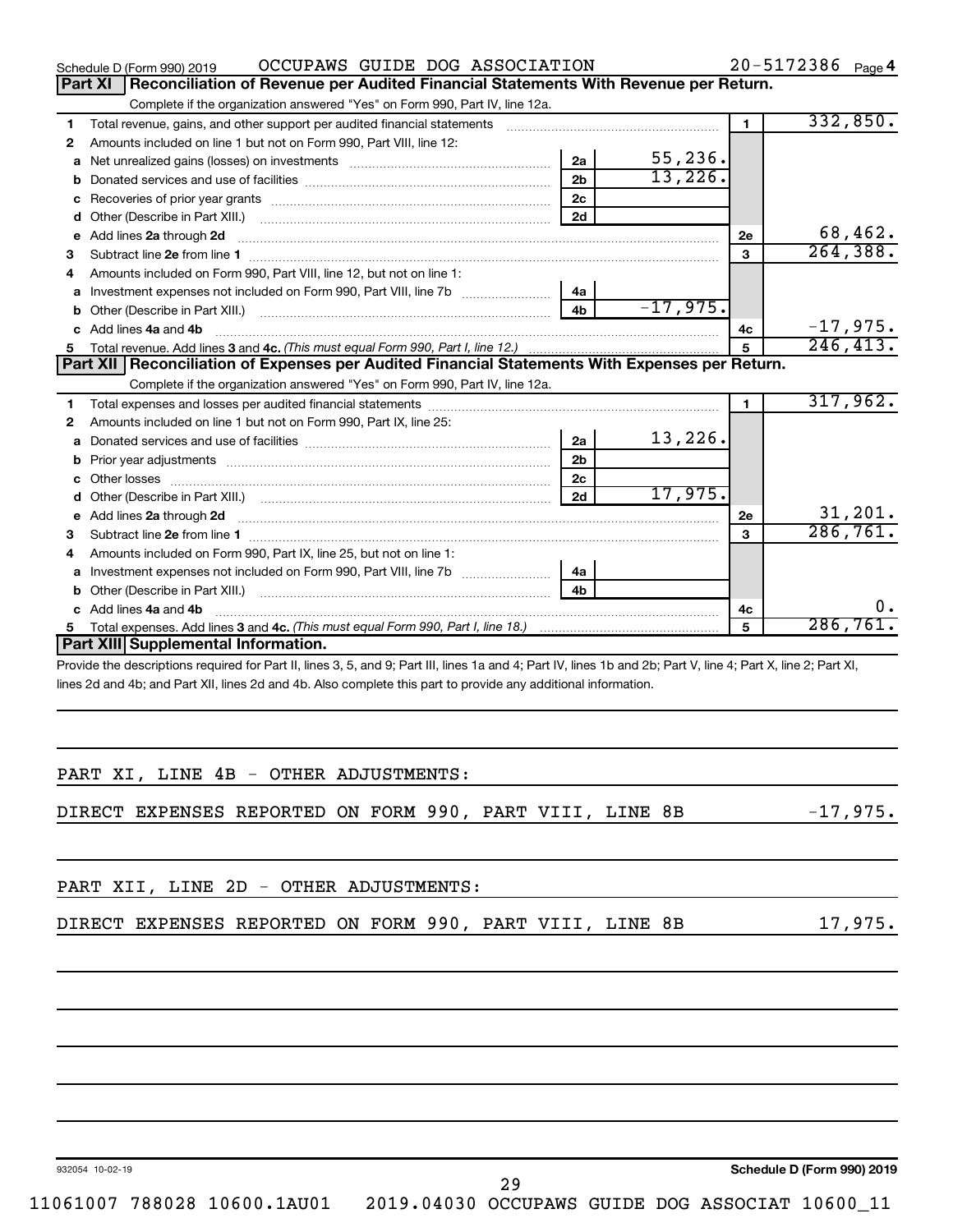| <b>SCHEDULE G</b>                                                                        |                                  | <b>Supplemental Information Regarding Fundraising or Gaming Activities</b>                                                                                                                                                                                                                                                                                                                                |                               |                                           |                                                                            |                                                                            | OMB No. 1545-0047                                       |
|------------------------------------------------------------------------------------------|----------------------------------|-----------------------------------------------------------------------------------------------------------------------------------------------------------------------------------------------------------------------------------------------------------------------------------------------------------------------------------------------------------------------------------------------------------|-------------------------------|-------------------------------------------|----------------------------------------------------------------------------|----------------------------------------------------------------------------|---------------------------------------------------------|
| (Form 990 or 990-EZ)                                                                     |                                  | Complete if the organization answered "Yes" on Form 990, Part IV, line 17, 18, or 19, or if the<br>organization entered more than \$15,000 on Form 990-EZ, line 6a.                                                                                                                                                                                                                                       |                               |                                           |                                                                            |                                                                            | 079                                                     |
| Department of the Treasury                                                               |                                  | Attach to Form 990 or Form 990-EZ.                                                                                                                                                                                                                                                                                                                                                                        |                               |                                           |                                                                            |                                                                            | <b>Open to Public</b>                                   |
| Internal Revenue Service                                                                 |                                  | ► Go to www.irs.gov/Form990 for instructions and the latest information.                                                                                                                                                                                                                                                                                                                                  |                               |                                           |                                                                            |                                                                            | Inspection                                              |
| Name of the organization                                                                 |                                  | OCCUPAWS GUIDE DOG ASSOCIATION                                                                                                                                                                                                                                                                                                                                                                            |                               |                                           |                                                                            | 20-5172386                                                                 | <b>Employer identification number</b>                   |
| Part I                                                                                   | required to complete this part.  | Fundraising Activities. Complete if the organization answered "Yes" on Form 990, Part IV, line 17. Form 990-EZ filers are not                                                                                                                                                                                                                                                                             |                               |                                           |                                                                            |                                                                            |                                                         |
| Mail solicitations<br>a<br>b<br>Phone solicitations<br>c<br>In-person solicitations<br>d | Internet and email solicitations | 1 Indicate whether the organization raised funds through any of the following activities. Check all that apply.<br>е<br>f<br>Special fundraising events<br>g<br>2 a Did the organization have a written or oral agreement with any individual (including officers, directors, trustees, or<br>key employees listed in Form 990, Part VII) or entity in connection with professional fundraising services? |                               |                                           | Solicitation of non-government grants<br>Solicitation of government grants | Yes                                                                        | <b>No</b>                                               |
| compensated at least \$5,000 by the organization.                                        |                                  | b If "Yes," list the 10 highest paid individuals or entities (fundraisers) pursuant to agreements under which the fundraiser is to be                                                                                                                                                                                                                                                                     |                               |                                           |                                                                            |                                                                            |                                                         |
| (i) Name and address of individual<br>or entity (fundraiser)                             |                                  | (ii) Activity                                                                                                                                                                                                                                                                                                                                                                                             | have custody<br>or control of | (iii) Did<br>fundraiser<br>contributions? | (iv) Gross receipts<br>from activity                                       | (v) Amount paid<br>to (or retained by)<br>fundraiser<br>listed in col. (i) | (vi) Amount paid<br>to (or retained by)<br>organization |
|                                                                                          |                                  |                                                                                                                                                                                                                                                                                                                                                                                                           | Yes                           | No                                        |                                                                            |                                                                            |                                                         |
|                                                                                          |                                  |                                                                                                                                                                                                                                                                                                                                                                                                           |                               |                                           |                                                                            |                                                                            |                                                         |
|                                                                                          |                                  |                                                                                                                                                                                                                                                                                                                                                                                                           |                               |                                           |                                                                            |                                                                            |                                                         |
|                                                                                          |                                  |                                                                                                                                                                                                                                                                                                                                                                                                           |                               |                                           |                                                                            |                                                                            |                                                         |
|                                                                                          |                                  |                                                                                                                                                                                                                                                                                                                                                                                                           |                               |                                           |                                                                            |                                                                            |                                                         |
|                                                                                          |                                  |                                                                                                                                                                                                                                                                                                                                                                                                           |                               |                                           |                                                                            |                                                                            |                                                         |
|                                                                                          |                                  |                                                                                                                                                                                                                                                                                                                                                                                                           |                               |                                           |                                                                            |                                                                            |                                                         |
|                                                                                          |                                  |                                                                                                                                                                                                                                                                                                                                                                                                           |                               |                                           |                                                                            |                                                                            |                                                         |
|                                                                                          |                                  |                                                                                                                                                                                                                                                                                                                                                                                                           |                               |                                           |                                                                            |                                                                            |                                                         |
|                                                                                          |                                  |                                                                                                                                                                                                                                                                                                                                                                                                           |                               |                                           |                                                                            |                                                                            |                                                         |
| Total                                                                                    |                                  |                                                                                                                                                                                                                                                                                                                                                                                                           |                               |                                           |                                                                            |                                                                            |                                                         |
| or licensing.                                                                            |                                  | 3 List all states in which the organization is registered or licensed to solicit contributions or has been notified it is exempt from registration                                                                                                                                                                                                                                                        |                               |                                           |                                                                            |                                                                            |                                                         |
|                                                                                          |                                  |                                                                                                                                                                                                                                                                                                                                                                                                           |                               |                                           |                                                                            |                                                                            |                                                         |
|                                                                                          |                                  |                                                                                                                                                                                                                                                                                                                                                                                                           |                               |                                           |                                                                            |                                                                            |                                                         |
|                                                                                          |                                  |                                                                                                                                                                                                                                                                                                                                                                                                           |                               |                                           |                                                                            |                                                                            |                                                         |
|                                                                                          |                                  |                                                                                                                                                                                                                                                                                                                                                                                                           |                               |                                           |                                                                            |                                                                            |                                                         |
|                                                                                          |                                  |                                                                                                                                                                                                                                                                                                                                                                                                           |                               |                                           |                                                                            |                                                                            |                                                         |
|                                                                                          |                                  |                                                                                                                                                                                                                                                                                                                                                                                                           |                               |                                           |                                                                            |                                                                            |                                                         |
|                                                                                          |                                  |                                                                                                                                                                                                                                                                                                                                                                                                           |                               |                                           |                                                                            |                                                                            |                                                         |
|                                                                                          |                                  |                                                                                                                                                                                                                                                                                                                                                                                                           |                               |                                           |                                                                            |                                                                            |                                                         |

**For Paperwork Reduction Act Notice, see the Instructions for Form 990 or 990-EZ. Schedule G (Form 990 or 990-EZ) 2019** LHA

932081 09-11-19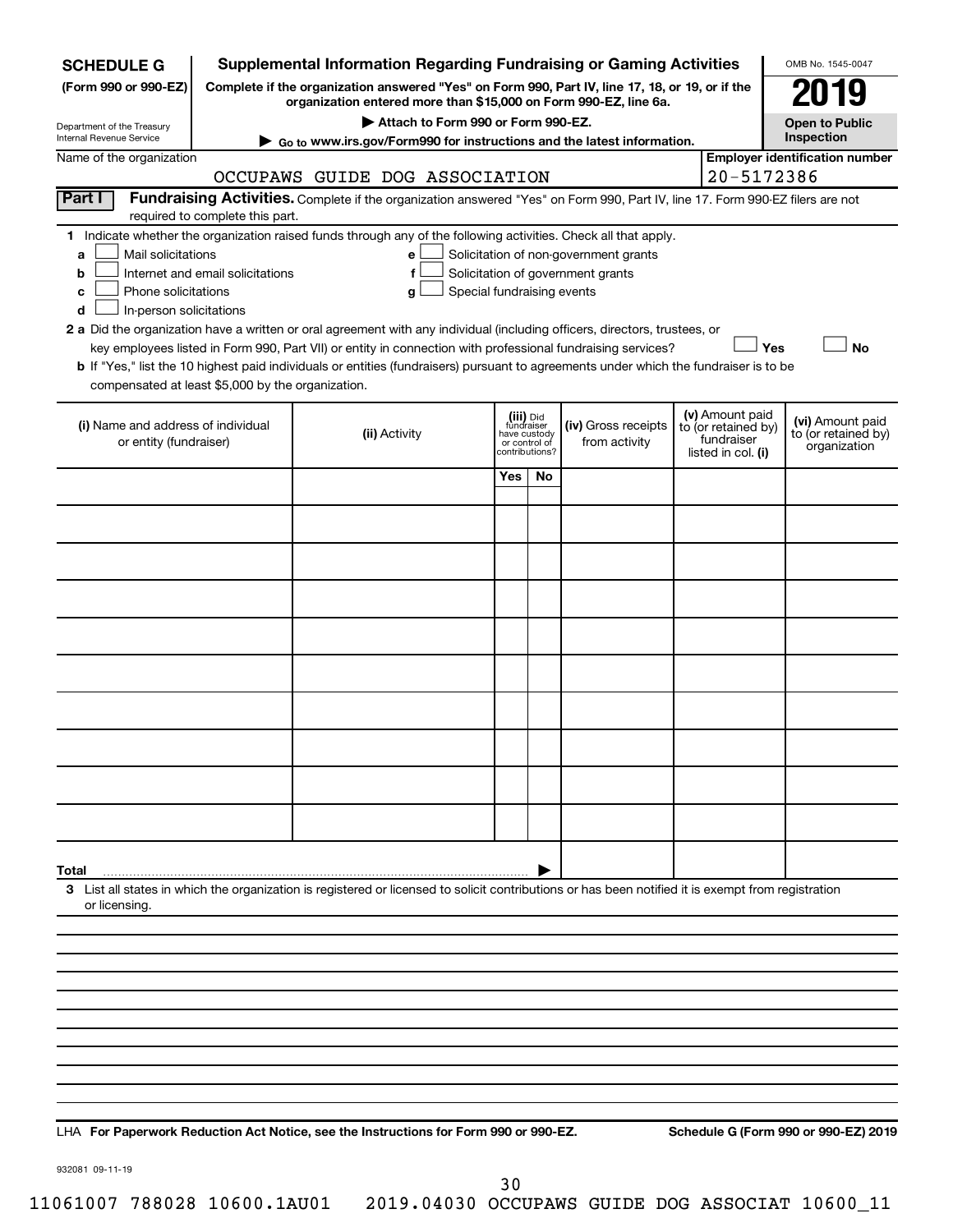Part II | Fundraising Events. Complete if the organization answered "Yes" on Form 990, Part IV, line 18, or reported more than \$15,000 of fundraising event contributions and gross income on Form 990-EZ, lines 1 and 6b. List events with gross receipts greater than \$5,000.

|                 |              |                                                                                                                                                                          | (a) Event #1 | $(b)$ Event #2<br>ALLIANT -<br>PUPTOBERFESTSPOOKTACULAR | (c) Other events<br><b>NONE</b> | (d) Total events<br>(add col. (a) through |
|-----------------|--------------|--------------------------------------------------------------------------------------------------------------------------------------------------------------------------|--------------|---------------------------------------------------------|---------------------------------|-------------------------------------------|
|                 |              |                                                                                                                                                                          | (event type) | (event type)                                            | (total number)                  | col. (c)                                  |
| Revenue         | 1.           |                                                                                                                                                                          | 8,085.       | 20,663.                                                 |                                 | 28,748.                                   |
|                 | $\mathbf{2}$ |                                                                                                                                                                          | 4,100.       |                                                         |                                 | 4,100.                                    |
|                 | 3            | Gross income (line 1 minus line 2)                                                                                                                                       | 3,985.       | 20,663.                                                 |                                 | 24,648.                                   |
|                 |              |                                                                                                                                                                          | 207.         |                                                         |                                 | 207.                                      |
|                 | 5.           |                                                                                                                                                                          |              |                                                         |                                 |                                           |
| Direct Expenses | 6            |                                                                                                                                                                          |              | 10,400.                                                 |                                 | 10,400.                                   |
|                 | $\mathbf{7}$ |                                                                                                                                                                          | 129.         |                                                         |                                 | 129.                                      |
|                 | 8            |                                                                                                                                                                          | 200.         |                                                         |                                 | 200.                                      |
|                 | 9            |                                                                                                                                                                          | 1,015.       | 4,042.                                                  |                                 | 5,057.                                    |
|                 | 10           | Direct expense summary. Add lines 4 through 9 in column (d)                                                                                                              |              |                                                         |                                 | 15,993.                                   |
| <b>Part III</b> | 11           | Net income summary. Subtract line 10 from line 3, column (d)<br>Gaming. Complete if the organization answered "Yes" on Form 990, Part IV, line 19, or reported more than |              |                                                         |                                 | 8,655.                                    |
|                 |              | \$15,000 on Form 990-EZ, line 6a.                                                                                                                                        |              |                                                         |                                 |                                           |
|                 |              |                                                                                                                                                                          | (a) Bingo    | (b) Pull tabs/instant                                   | (c) Other gaming                | (d) Total gaming (add                     |
| Revenue         |              |                                                                                                                                                                          |              | bingo/progressive bingo                                 |                                 | col. (a) through col. (c))                |
|                 |              |                                                                                                                                                                          |              |                                                         |                                 |                                           |
|                 | 1.           |                                                                                                                                                                          |              |                                                         |                                 |                                           |
|                 |              |                                                                                                                                                                          |              |                                                         |                                 |                                           |
|                 | 3            |                                                                                                                                                                          |              |                                                         |                                 |                                           |
| Direct Expenses | 4            |                                                                                                                                                                          |              |                                                         |                                 |                                           |
|                 |              |                                                                                                                                                                          |              |                                                         |                                 |                                           |
|                 |              |                                                                                                                                                                          | Yes<br>%     | Yes<br>%                                                | Yes<br>%                        |                                           |
|                 | 6.           | Volunteer labor                                                                                                                                                          | No           | No                                                      | No                              |                                           |
|                 | 7            | Direct expense summary. Add lines 2 through 5 in column (d)                                                                                                              |              |                                                         |                                 |                                           |
|                 | 8            |                                                                                                                                                                          |              |                                                         |                                 |                                           |
|                 |              |                                                                                                                                                                          |              |                                                         |                                 |                                           |
| 9               |              | Enter the state(s) in which the organization conducts gaming activities:                                                                                                 |              |                                                         |                                 |                                           |
|                 |              |                                                                                                                                                                          |              |                                                         |                                 | Yes<br><b>No</b>                          |
|                 |              | <b>b</b> If "No," explain:                                                                                                                                               |              |                                                         |                                 |                                           |
|                 |              |                                                                                                                                                                          |              |                                                         |                                 |                                           |
|                 |              |                                                                                                                                                                          |              |                                                         |                                 | Yes<br><b>No</b>                          |
|                 |              | <b>b</b> If "Yes," explain:                                                                                                                                              |              |                                                         |                                 |                                           |
|                 |              |                                                                                                                                                                          |              |                                                         |                                 |                                           |
|                 |              |                                                                                                                                                                          |              |                                                         |                                 |                                           |
|                 |              | 932082 09-11-19                                                                                                                                                          |              |                                                         |                                 | Schedule G (Form 990 or 990-EZ) 2019      |
|                 |              |                                                                                                                                                                          |              |                                                         |                                 |                                           |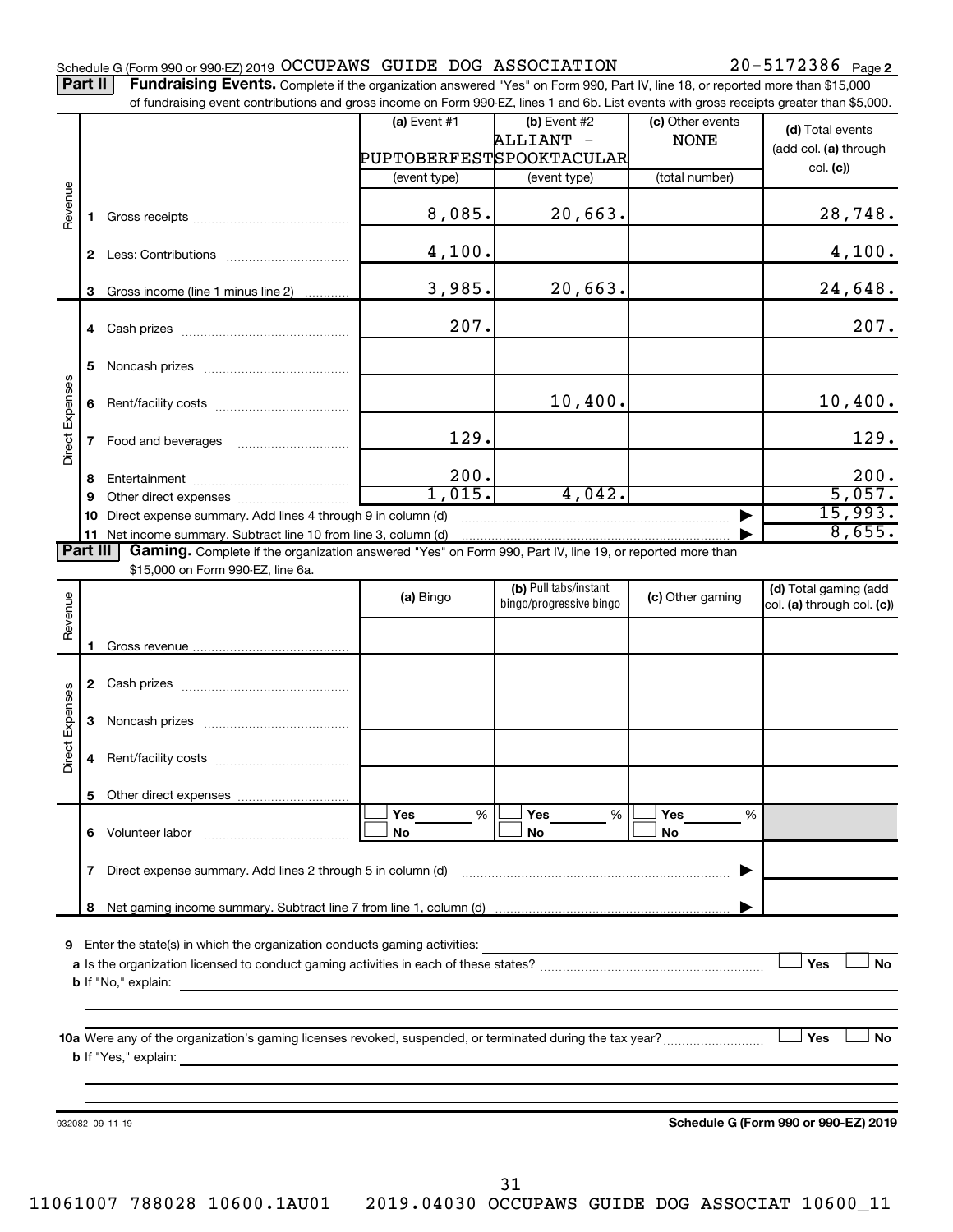|                | Schedule G (Form 990 or 990-EZ) 2019 OCCUPAWS GUIDE DOG ASSOCIATION                                                                                                                                                                                                                                                                                   | 20-5172386 Page 3 |           |
|----------------|-------------------------------------------------------------------------------------------------------------------------------------------------------------------------------------------------------------------------------------------------------------------------------------------------------------------------------------------------------|-------------------|-----------|
|                |                                                                                                                                                                                                                                                                                                                                                       | Yes               | <b>No</b> |
|                | 12 Is the organization a grantor, beneficiary or trustee of a trust, or a member of a partnership or other entity formed                                                                                                                                                                                                                              |                   |           |
|                |                                                                                                                                                                                                                                                                                                                                                       | Yes               | No        |
|                | <b>13</b> Indicate the percentage of gaming activity conducted in:                                                                                                                                                                                                                                                                                    |                   |           |
|                | a The organization's facility www.communication.communications.com/www.communication.com/www.communication                                                                                                                                                                                                                                            | 13a               |           |
|                | <b>b</b> An outside facility <i>www.communically.communically.communically.communically.communically.communically.communically.communically.communically.communically.communically.communically.communically.communically.communicall</i>                                                                                                             | 13 <sub>b</sub>   |           |
|                | 14 Enter the name and address of the person who prepares the organization's gaming/special events books and records:                                                                                                                                                                                                                                  |                   |           |
|                |                                                                                                                                                                                                                                                                                                                                                       |                   |           |
|                |                                                                                                                                                                                                                                                                                                                                                       |                   |           |
|                |                                                                                                                                                                                                                                                                                                                                                       |                   |           |
|                |                                                                                                                                                                                                                                                                                                                                                       | Yes               | <b>No</b> |
|                |                                                                                                                                                                                                                                                                                                                                                       |                   |           |
|                | of gaming revenue retained by the third party $\triangleright$ \$                                                                                                                                                                                                                                                                                     |                   |           |
|                | c If "Yes," enter name and address of the third party:                                                                                                                                                                                                                                                                                                |                   |           |
|                | Name $\blacktriangleright$ $\ldots$ $\ldots$ $\ldots$ $\ldots$ $\ldots$ $\ldots$ $\ldots$ $\ldots$ $\ldots$ $\ldots$ $\ldots$ $\ldots$ $\ldots$ $\ldots$ $\ldots$ $\ldots$ $\ldots$ $\ldots$ $\ldots$ $\ldots$ $\ldots$ $\ldots$ $\ldots$ $\ldots$ $\ldots$ $\ldots$ $\ldots$ $\ldots$ $\ldots$ $\ldots$ $\ldots$ $\ldots$ $\ldots$ $\ldots$ $\ldots$ |                   |           |
|                | Address > Natural Management of the Contract of the Contract of the Contract of the Contract of the Contract of the Contract of the Contract of the Contract of the Contract of the Contract of the Contract of the Contract o                                                                                                                        |                   |           |
| 16             | Gaming manager information:                                                                                                                                                                                                                                                                                                                           |                   |           |
|                |                                                                                                                                                                                                                                                                                                                                                       |                   |           |
|                | Name $\blacktriangleright$ $\blacksquare$                                                                                                                                                                                                                                                                                                             |                   |           |
|                | Gaming manager compensation > \$                                                                                                                                                                                                                                                                                                                      |                   |           |
|                |                                                                                                                                                                                                                                                                                                                                                       |                   |           |
|                | Director/officer<br>Employee<br>Independent contractor                                                                                                                                                                                                                                                                                                |                   |           |
|                |                                                                                                                                                                                                                                                                                                                                                       |                   |           |
|                |                                                                                                                                                                                                                                                                                                                                                       |                   |           |
| 17             | Mandatory distributions:                                                                                                                                                                                                                                                                                                                              |                   |           |
|                | a Is the organization required under state law to make charitable distributions from the gaming proceeds to                                                                                                                                                                                                                                           |                   |           |
|                | retain the state gaming license? $\Box$ No                                                                                                                                                                                                                                                                                                            |                   |           |
|                | <b>b</b> Enter the amount of distributions required under state law to be distributed to other exempt organizations or spent in the                                                                                                                                                                                                                   |                   |           |
|                | organization's own exempt activities during the tax year $\triangleright$ \$                                                                                                                                                                                                                                                                          |                   |           |
|                | Supplemental Information. Provide the explanations required by Part I, line 2b, columns (iii) and (v); and Part III, lines 9, 9b, 10b,                                                                                                                                                                                                                |                   |           |
| <b>Part IV</b> | 15b, 15c, 16, and 17b, as applicable. Also provide any additional information. See instructions.                                                                                                                                                                                                                                                      |                   |           |
|                |                                                                                                                                                                                                                                                                                                                                                       |                   |           |
|                |                                                                                                                                                                                                                                                                                                                                                       |                   |           |
|                |                                                                                                                                                                                                                                                                                                                                                       |                   |           |
|                |                                                                                                                                                                                                                                                                                                                                                       |                   |           |
|                |                                                                                                                                                                                                                                                                                                                                                       |                   |           |
|                |                                                                                                                                                                                                                                                                                                                                                       |                   |           |
|                |                                                                                                                                                                                                                                                                                                                                                       |                   |           |
|                |                                                                                                                                                                                                                                                                                                                                                       |                   |           |
|                |                                                                                                                                                                                                                                                                                                                                                       |                   |           |
|                |                                                                                                                                                                                                                                                                                                                                                       |                   |           |
|                |                                                                                                                                                                                                                                                                                                                                                       |                   |           |
|                |                                                                                                                                                                                                                                                                                                                                                       |                   |           |
|                |                                                                                                                                                                                                                                                                                                                                                       |                   |           |
|                |                                                                                                                                                                                                                                                                                                                                                       |                   |           |
|                | Schedule G (Form 990 or 990-EZ) 2019<br>932083 09-11-19<br>32                                                                                                                                                                                                                                                                                         |                   |           |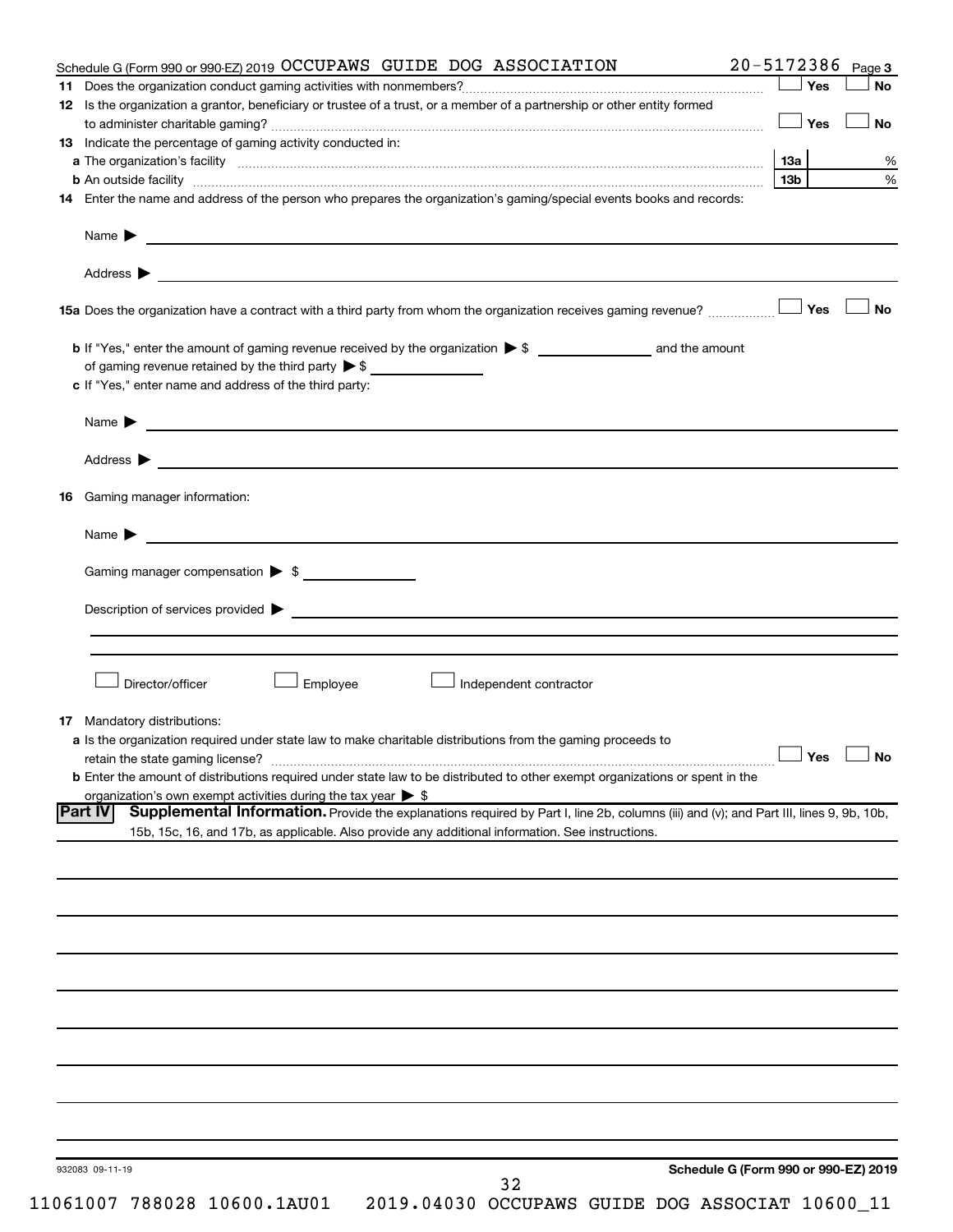|                 |      | Schedule G (Form 990 or 990-EZ) |
|-----------------|------|---------------------------------|
| 932084 04-01-19 | $33$ |                                 |
|                 |      |                                 |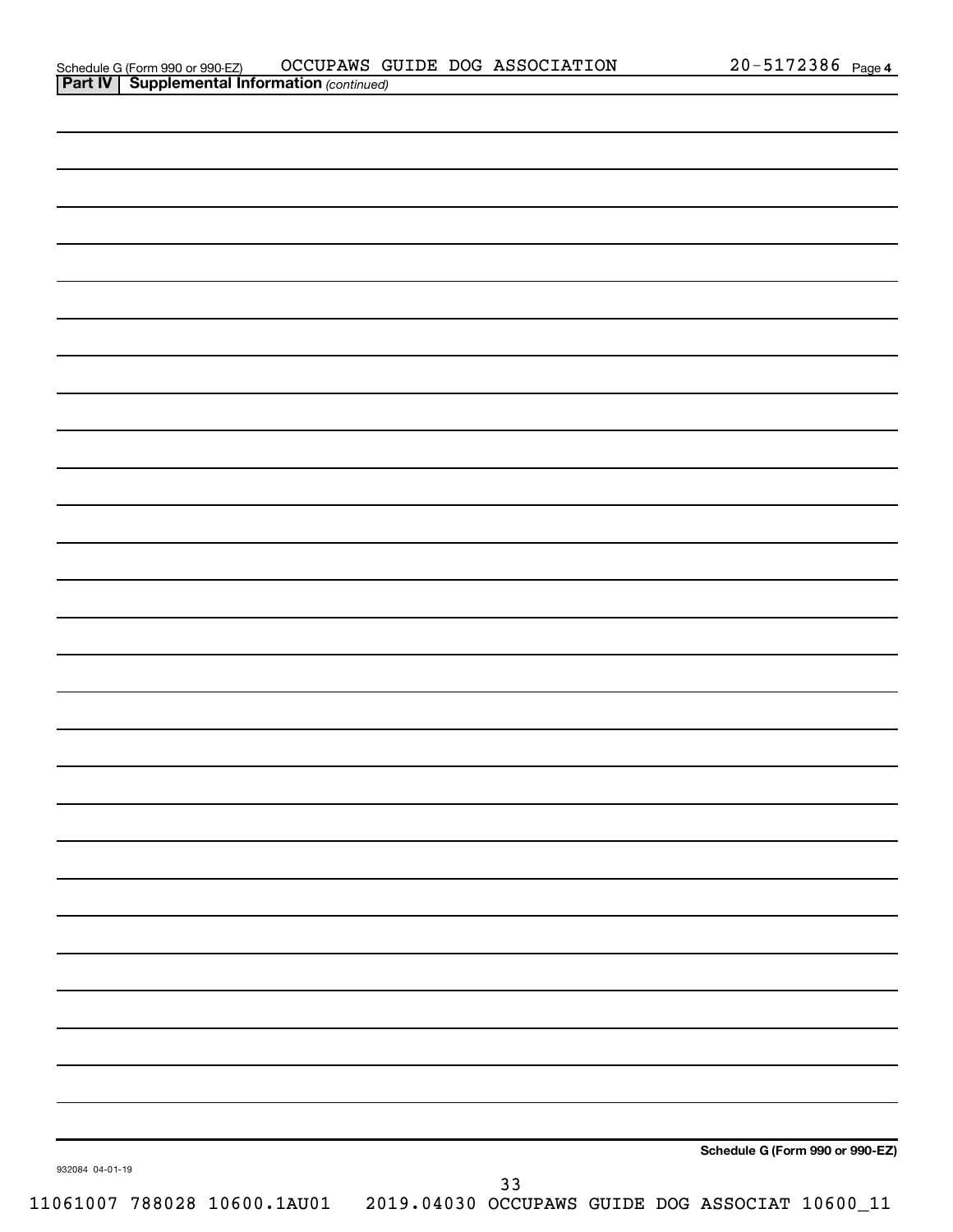**SCHEDULE O Supplemental Information to Form 990 or 990-EZ 2019** 

**(Form 990 or 990-EZ)**

**Form 990 or 990-EZ or to provide any additional information. | Attach to Form 990 or 990-EZ. | Go to www.irs.gov/Form990 for the latest information.**

**Complete to provide information for responses to specific questions on**

Department of the Treasury Internal Revenue Service Name of the organization

OCCUPAWS GUIDE DOG ASSOCIATION

**Employer identification number**

OMB No. 1545-0047

**Open to Public Inspection**

FORM 990, PART I, LINE 1, DESCRIPTION OF ORGANIZATION MISSION:

GUIDE DOGS AND 9 CHILDREN'S VISUAL COMPANION DOGS SINCE ITS INCEPTION.

FORM 990, PART III, LINE 4A, PROGRAM SERVICE ACCOMPLISHMENTS:

THE NEW LISBON STATE CORRECTIONAL FACILITY. WE CURRENTLY HAVE 10 DOGS

AND 20 INMATES IN THIS PROGRAM. BOTH PROGRAM ARE CALLED "PAWSFORWARD."

FORM 990, PART VI, SECTION A, LINE 2:

MARK SCHULTZE AND BARBARA SCHULTZE HAVE A FAMILY RELATIONSHIP. KRISTEN

SCHOVILLE AND JIM SCHOVILLE HAVE A FAMILY RELATIONSHIP.

FORM 990, PART VI, SECTION A, LINE 8B:

THE ASSOCIATION DOES NOT HAVE ANY COMMITTEES WITH AUTHORITY TO ACT ON

BEHALF OF THE GOVERNING BODY.

FORM 990, PART VI, SECTION B, LINE 11B:

THE PREPARED FORM 990 IS REVIEWED AND APPROVED BY THE ASSOCIATION'S

TREASURER BEFORE THE RETURN IS FILED WITH THE IRS.

FORM 990, PART VI, SECTION B, LINE 12C:

THE ASSOCIATION'S CONFLICT OF INTEREST POLICY COVERS ALL DIRECTORS AND

EMPLOYEES. IN CONNECTION WITH ANY ACTUAL OR POSSIBLE CONFLICT OF INTEREST,

ALL MATERIAL FACTS MUST BE DISCLOSED TO THE MEMBERS OF THE GOVERNING BODY.

THE MEMBERS OF THE GOVERNING BODY WILL THEN DETERMINE WHETHER OR NOT A

CONFLICT OF INTEREST EXISTS. ANY PERSON WITH A POTENTIAL CONFLICT OF

932211 09-06-19 LHA For Paperwork Reduction Act Notice, see the Instructions for Form 990 or 990-EZ. Schedule O (Form 990 or 990-EZ) (2019) INTEREST CANNOT BE PRESENT WHILE THE GOVERNING BODY MAKES A DETERMINATION.